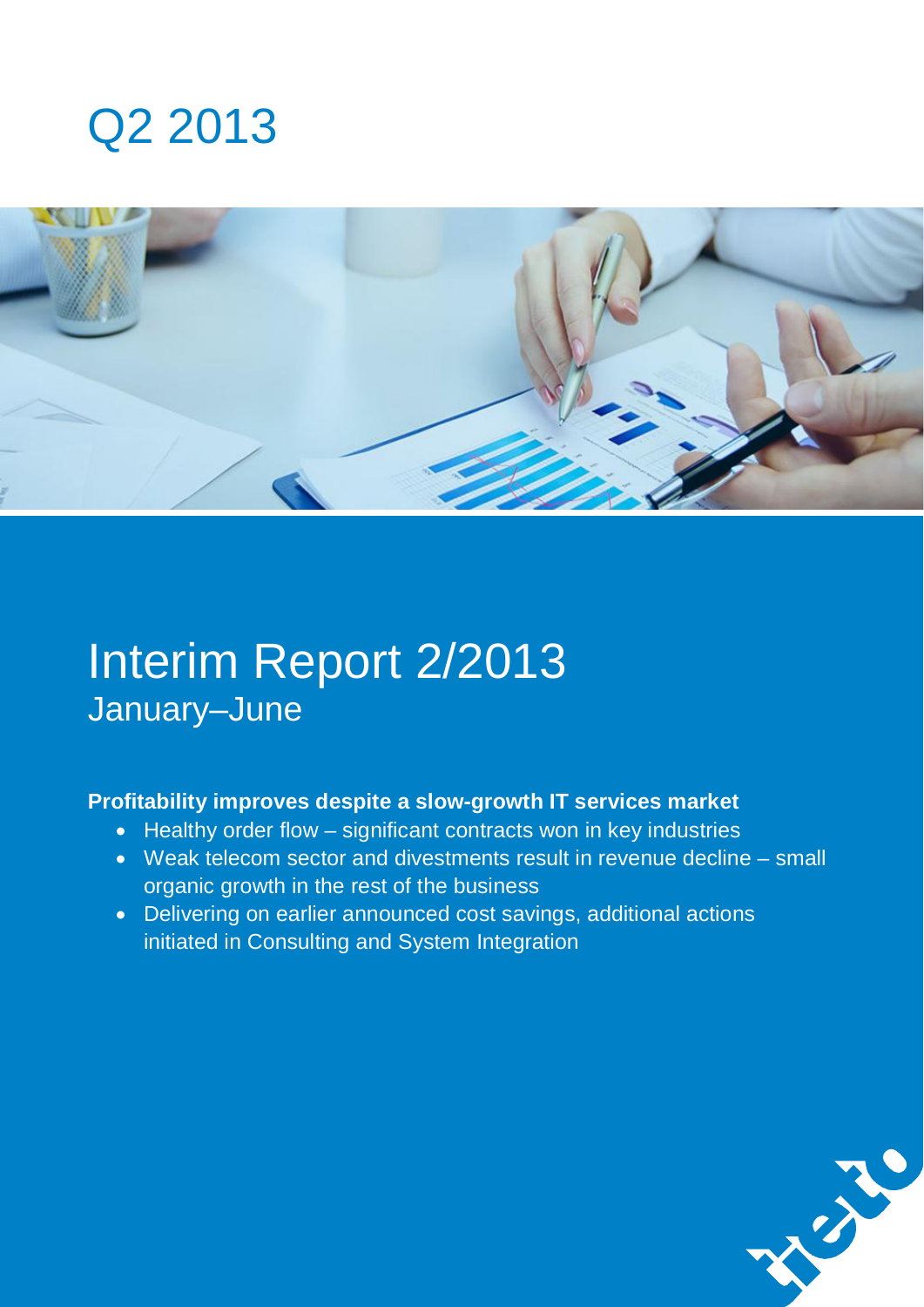## Key figures

• Organically, net sales were down by 3% in the second quarter – outside the telecom sector net sales were up by 1% • Operating profit excl. one-off items rose by 9% to EUR 31.3 (28.6) million

| EUR million                                                             | 4-6/2013 | 4-6/2012     | 1-6/2013 | 1-6/2012     |
|-------------------------------------------------------------------------|----------|--------------|----------|--------------|
| Net sales, EUR million                                                  | 436.2    | 456.1        | 881.0    | 923.2        |
| Change, %                                                               | $-4$     | $-1$         | $-5$     | $\mathbf{0}$ |
| Organic change, %                                                       | $-3$     | $\mathbf{0}$ | $-2$     | 1            |
| Operating profit (EBITA), EUR million                                   | 16.3     | $-1.9$       | 47.4     | 41.7         |
| Operating margin (EBITA), %                                             | 3.7      | $-0.4$       | 5.4      | 4.5          |
| Operating profit (EBIT), EUR million                                    | 15.5     | $-3.3$       | 45.6     | 38.8         |
| Operating margin (EBIT), %                                              | 3.6      | $-0.7$       | 5.2      | 4.2          |
| Operating profit (EBIT) excl. one-off items <sup>1)</sup> , EUR million | 31.3     | 28.6         | 63.3     | 57.0         |
| Operating margin (EBIT) excl. one-off items <sup>1)</sup> , %           | 7.2      | 6.3          | 7.2      | 6.2          |
| Profit after taxes, EUR million                                         | 7.4      | $-6.8$       | 28.8     | 25.2         |
| EPS, EUR                                                                | 0.10     | $-0.10$      | 0.40     | 0.35         |
| Net cash flow from operations, EUR million                              | 10.0     | $-3.8$       | 51.2     | 65.0         |
| Return on equity, 12-month rolling, %                                   | 6.6      | 11.7         | 6.6      | 11.7         |
| Return on capital employed, 12-month rolling, %                         | 13.9     | 18.2         | 13.9     | 18.2         |
| Investments, EUR million                                                | 15.3     | 13.6         | 32.6     | 28.0         |
| Interest-bearing net debt, EUR million                                  | 71.5     | 80.0         | 71.5     | 80.0         |
| Net debt/EBITDA                                                         | 0.4      | 0.5          | 0.4      | 0.5          |
| Book-to-bill                                                            | 1.2      | 1.2          | 1.0      | 1.1          |
| Order backlog                                                           | 1584     | 1769         | 1584     | 1769         |
| Personnel on 30 June                                                    | 15 447   | 17 723       | 15 447   | 17723        |

## Full-year outlook for 2013 unchanged

Tieto expects its organic net sales to develop in line with the growth in the market for IT services, with the exception of the weaker outlook in the telecom sector.

Tieto expects its profitability to continue to improve and full-year operating profit (EBIT) excluding one-off items to increase from the previous year's level (EUR 138.8 million in 2012).

 $1)$  Excl. capital gains, impairments and restructuring costs

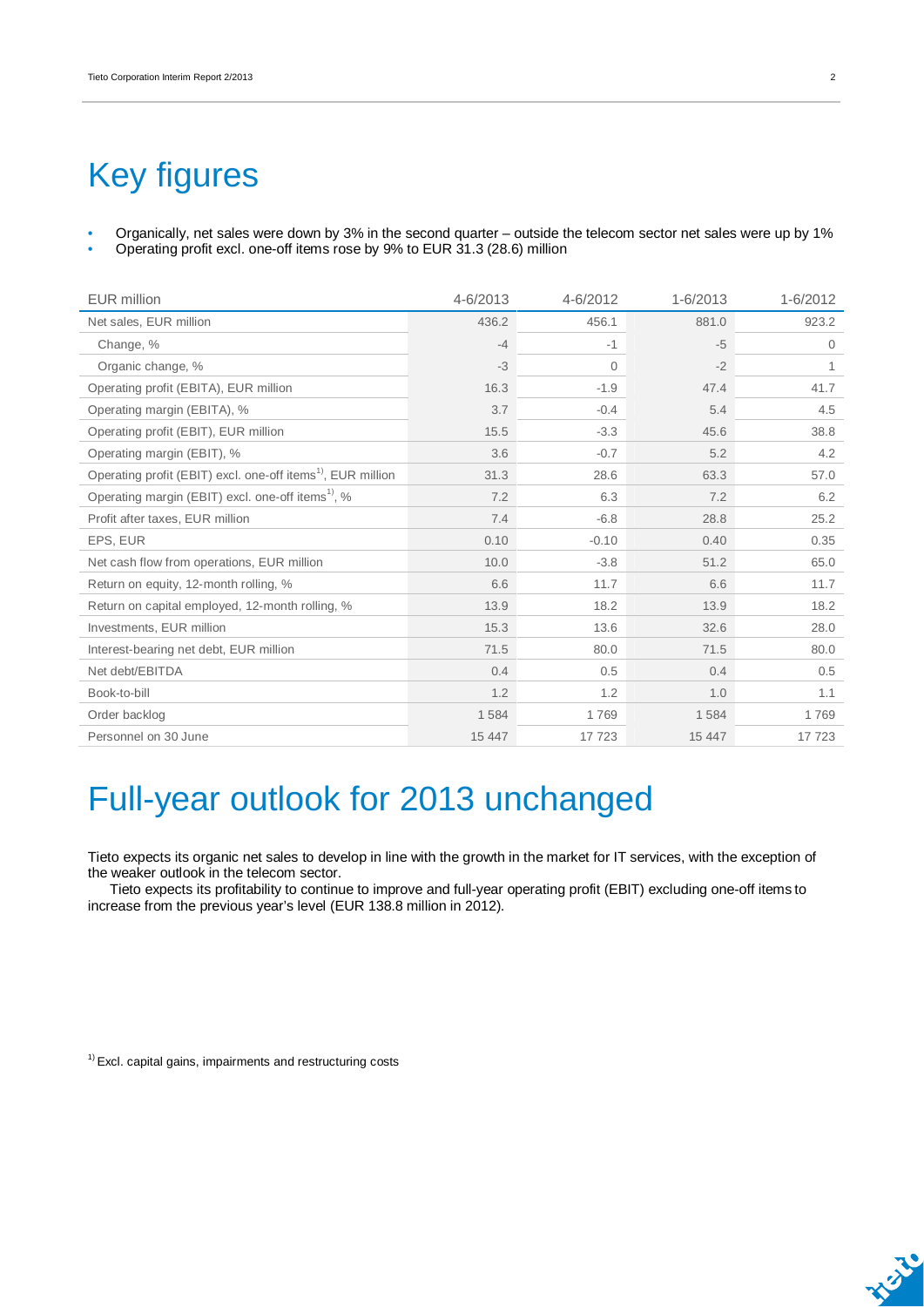## CEO's comment

#### Comment regarding the interim report by Kimmo Alkio, President and CEO:

"Despite the challenging macroeconomic environment, we are pleased to have delivered a 9% improvement in underlying profit and won a number of significant contracts during the second quarter.

Tieto is in a good position to support both large enterprises and the public sector in achieving their rapidly changing business needs. We are actively contributing to our customers' success by applying new technologies such as cloud services which have now delivered double-digit growth through engagements concluded this year.

During the quarter, we completed our divestment in Germany and the Netherlands, driving a more focused and simplified company as defined in our strategy. In IT services, our focus is on the Nordic region to support our customers' business transformations, while Product Development Services pursues global customer expansion in accordance with its renewed strategy.

In addition to innovation, price competitiveness continues to be a high priority. Streamlining of the company has proceeded as planned and improved Tieto's cost position. However, efficiency improvements will remain on our agenda to ensure competitiveness and profitability."

### Market development

The Nordic IT services market continues to experience a healthy level of interest in IT development projects, but decision-making cycles have remained long. The market for projects to transform ICT infrastructure into more standardized cloud solutions is active and there are ample longer-term opportunities for transformation into new scalable and flexible IT environments, which provide both business benefits and cost savings. The focus is currently also on mobility, business intelligence and enterprise content management as well as new "as a service" delivery models. Customers' continuing cost-savings agendas drive the transformation of business systems and the renewal of old legacy systems. As a result, the outsourcing market has remained active. Areas like mobility and cloud services are expected to see double-digit growth rates while the market for traditional IT services is likely to decline.

As a result of the weak macroeconomic outlook, customers are using their IT budgets prudently. Additionally, competition has intensified during 2013 and some vendors are actively seeking to strengthen their market position with relatively aggressive pricing. As the IT services market has remained stagnant during the first half of the year, expectations for the full-year market growth have somewhat weakened. Currently, Tieto expects the Nordic IT services market to grow by 0–2% in 2013, with IT outsourcing as the main source of growth (prior expectation: 2%).

Tieto is able to provide the full stack of integration and operations management services complemented with its own products. As a result of this total service offering coupled with strong offshore capability and continued improvements in cost structure, the company is highly competitive in its target markets.

### Pockets of growth

- Mobility is a core driver of the IT landscape as it changes the way enterprises interact with customers, partners and suppliers, and empower their workforce with access to information and services. The growth trend is expected to further accelerate, as mobility is gradually becoming an integrated component in traditional IT projects. Tieto is continuing to execute its Enterprise Mobility Solution Framework, combining the company's capabilities, solutions and partnerships to deliver a full service life cycle and best-of-breed technology stack. During the second quarter, Tieto signed a strategic partnership agreement with Samsung, combining the companies' offerings to serve the Nordic enterprise market. Tieto closed new consulting assignments with clients such a major retail company and a larger municipality.
- Cloud: Customers are increasingly transferring their operations into scalable and flexible cloud environments, where capacity provisioning takes only a few minutes while it previously took several days. Due to the increased efficiency resulting from a higher level of automation, the profitability of cloud services is higher than that of traditional services, which are now being cannibalized. Tieto has responded to this transformation path by launching a new cloud services portfolio in 2012 and has several ongoing automation projects to enable cloud-based ecosystems. Based on the agreements Tieto had concluded by the end of June, around 10% of the existing server capacity will be transferred to a cloud environment and the company expects that share to increase to around 20% during 2013.
- Big data is expected to be one of the fastest growing areas of IT services in the longer term. It is utilized to store and analyze massive amounts of data, such as information on customer behaviour or a large quantity of sensor measurements, making it possible to develop applications to solve new kinds of complex business problems. Big data currently represents around 1% of the IT services market and the share is expected to grow to around 5% by 2016. Tieto has a full stack offering portfolio for big data services including Tieto Fast Track to Big Data and Tieto

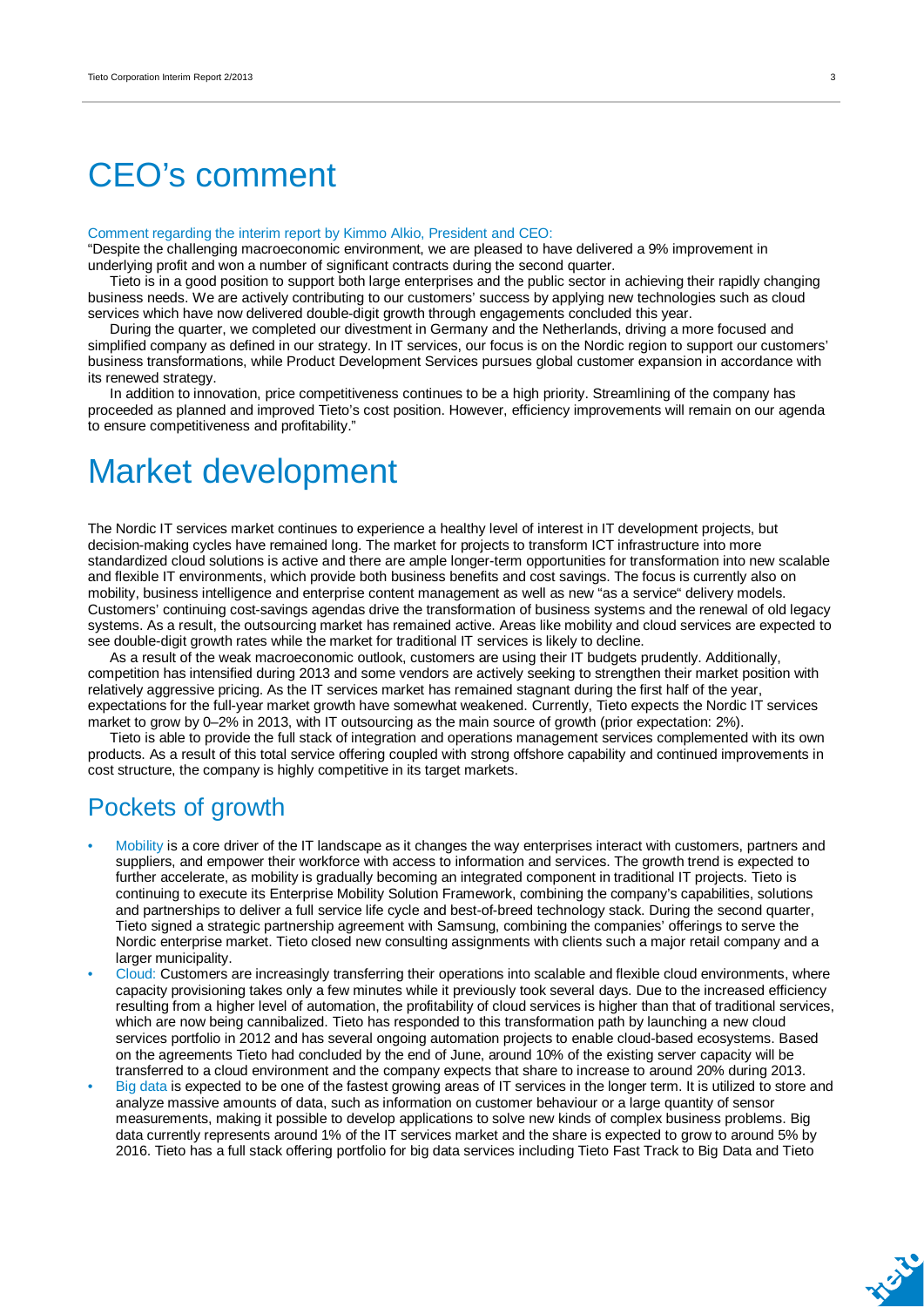Big Data PaaS (Platform as a Service). Tieto also runs a programme to further develop new services, including industry-specific big data solutions. In order to develop service packaging for big data, Tieto is leading the Data-to-Intelligence programme launched by TIVIT, the Strategic Centre for Science, Technology and Innovation in the Field of ICT in Finland. The programme involves public and private participation to develop new data-intensive services improving productivity.

• Social features are standard in most digital consumer services, and are increasingly being integrated in work environments as well. As a result, organizations are able to rapidly gather new information, insights and intelligence from the external environment, making them more responsive and adaptive to change. Unified Communications and Collaboration (UCC) continues to be a growth area for Tieto. In 2013, Tieto rounded out its existing service offering with Google Apps, a public cloud-based productivity suite, as an addition to equivalent technologies from Microsoft and IBM. Demand has increased especially in Enterprise Voice and support for UCC on a private cloud hosted by Tieto (Tieto Productivity Cloud).

### Industry sector drivers

Additionally, industry-specific drivers affect the IT service market:

- In the **finance** sector, cost pressure and regulatory changes drive IT transformation programmes and the market is active, especially in outsourcing. Customer investments are primarily focused on front-end services for consumers, mobility and business intelligence. Customers also demand great efficiency in back office and IT operations management.
- In the **public** sector, reduced central government spending and prolonged decision-making has impacted the IT services market in Finland, whereas in Sweden, the operations management and outsourcing market is growing.
- In the **healthcare** sector, the activity level has remained good in Finland and Sweden, also due to national programmes. There is also a healthy demand for eServices and mobile solutions in the sector.
- In the **manufacturing** sector, the demand for IT services has become somewhat weaker and cost savings comprise an important driver for initiating new IT projects.
- In the **energy** utilities sector, the market for smart metering solutions and cloud-based offerings has remained good. However, some companies are pushing back investments due to regulatory uncertainties.
- The **oil & gas** market is very active and new hydrocarbon sources enhance sales opportunities for Tieto's products.
- The drop in both ad- and subscription-based revenue in the **media** sector has had a negative impact on IT investments.
- In the **telecom** sector, customers' initiatives to improve efficiency open up new transformation opportunities and increase interest in cloud-based services. However, cost pressure has resulted in tight price competition.
- In the **telecom product development market**, the demand for new technologies to handle the traffic from a growing number of connected devices will continue to increase, as will the appetite for a diverse range of end-user devices. However, the fierce competition and telecom operators' reduced spending have resulted in a decline in telecom R&D spending in the short term.

## Company strategy

On 1 January 2013, Tieto's new operating model took effect and the new Leadership Team became fully operational. By strengthening its industry-driven structure and service offerings as well as the transparency of its business practices, the company is well positioned to increase its profitability and drive long-term growth.

The company's key targets include geographical focus and improved profitability. The company implemented several divestments in 2012, reducing 2013 sales by around EUR 35 million. Additionally, Tieto closed the divestment of its local German and Dutch operations in June. First-half sales of these businesses amounted to EUR 45 million, and in 2012, the second-half sales amounted to EUR 53 million. Tieto will continue to monitor its businesses with the long-term target of increasing scalability and efficiency within the company.

The IT market is seeing pockets of growth and Tieto has continued to invest in offerings for areas like enterprise mobility, cloud transformation and big data. The Tieto Cloud Server launches in Finland and Sweden have been successful and resulted in a healthy deal flow. As a full IT services partner, Tieto integrates cloud services into its

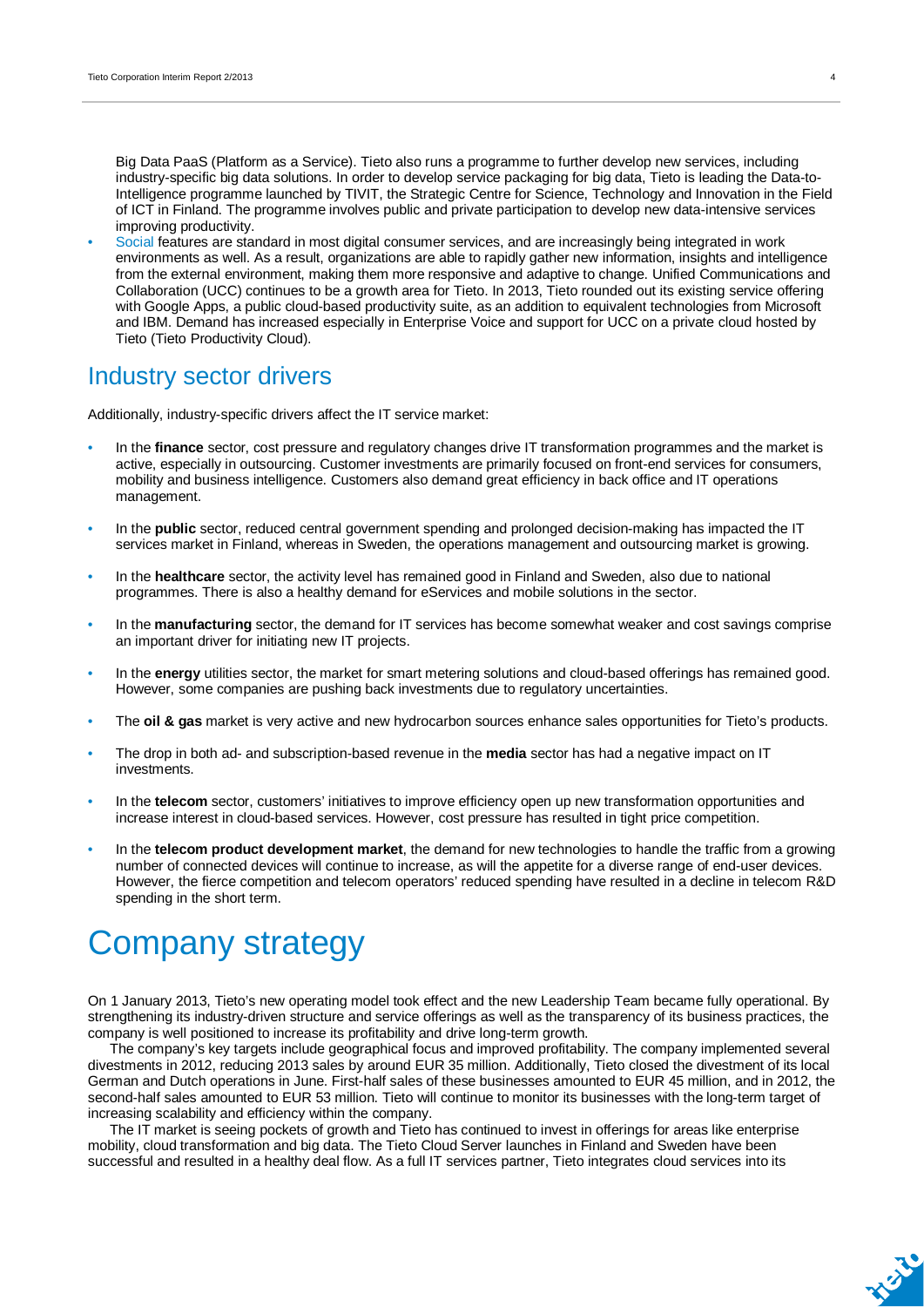customers' existing IT systems and business processes. During the quarter, Tieto also complemented its existing service offering with Google Apps, a public cloud-based productivity suite. The cooperation complements Tieto's existing services in the office productivity and collaboration area to drive mobile ways of working and efficiency.

Another development focus has been on Consulting and System Integration (CSI) practices such as enterprise content management, transformation consulting and enterprise mobility. However, both the softness of the IT market and some internal inefficiency call for additional measures. The company is carrying out additional initiatives to strengthen key competences such as project and programme management and transformation capabilities. Tieto is actively pursuing a programme to standardize its service offerings in line with today's market needs.

Product Development Services (PDS) launched its new strategy as well as renewed its operating structure and leadership team during the quarter in order to drive the focus on the full product life cycle of the product development process in communications and embedded technologies. According to its strategy, PDS seeks to expand its global customer base and improve profitability through repeatable, high-quality service offerings.

### Streamlining of the company

Tieto launched a programme to create a competitive cost structure in March 2012. Since the launch, Tieto has reduced a total of 1 600 positions and this programme has now been concluded, with a positive impact of around EUR 30 million on the company's operating profit in the first half. The comparison figure for the first-half operating profit in 2012 included a positive effect of around EUR 3 million.

The company anticipates that the positive impact of the programme on operating profit will amount to some EUR 60 million in 2013. However, the comparison figure for the full year 2012 included a positive effect of EUR 25 million. The full savings of over EUR 60 million are expected to materialize in 2014.

In 2013, streamlining actions will be driven by the service lines and industry groups in line with the market demand and profitability objectives. To further improve the efficiency of operations and cost structure, streamlining is a continuous process. In May, Tieto started personnel negotiations in the CSI service line to improve efficiency as well as to focus on more standardized and repeatable services and growing business practices. The process started in Finland with negotiations to reduce up to 180 positions. In other countries, possible reductions are estimated to amount to up to 120 positions during 2013. Personnel negotiations leading to possible reductions are part of the ongoing transformation of **CSI** 

Restructuring costs in 2013 are expected to be around half of the previous year's level. In 2012, the company booked EUR 57 million in restructuring costs. In the first half of 2013, Tieto booked EUR 9.6 (33.1) million in restructuring costs, including provisions for job cuts to be implemented in the second half. These costs are mainly related to the personnel negotiations in the CSI service line. Additionally, Tieto has booked impairment loss of EUR 8.0 million related to the divestment of its local German and Dutch businesses in the second-quarter results.

## Financial performance in April–June

Second-quarter net sales were down by 4% and amounted to EUR 436.2 (456.1) million. The divestments had a negative impact of EUR 8 million. Organically, net sales declined by 3%. This was driven mainly by the 12% drop in the telecom sector. Outside the telecom sector, Tieto's organic growth was 1%. Overall, sales development reflects cautiousness in starting new projects and lower prices in contract renewals. The weak development in the telecom sector was reflected as a sales decline in Consulting and System Integration. Currency fluctuations had a positive impact of EUR 6 million on sales.

Second-quarter operating profit (EBIT) amounted to EUR 15.5 (-3.3) million, representing a margin of 3.6% (-0.7). Operating profit includes restructuring costs of EUR 7.7 million, mainly in the CSI service line. Additionally, Tieto booked impairment loss of EUR 8.0 million related to the divestment in Germany and the Netherlands which affected operating profit mainly in the PDS and CSI service lines. Operating profit excl. one-off items<sup>1)</sup> stood at EUR 31.3 (28.6) million, or 7.2% (6.3) of net sales. The drop in net sales had a negative effect on operating profit. However, this was offset by the efficient execution of the cost savings programme to adjust operations to demand. Personnel costs excl. restructuring costs were down by around EUR 20 million. Currency changes had a positive impact of EUR 2 million on operating profit.

Depreciation and amortization amounted to EUR 20.8 (21.0) million. Net financial expenses stood at EUR 1.7 (2.1) million in the second quarter. Net interest expenses were EUR 1.7 (1.7) million and net gains from foreign exchange transactions EUR 0.3 (-0.1) million. Other financial income and expenses amounted to EUR -0.3 (-0.3) million.

Second-quarter earnings per share (EPS) totalled EUR 0.10 (-0.10). Earnings per share excluding one-off items<sup>1)</sup> and the non-recurring taxes related to the divestment amounted to EUR 0.30 (0.26).

 $1)$  Excl. capital gains, impairments and restructuring costs

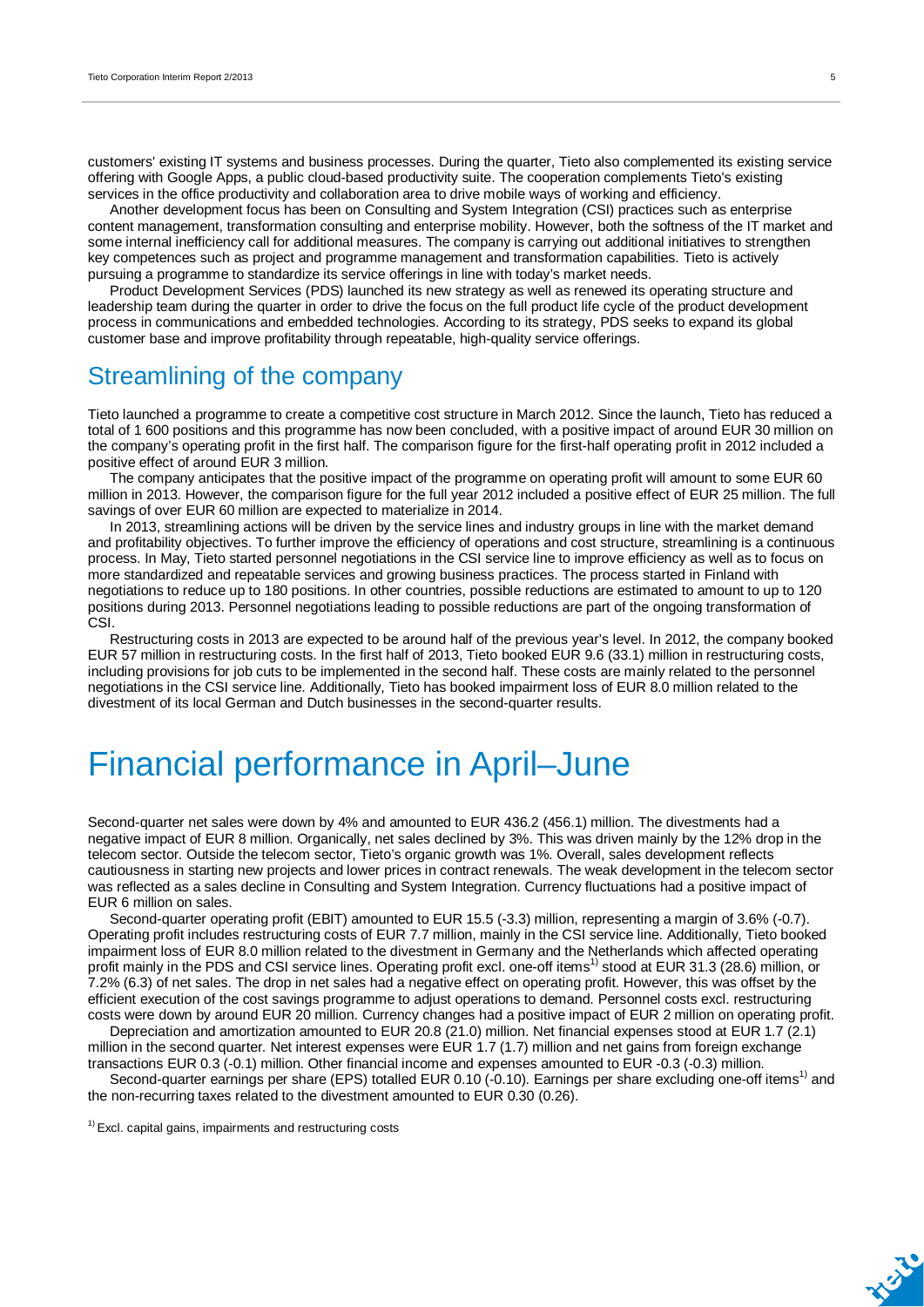### Financial performance by service line

| <b>EUR million</b>                          | Customer<br>sales<br>$4 - 6/2013$ | Customer<br>sales<br>$4 - 6/2012$ | Change, % | Operating<br>profit<br>$4 - 6/2013$ | Operating<br>profit<br>$4 - 6/2012$ |
|---------------------------------------------|-----------------------------------|-----------------------------------|-----------|-------------------------------------|-------------------------------------|
| <b>Managed Services</b>                     | 128                               | 121                               | 6         | 5.2                                 | $-3.7$                              |
| Consulting and System Integration           | 107                               | 125                               | $-14$     | 2.8                                 | 3.9                                 |
| <b>Industry Products</b>                    | 121                               | 127                               | $-5$      | 15.8                                | 8.4                                 |
| <b>Product Development Services</b>         | 79                                | 83                                | $-5$      | $-2.6$                              | $-3.9$                              |
| Steering Functions and Global<br>Management |                                   |                                   |           | $-5.6$                              | $-8.0$                              |
| <b>Total</b>                                | 436                               | 456                               | $-4$      | 15.5                                | $-3.3$                              |

### Operating margin by service line

| $\frac{0}{0}$                       | Operating<br>margin<br>$4 - 6/2013$ | Operating<br>margin<br>$4 - 6/2012$ | Operating<br>margin excl.<br>one-off items <sup>1)</sup><br>$4 - 6/2013$ | Operating<br>margin excl.<br>one-off items <sup>1)</sup><br>$4 - 6/2012$ |
|-------------------------------------|-------------------------------------|-------------------------------------|--------------------------------------------------------------------------|--------------------------------------------------------------------------|
| <b>Managed Services</b>             | 4.0                                 | $-3.1$                              | 4.3                                                                      | 5.9                                                                      |
| Consulting and System Integration   | 2.6                                 | 3.1                                 | 8.9                                                                      | 9.0                                                                      |
| <b>Industry Products</b>            | 13.0                                | 6.6                                 | 14.0                                                                     | 9.9                                                                      |
| <b>Product Development Services</b> | $-3.4$                              | $-4.7$                              | 2.6                                                                      | 2.6                                                                      |
| <b>Total</b>                        | 3.6                                 | $-0.7$                              | 7.2                                                                      | 6.3                                                                      |

<sup>1)</sup> Excl. capital gains, impairments and restructuring costs

For a comprehensive set of service line and industry group figures, see the tables section.

In Managed Services, the market for projects to transform ICT infrastructure to cloud-based environments remained active in the second quarter. Based on new signings for Tieto's cloud-based offerings in both Finland and Sweden, cloud-related sales rose by 22% from the first quarter of 2013 to EUR 5 million, representing 4% of net sales. The Financial Services and the Public, Healthcare and Welfare industry groups enjoyed the strongest growth. Higher volumes and quality improvements did not fully translate into profits due to lower unit prices resulting from intense competition. The comparison figure for operating profit in 2012 included close to EUR 2 million in non-recurring income.

In Consulting and System Integration, sales declined by EUR 17.7 million, or 14%, mainly due to the divestments (EUR 8.1 million) and weak development in the telecom sector (EUR 9.5 million). Sweden continued to be the most challenging market. Utilization rates improved, but due to lower volumes, profitability of the underlying business remained at the previous year's level although it improved from the first quarter. Actions to improve profitability are ongoing.

In Industry Products, second-quarter sales were down, mainly because licence sales in the Public, Healthcare and Welfare products business were lower than in the strong corresponding quarter of 2012. In general, there is good demand for Tieto solutions in the healthcare and welfare, oil & gas and banking sector. The strong SaaS (Software as a Service) trend continues, especially in the banking and healthcare sectors. Due to higher operational efficiency, profitability of the underlying business remained healthy and improved from the previous year.

In Product Development Services (PDS), weak development in the devices area is partly offset by growth in the networks area. PDS has adjusted its operations during the past quarters. However, due to customers' continued cost savings pressure and lower volumes, profitability of the underlying business remained at the previous year's level. In the short term, PDS foresees that customers' reduced spending will keep the market volatile and commitments short.

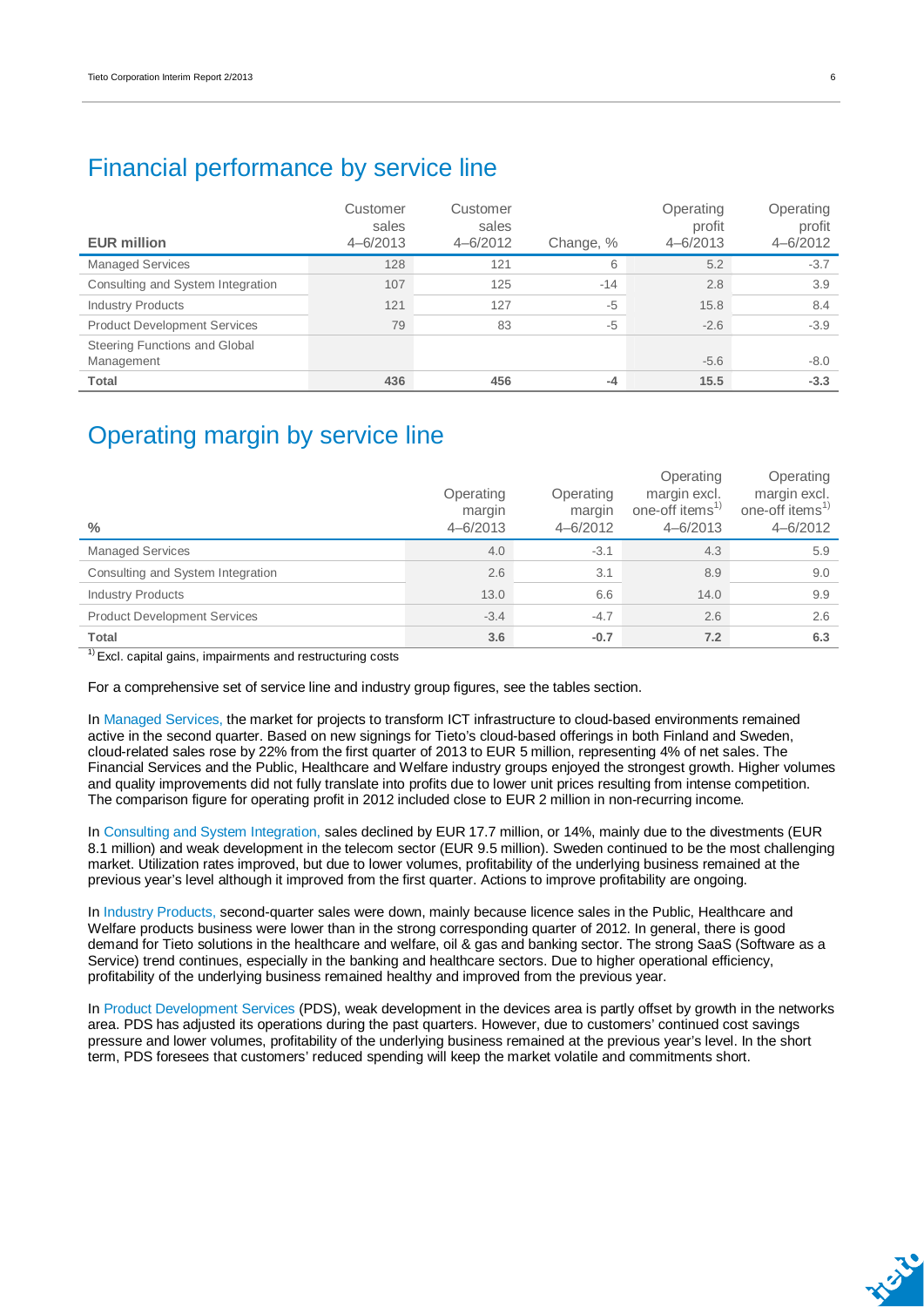### Customer sales by industry group

| EUR million                         | Customer sales<br>$4 - 6/2013$ | Customer sales<br>$4 - 6/2012$ | Change, % |
|-------------------------------------|--------------------------------|--------------------------------|-----------|
| <b>Financial Services</b>           | 97                             | 92                             |           |
| Manufacturing, Retail and Logistics | 78                             | 81                             | $-3$      |
| Public, Healthcare and Welfare      | 109                            | 110                            |           |
| Telecom, Media and Energy           | 74                             | 91                             | $-19$     |
| <b>Product Development Services</b> | 79                             | 83                             | $-5$      |
| <b>Total</b>                        | 436                            | 456                            |           |

The Financial Services sector continued to offer good opportunities in outsourcing and "as a service" deliveries driven by strong cost pressure from key customers. The industry group won several new contracts during the quarter. Steady growth in Managed Services continued, with strong development in both Finland and Sweden.

In Manufacturing, Retail and Logistics, sales to the retail sector continued to slide, partly due to lower prices in some large contracts. Demand for IT services in the manufacturing sector is weakening and cost savings comprise an important driver to initiate new IT projects. As a result of customers' continued cost saving programmes, sales in the manufacturing sector declined. Several significant new agreements were signed during the quarter in supply chain management and infrastructure services.

In Public, Healthcare and Welfare, reduced central government spending and prolonged decision-making has impacted the IT services market in Finland and second-quarter sales were down. In the Swedish public sector, the operations management and outsourcing market is growing and Tieto's sales were up in the second quarter. Activity level in the healthcare sector in Sweden and Finland has remained good also due to national programmes.

Telecom, Media and Energy was affected by the divestment of businesses in Italy and Spain. Sales in the telecom segment were organically down, mainly due to lower volumes in the European telecom operator business. The energy utilities and media segments also suffered from lower demand. Tieto's product for hydrocarbon accounting, developed for oil and gas companies, continued to experience healthy growth.

## Financial performance in January–June

Six-month net sales were down by 5% and amounted to EUR 881.0 (923.2) million. The divestments had a negative impact of EUR 22 million. Organically, net sales declined by 2%. This was driven mainly by the drop in the telecom sector. Outside the telecom sector, organic growth was 1%. This development was also reflected as a sales decline in Consulting and System Integration. Currency fluctuations had a positive impact of EUR 12 million on sales.

Six-month operating profit (EBIT) amounted to EUR 45.6 (38.8) million, representing a margin of 5.2% (4.2). Operating profit includes restructuring costs of EUR 9.6 million and impairment loss of EUR 8.0 million related to the divestment of the German and Dutch operations. Operating profit excl. one-off items<sup>1)</sup> stood at EUR 63.3 (57.0) million, or 7.2% (6.2) of net sales. Personnel costs excl. restructuring costs were down by around EUR 36 million. Currency changes had a positive impact of EUR 4 million on operating profit.

Depreciation and amortization amounted to EUR 42.0 (41.7) million. Net financial expenses stood at EUR 3.2 (4.6) million in the first half. Net interest expenses were EUR 2.9 (3.5) million and net gains from foreign exchange transactions EUR 0.3 (-0.6) million. Other financial income and expenses amounted to EUR -0.6 (-0.5) million.

Six-month earnings per share (EPS) totalled EUR 0.40 (0.35). Earnings per share excluding one-off items<sup>1)</sup> and the non-recurring taxes related to the divestment amounted to EUR 0.62 (0.51).

 $1)$  Excl. capital gains, impairments and restructuring costs

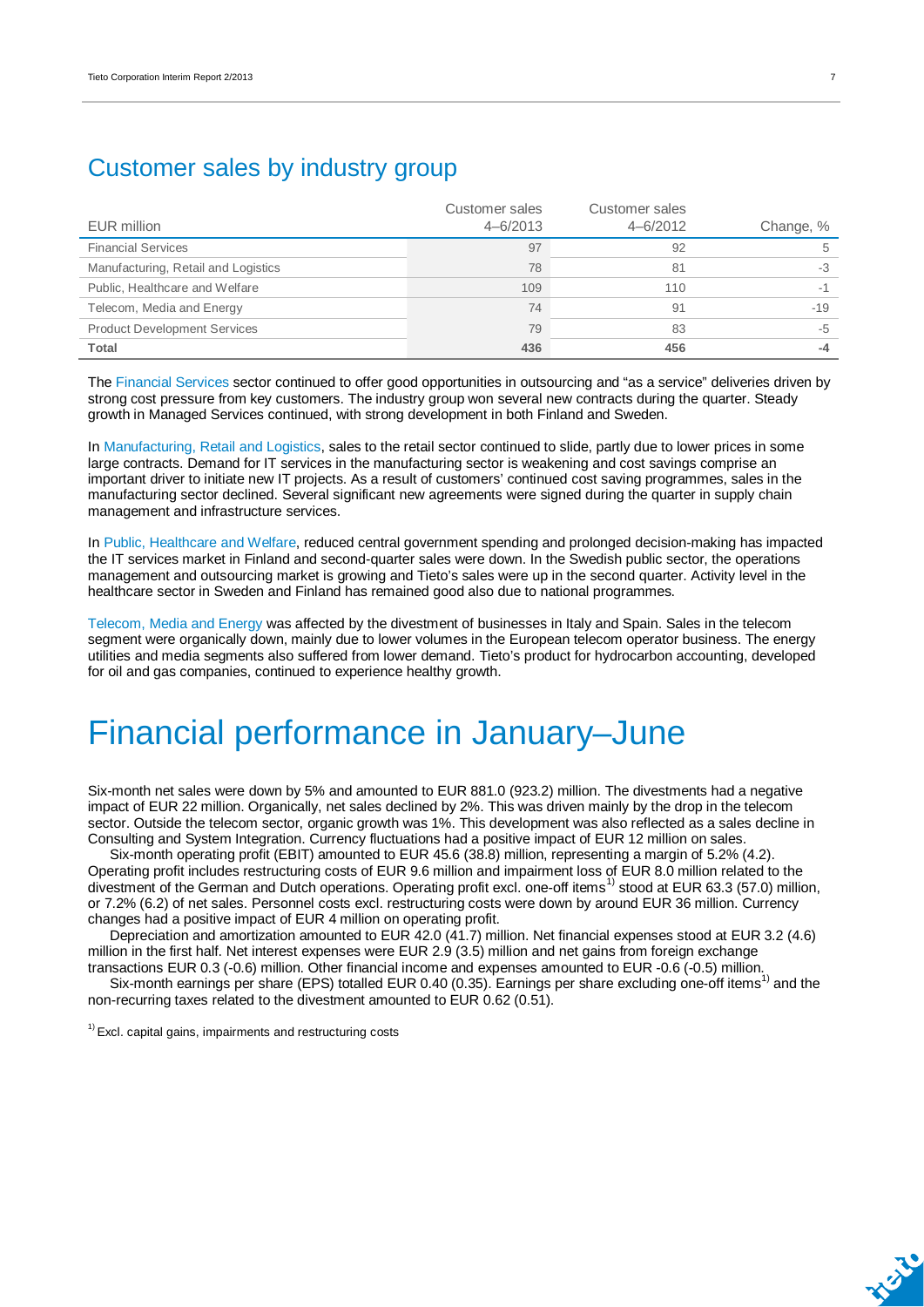### Financial performance by service line

| <b>EUR million</b>                          | Customer<br>sales<br>$1 - 6/2013$ | Customer<br>sales<br>$1 - 6/2012$ | Change, % | Operating<br>profit<br>$1 - 6/2013$ | Operating<br>profit<br>1-6/2012 |
|---------------------------------------------|-----------------------------------|-----------------------------------|-----------|-------------------------------------|---------------------------------|
| <b>Managed Services</b>                     | 253                               | 245                               | 3         | 6.5                                 | $-6.2$                          |
| Consulting and System Integration           | 216                               | 252                               | $-15$     | 6.6                                 | 16.5                            |
| <b>Industry Products</b>                    | 247                               | 258                               | $-4$      | 34.2                                | 40.8                            |
| <b>Product Development Services</b>         | 165                               | 168                               | $-2$      | 6.7                                 | $-1.3$                          |
| Steering Functions and Global<br>Management |                                   |                                   |           | $-8.3$                              | $-11.0$                         |
| <b>Total</b>                                | 881                               | 923                               | $-5$      | 45.6                                | 38.8                            |

### Operating margin by service line

| $\frac{0}{0}$                       | Operating<br>margin<br>$1 - 6/2013$ | Operating<br>margin<br>$1 - 6/2012$ | Operating<br>margin excl.<br>one-off items <sup>1)</sup><br>$1 - 6/2013$ | Operating<br>margin excl.<br>one-off items <sup>1)</sup><br>$1 - 6/2012$ |
|-------------------------------------|-------------------------------------|-------------------------------------|--------------------------------------------------------------------------|--------------------------------------------------------------------------|
| <b>Managed Services</b>             | 2.6                                 | $-2.5$                              | 2.5                                                                      | 2.1                                                                      |
| Consulting and System Integration   | 3.1                                 | 6.5                                 | 6.8                                                                      | 9.5                                                                      |
| <b>Industry Products</b>            | 13.8                                | 15.8                                | 14.4                                                                     | 11.5                                                                     |
| <b>Product Development Services</b> | 4.0                                 | $-0.8$                              | 7.3                                                                      | 3.4                                                                      |
| Total                               | 5.2                                 | 4.2                                 | 7.2                                                                      | 6.2                                                                      |

 $<sup>1</sup>$  Excl. capital gains, impairments and restructuring costs</sup>

### Customer sales by industry group

| EUR million                         | Customer sales<br>$1 - 6/2013$ | Customer sales<br>$1 - 6/2012$ | Change, % |
|-------------------------------------|--------------------------------|--------------------------------|-----------|
| <b>Financial Services</b>           | 191                            | 186                            | 3         |
| Manufacturing, Retail and Logistics | 154                            | 162                            | $-5$      |
| Public, Healthcare and Welfare      | 223                            | 222                            | $\Omega$  |
| Telecom, Media and Energy           | 148                            | 184                            | $-20$     |
| <b>Product Development Services</b> | 165                            | 168                            | $-2$      |
| <b>Total</b>                        | 881                            | 923                            | -5        |

## Cash flow, financing and investments

Second-quarter net cash flow from operations, including the increase of EUR 22.5 (18.0) million in net working capital, amounted to EUR 10.0 million (-3.8).

Six-month net cash flow from operations amounted to EUR 51.2 million (65.0). The comparison figure includes a tax refund of EUR 15.9 million.

Tax payments were EUR 9.7 million (positive 1.7 due to a refund in Finland) in the first half.

There were no acquisitions (EUR 0.4 million in 2012) in the first half. The divestment of the German and Dutch operations had a negative impact of EUR 19.5 million on the first-half cash flow from investing activities.

Six-month investments totalled EUR 32.6 (28.0) million, of which paid EUR 29.0 million (27.6).

The equity ratio was 43.7% (43.4). Gearing decreased to 14.8% (15.5). Net debt totalled EUR 71.5 (80.0) million,

including EUR 207.0 million in interest-bearing debt, EUR 6.0 million in finance lease liabilities, EUR 7.2 million in finance

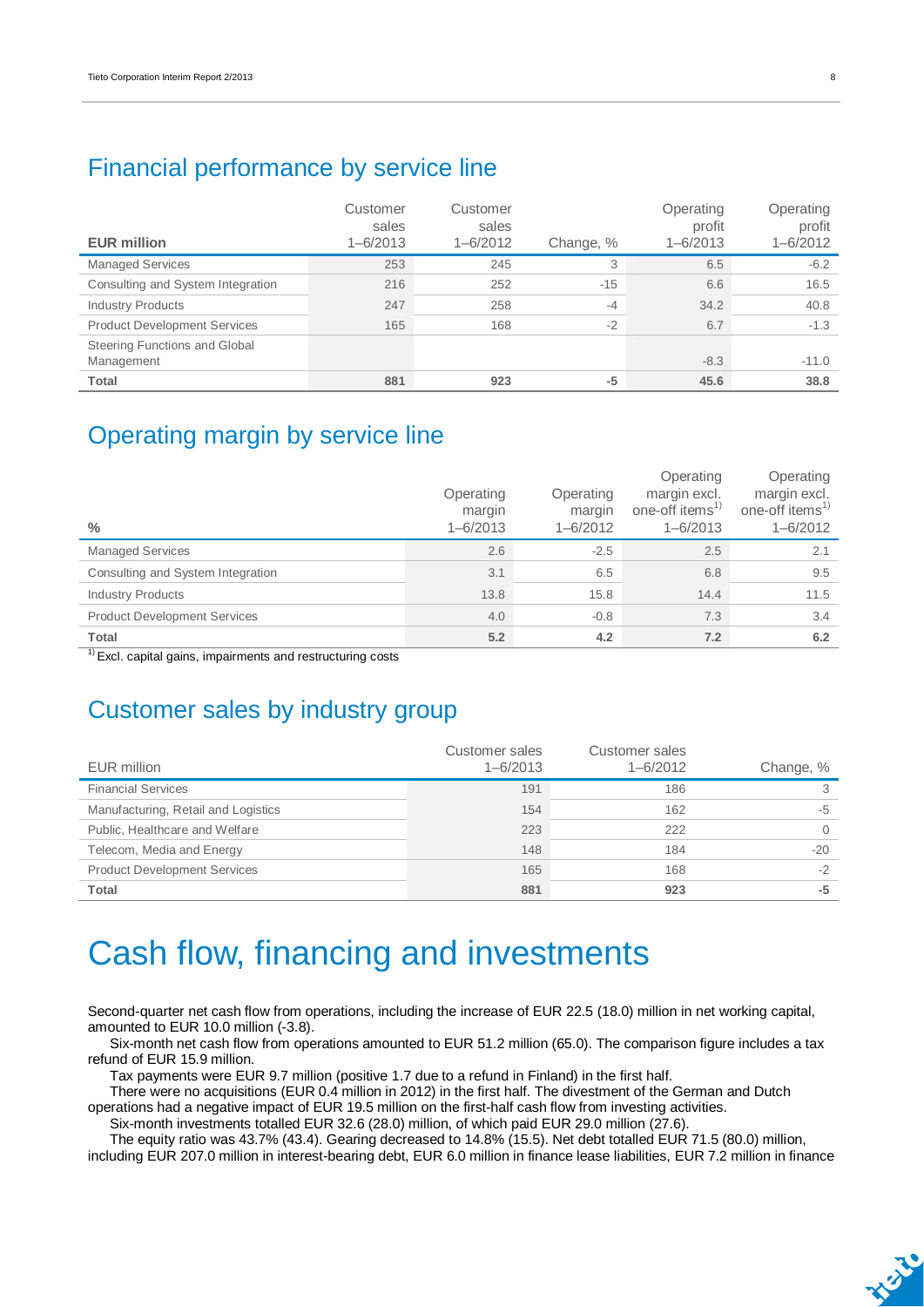lease receivables, EUR 2.0 million in other interest-bearing receivables and EUR 132.3 million in cash and cash equivalents.

In May, Tieto issued a senior unsecured bond of EUR 100 million. The six-year bond matures on 23 May 2019 and it carries fixed annual interest of 2.875%. The proceeds from the bond offering will be used to refinance the existing bond of EUR 100 million maturing in December 2013, currently visible in short-term debt. Interest-bearing long-term loans amounted to EUR 99.5 million.

Interest-bearing short-term loans amounted to EUR 107.5 million. Other short-term, interest-bearing loans of EUR 7.5 million were mainly related to an agreement for mainframes and software.

The syndicated revolving credit facility of EUR 100 million maturing in May 2016 was not in use and there were no commercial papers issued under the EUR 250 million commercial paper programme at the end of June. After the issuance of the new bond, Tieto cancelled the unused guarantee facilities of EUR 100 million that could have been used for pension reborrowing purposes (TyEL) in June.

## Order backlog

Tieto has fine-tuned its order intake measurement. Going forward, Tieto will report Total Contract Value (TCV) for the contracts signed during the quarter. In the second quarter, TCV amounted to EUR 530 (550) million, of which new deals accounted for around 80% and replacements of existing agreements for 20%. The replacements are typically related to transformation cases for current customers with long existing contracts and have no incremental impact on the order backlog. Second-quarter book-to-bill stood at 1.2 (1.2).

In May, Tieto concluded a major framework agreement with Hansel Ltd. with an anticipated value of about EUR 200– 240 million, which is not included in the TCV.

TCV for the deals signed during the first half amounted to EUR 883 (973) million. First-half book-to-bill stood at 1.0  $(1.1).$ 

The order backlog comprises services ordered with binding contracts. At the end of the period, the backlog amounted to EUR 1 584 (1 769) million. The comparison figure includes EUR 70 million in order backlog for the divested businesses. In total, 36% (36) of the backlog is expected to be invoiced during 2013.

### Business transactions in January–June

On 4 February, Tieto agreed on a divestment of the majority of its operations in Germany and the Netherlands. The transaction has now been closed and the divested business operations, including around 900 employees in total, were transferred to the new owner on 30 June. Net sales of the divested businesses amounted to over EUR 110 million in 2012. The German businesses were loss-making in 2012. Tieto booked EUR 8.0 million in impairment loss related to the divestment in the second-quarter results. Additionally, due to the transactions, second-quarter taxes rose by EUR 2.3 million. The negative cash flow effect of EUR 19.5 million materialized during the second quarter.

During the second quarter, Tieto and Nordea agreed to discontinue the operations of Fidenta, their joint venture, as from 1 July. Fidenta was owned by Tieto (80%) and Nordea (20%), and Nordea acquired Tieto's 80% stake of the shares on 1 July. In 2012, Fidenta's net sales amounted to around EUR 30 million of which Tieto's share has been reported under the Financial Services industry group and Industry Products service line. All 154 employees of the company transferred to either Nordea (129 employees) or Tieto (25 employees) on 1 July and part of the services previously delivered by Fidenta were transferred to Tieto. In 2012, Tieto and Nordea signed a framework agreement for using Tieto's IT service offshore centre. This agreement also covers part of the work transferred from Fidenta.

## Major agreements in January–June

### Financial Services

In January, Tieto and Smolensky Bank (Russia) signed a deal to develop the bank's payment card business by implementing a full in-house solution based on Tieto's Card Suite products.

In April, Automatia Pankkiautomaatit Oy renewed its service agreement with Tieto for the next five years. The agreement covers ICT infrastructure services, including production, development and test environments as well as customer support services.

In April, Tieto and SEB concluded a three-year agreement on application and operations management services in order to help the customer achieve effective sub-custody operations.

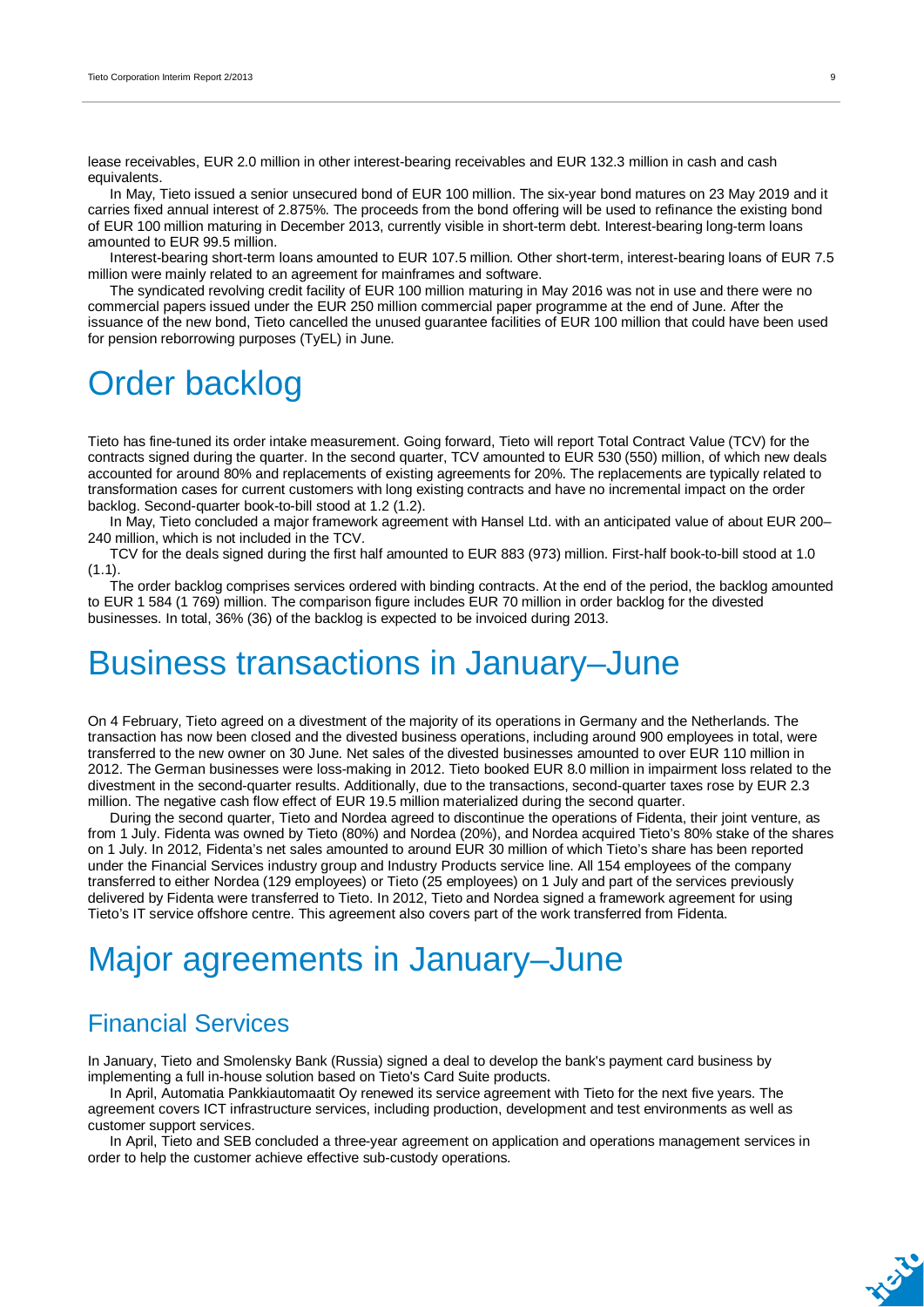In May, OP-Pohjola and Ilmarinen signed an extensive service agreement with Tieto. The agreement is a continuation of the service agreement concluded in 2008. The key objectives of the renewal are to improve the availability and quality of the services and to increase cost-efficiency e.g. through standardized operating models and automation. In addition to the enhancement of operating services, the agreement also covers OP-Pohjola's and Ilmarinen's infrastructure services. The new agreement term is three years and it includes a two-year option.

In May, Tieto and Bank of America Merrill Lynch signed an agreement for implementing key components from the Deposit and Liquidity Management and Payments software portfolio. Tieto will be working in partnership with the bank to provide innovative products and services to the Global Treasury clients of Bank of America Merrill Lynch.

### Manufacturing, Retail and Logistics

During the first quarter, Swedish pharmaceutical company Apoteket AB extended its contract with Tieto for operation, application management and workstation solutions. The three-year contract has an option of a further two years. The order value amounts to approximately EUR 43 million during the three years.

Tieto and Kesko signed a four-year continuation agreement on the supply of IT services. Tieto will continue as the supplier of Kesko Group's infrastructure services, such as capacity, workstation and integration services. In addition, Tieto and Kesko have agreed to expand their cooperation on SAP services, including the development of Kesko Group's SAP services and the maintenance of the main system supporting Anttila's business operations.

In June, Tieto and Volvohandelns Utvecklings AB (VU) agreed that Tieto will take over the delivery of IT infrastructure and end user services of VU. The order value is estimated at EUR 10 million during a three-year period. The business transfer includes contracts with 70 car dealers, subcontractors' agreements and seven VU employees. The transition starts in September 2013, and the transaction is scheduled for 1 November 2013.

In June, Borregaard, the world's leading biorefinery, chose Tieto to modernize its ICT environment through a five-year agreement. Borregaard will use Tieto's advanced private cloud solutions that utilize leading SAP and Microsoft technology, ensuring increased flexibility and reduced costs.

In June, Tieto and Onninen concluded a three-year agreement on capacity and workstations services.

In June, Tieto and SOK Corporation concluded an agreement on support, maintenance and development services for SOK's SAP system for non-food procurement. The agreement term is 3.5 years and the order value is EUR 16 million.

### Public, Healthcare and Welfare

In May, Hansel Ltd, the central procurement unit of the Finnish Government, selected Tieto as its framework agreement supplier of data centre and capacity services. The agreement runs for six years and begins during summer 2013. The total value of the agreement amounts to about EUR 200–240 million.

### Telecom, Media and Energy

In March, Tieto renewed its agreement with TeliaSonera for mainframe production and application operations. The contract is valid until autumn 2016. The order value during the period amounts to approximately EUR 25 million.

In May, Latvenergo, the largest power supply company in the Baltic States, selected Tieto as system integrator for the implementation of Oracle Customer Care and Billing (CC&B). The new system will support Latvenergo in acquiring new customers and provide the highest possible level of customer service.

### Personnel

The number of full-time employees amounted to 15 447 (17 723) at the end of June. At the end of June, the number of full-time employees in the global delivery centres totalled 6 603 (7 151), or 42.7% (40.3) of all personnel. In Product Development Services, the offshore rate was 60.8% (58.1). In IT services, the offshore rate continued to rise and stood at 36.5% (33.2) at the end of June.

During the first half, the number of full-time employees decreased by a net amount of close to 1 100. In addition to around 200 job cuts, divestments decreased the number of employees by around 900. On the other hand, new outsourcing deals added some 100 employees.

The 12-month rolling employee turnover stood at 9.7% (11.2) at the end of June. The average number of full-time employees was 16 234 (18 050) in the first half.

Salary inflation is expected to be around 3% on average. In offshore countries, salary inflation is clearly above the average. Markets like India may see double-digit salary hikes.

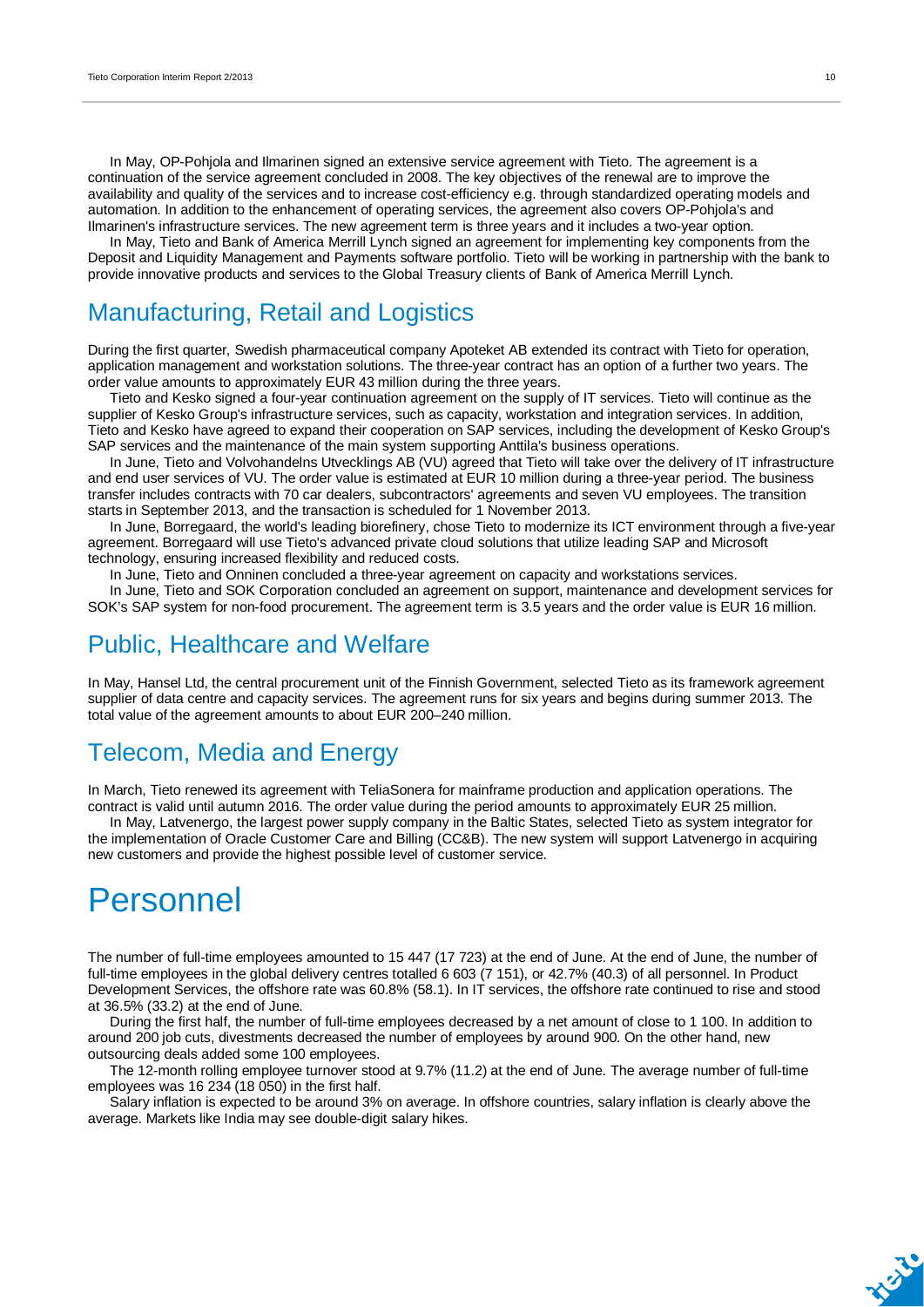## **Management**

In June, Eva Gidlöf, member of the Tieto Leadership Team and Head of the Telecom, Media and Energy industry group, decided to pursue new opportunities outside Tieto as of 31 July 2013. Eva Gidlöf was also the Country Manager of Tieto in Sweden. As of 1 July 2013, Kolbjørn Haarr, Head of Tieto's New Markets and a member of Tieto's Leadership Team, took over the responsibility for Telecom, Media and Energy industry group operations. Per Johanson, Head of Financial Services, was appointed as Country Manager of Tieto in Sweden.

## Shares and share-based incentives

Tieto's share price declined by 5% during January–June.

Following the subscriptions made with stock options during 1 January–11 April, the number of Tieto shares increased to 73 102 617 and the share capital rose to EUR 76 555 412.00. The shares subscribed were registered in the Trade Register on 26 April 2013. Following the subscriptions made with stock options during 12 April–4 June, the number of Tieto shares increased to 73 113 167. The shares were registered in the Trade Register on 18 June 2013.

At the end of June, the number of shares in the company's or its subsidiaries' possession totalled 553 700, representing 0.8% of the total number of shares and voting rights. The number of outstanding shares, excluding the treasury shares, was 72 559 467. There have not been any changes in the number of shares in the company's possession during 2013.

## Near-term risks and uncertainties

The slowdown of European economies might lead to a downturn in the IT services market as well. As top 10 customers account for 34% of Tieto's net sales, the company's development is relatively sensitive to changes in the demand from large customers.

In the telecom sector, demand is relatively weak due to budget cuts made by some of Tieto's key customers. The challenging business environment in this area might have a negative impact on the company going forward. However, the company has a proven track record of being agile in adjusting its operations when necessary.

The ongoing organizational changes and restructuring within the company might create uncertainty among the company's personnel and pose risks related to the company's performance.

Price pressure might lead to weak profitability for IT service companies. Additionally, as is typical of the industry, the large size of individual deals may have a strong effect on growth. Negative development of prices and volumes might result in the need for further redundancies.

Typical risks faced by the IT service industry involve the quality of deliveries, related project overruns and additional technology licence fees. Transitions to offshore delivery centres as well as the ongoing organizational change pose risks of project losses and penalties.

## Full-year outlook for 2013

Tieto expects its organic net sales to develop in line with the growth in the market for IT services, with the exception of the weaker outlook in the telecom sector.

Tieto expects its profitability to continue to improve and full-year operating profit (EBIT) excluding one-off items to increase from the previous year's level (EUR 138.8 million in 2012).

The figures in this report are unaudited.

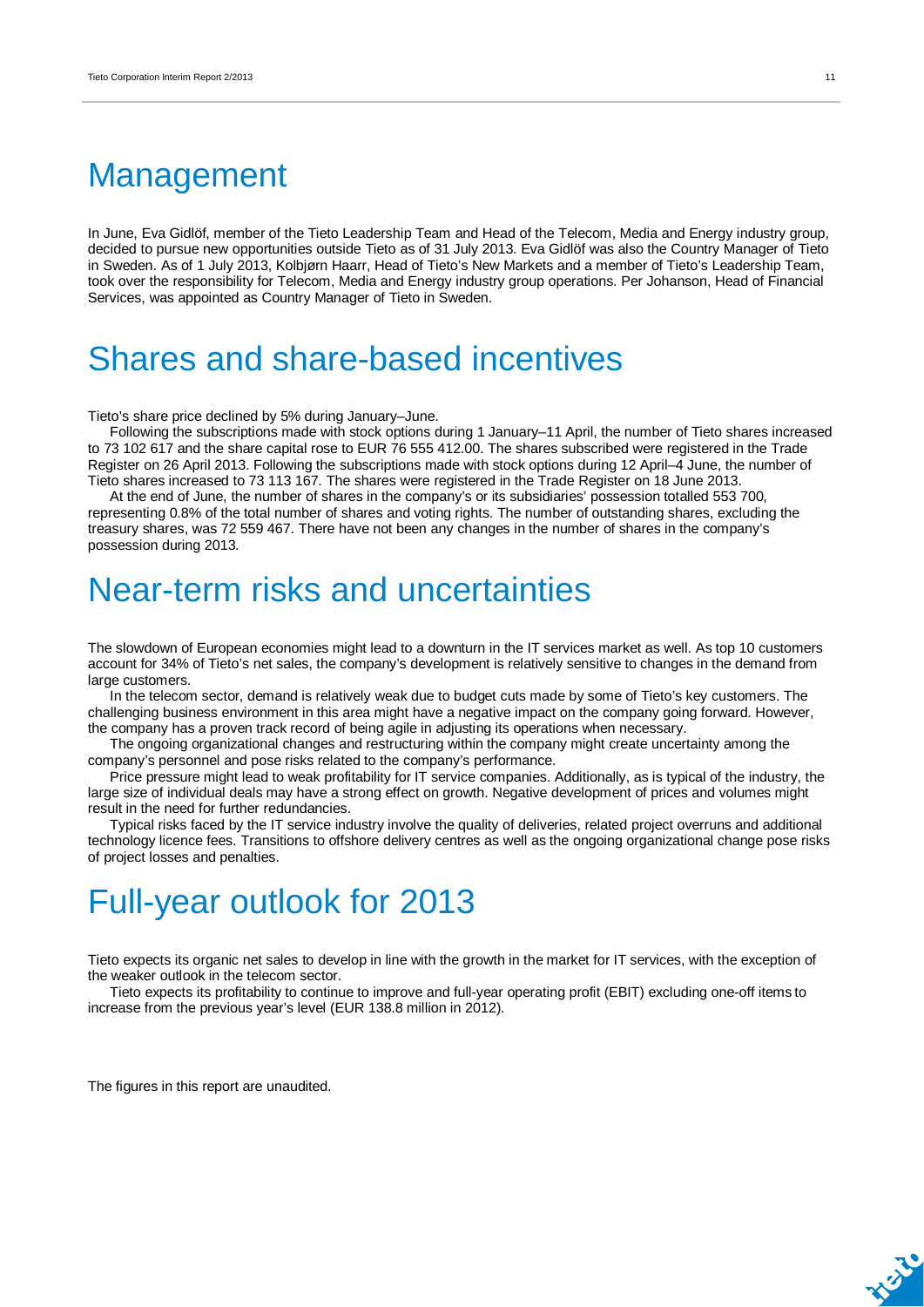## Financial calendar 2013

23 October Interim report 3/2013 (8.00 am EET)

## Accounting policies in 2013

The interim report has been prepared in accordance with International Accounting Standard (IAS) 34, Interim Financial Reporting, as adopted by the EU. The accounting policies adopted are consistent with those used in the annual financial statements for the year ended on 31 December 2012. The accounting policies, standards, interpretations and amendments taken into use in 2013 are described in the annual financial statements.

The IAS 19 (Amendment), 'Employee benefits' eliminates the corridor approach and calculates finance costs on a net funding basis. All actuarial profits and losses must be accounted for immediately in other comprehensive income. The balance sheet for 2012 is restated correspondingly by increasing, at the end of December 2012, the net pension liability by EUR 39 million, increasing the net deferred tax asset by EUR 7 million and decreasing the equity by EUR 32 million. The restated operating profit (EBIT) increased in Steering Functions and Global Management by EUR 1.7 million as the interest part of the pension costs for defined benefit plans is regrouped to financial items. The restatement does not impact the net profit.

Other IFRS changes do not currently have any material impact on the Group's financial statements.

The new operating model taken into use in 2013 is steered based on project performance and direct costs are linked to deliveries in services lines, which constitute the main operating segments. In the follow-up of the customer projects, the project is considered as loss-making when the total direct costs exceed the total expected revenue and a provision corresponding to the uncovered direct costs is immediately recognized. In previous years the provision has been calculated at a full cost rate. The impact of the changes is not considered to be material.

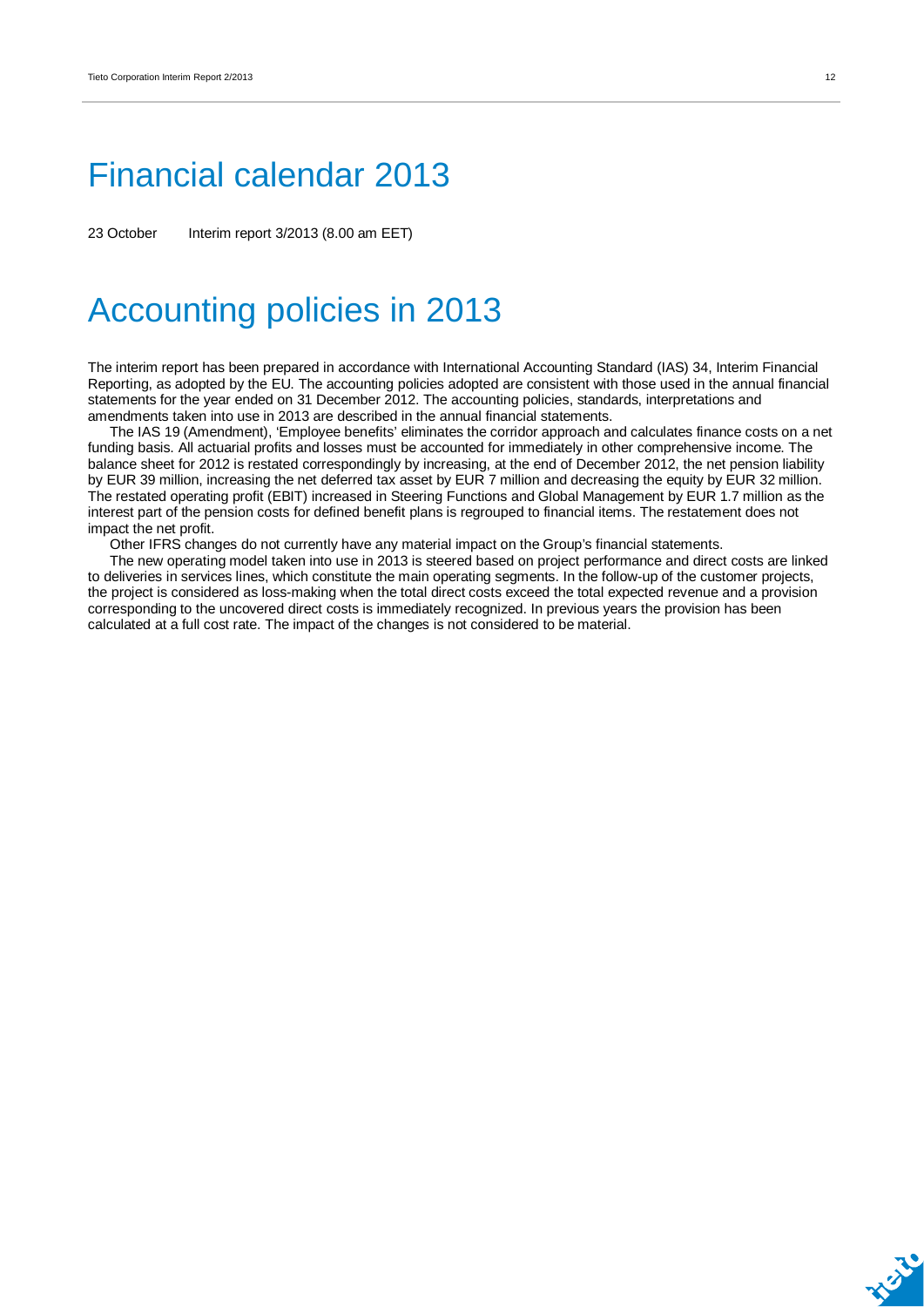## Key figures

|                                                 | 2013<br>$4 - 6$ | 2012<br>$4 - 6$ | 2013<br>$1 - 3$ | 2013<br>$1 - 6$ | 2012<br>1-6 | 2012<br>$1 - 12$ |
|-------------------------------------------------|-----------------|-----------------|-----------------|-----------------|-------------|------------------|
|                                                 |                 |                 |                 |                 |             |                  |
| Earnings per share, EUR                         |                 |                 |                 |                 |             |                  |
| <b>Basic</b>                                    | 0.10            | $-0.10$         | 0.30            | 0.40            | 0.35        | 0.41             |
| <b>Diluted</b>                                  | 0.10            | $-0.10$         | 0.30            | 0.40            | 0.35        | 0.41             |
| Equity per share, EUR                           | 6.67            | 7.18            | 6.79            | 6.67            | 7.18        | 7.30             |
|                                                 |                 |                 |                 |                 |             |                  |
| Return on equity, 12-month rolling, %           | 6.6             | 11.7            | 3.7             | 6.6             | 11.7        | 5.5              |
| Return on capital employed, 12-month rolling, % | 13.9            | 18.2            | 11.7            | 13.9            | 18.2        | 13.2             |
| Equity ratio, %                                 | 43.7            | 43.4            | 42.8            | 43.7            | 43.4        | 46.9             |
| Interest-bearing net debt, EUR million          | 71.5            | 80.0            | 6.9             | 71.5            | 80.0        | 23.9             |
| Gearing, %                                      | 14.8            | 15.5            | 1.4             | 14.8            | 15.5        | 4.5              |
| Investments, EUR million                        | 15.3            | 13.6            | 17.3            | 32.6            | 28.0        | 62.9             |

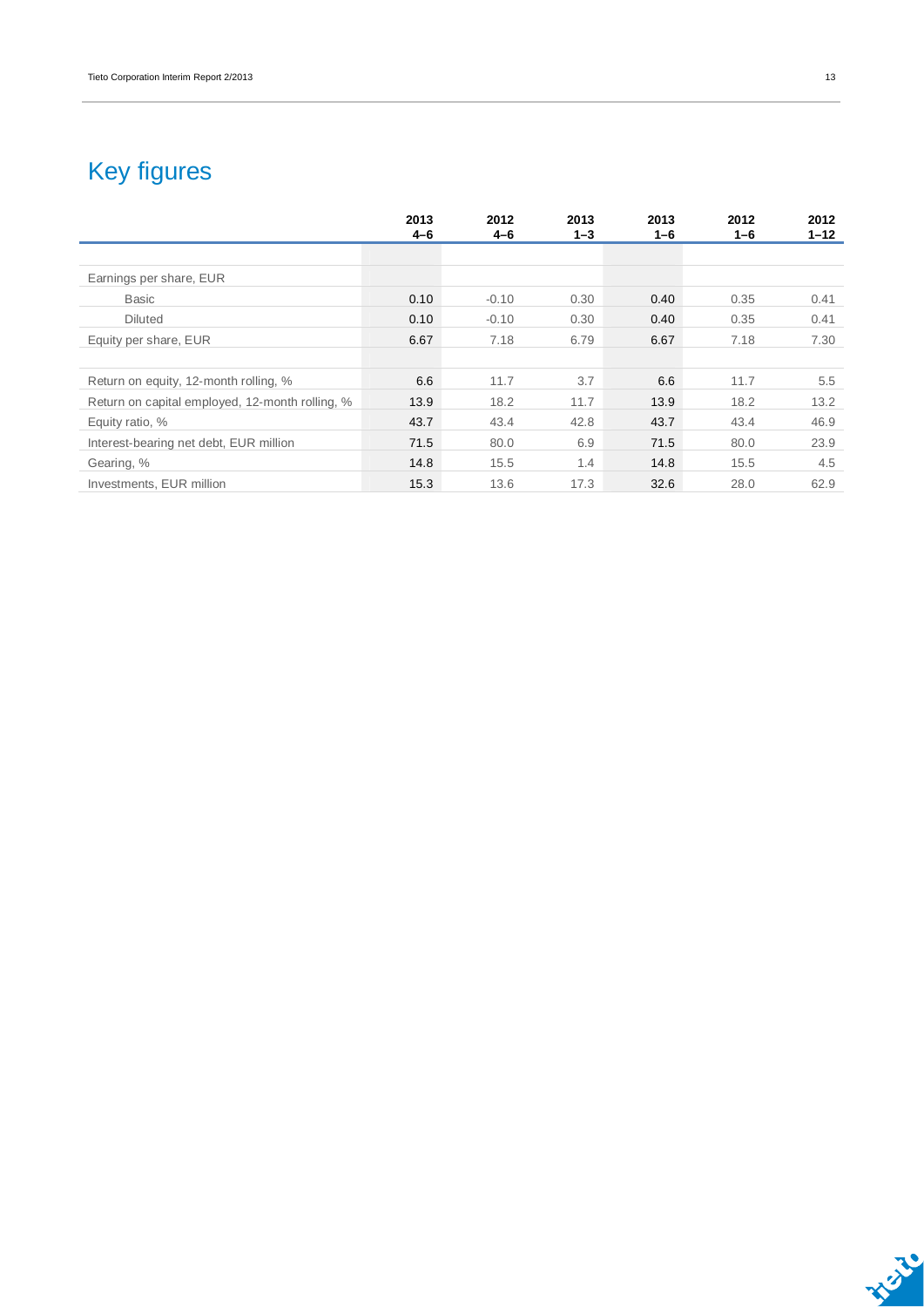### Number of shares

|                                           | 2013       | 2013       | 2013       | 2012       | 2012       |
|-------------------------------------------|------------|------------|------------|------------|------------|
|                                           | $4 - 6$    | $1 - 3$    | 1-6        | $1 - 6$    | $1 - 12$   |
|                                           |            |            |            |            |            |
| Outstanding shares, end of period         |            |            |            |            |            |
| <b>Basic</b>                              | 72 559 467 | 71 938 859 | 72 559 467 | 71 721 167 | 71 823 513 |
| <b>Diluted</b>                            | 72 812 692 | 72 542 945 | 72 828 283 | 71 968 839 | 72 532 449 |
|                                           |            |            |            |            |            |
| Outstanding shares, average               |            |            |            |            |            |
| <b>Basic</b>                              | 72 382 826 | 71 917 071 | 72 151 235 | 71 561 172 | 71 659 278 |
| <b>Diluted</b>                            | 72 687 540 | 72 562 559 | 72 488 327 | 71 916 453 | 72 009 960 |
|                                           |            |            |            |            |            |
| Company's possession of its own<br>shares |            |            |            |            |            |
| End of period                             | 553700     | 553 700    | 553 700    | 553700     | 553700     |
| Average                                   | 553 700    | 553 700    | 553 700    | 553700     | 553700     |

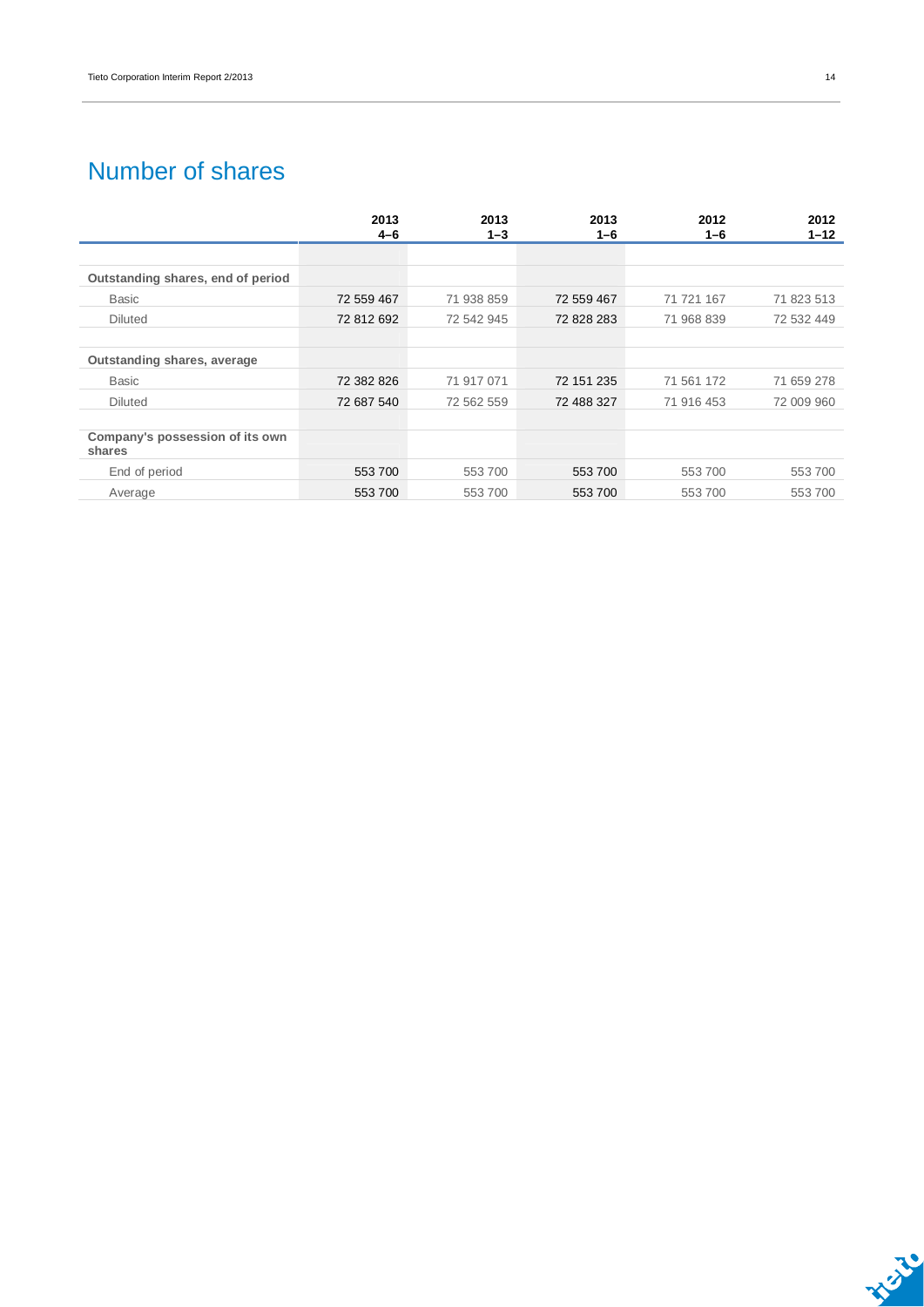### Income statement, EUR million

|                                                                                   | 2013<br>4-6     | 2012<br>$4-6$    | 2013<br>$1 - 6$              | 2012<br>$1 - 6$ | Change<br>%              | 2012<br>$1 - 12$ |
|-----------------------------------------------------------------------------------|-----------------|------------------|------------------------------|-----------------|--------------------------|------------------|
|                                                                                   |                 |                  |                              |                 |                          |                  |
| Net sales                                                                         | 436.2           | 456.1            | 881.0                        | 923.2           | -5                       | 1825.3           |
| Other operating income                                                            | 1.4             | 3.1              | 3.9                          | 20.1            | $-81$                    | 27.2             |
| Employee benefit expenses                                                         | 254.6           | 298.9            | 513.8                        | 573.2           | $-10$                    | 1 089.0          |
| Depreciation, amortization and impairment charges                                 | 28.8            | 21.0             | 50.0                         | 42.2            | 18                       | 119.1            |
| Other operating expenses                                                          | 138.7           | 142.6            | 275.5                        | 289.1           | -5                       | 581.4            |
| Operating profit (EBIT)                                                           | 15.5            | $-3.3$           | 45.6                         | 38.8            | 18                       | 63.0             |
| Interest and other financial income                                               | 1.3             | 2.6              | 2.6                          | 5.4             | $-52$                    | 9.6              |
| Interest and other financial expenses                                             | $-3.3$          | $-4.6$           | $-6.1$                       | $-9.4$          | $-35$                    | $-16.4$          |
| Net exchange losses/gains                                                         | 0.3             | $-0.1$           | 0.3                          | $-0.6$          | $\overline{\phantom{a}}$ | 0.5              |
| Profit before taxes                                                               | 13.8            | $-5.4$           | 42.4                         | 34.2            | 24                       | 56.7             |
| Income taxes                                                                      | $-6.4$          | $-1.4$           | $-13.6$                      | $-9.0$          | 51                       | $-27.3$          |
| Net profit for the period                                                         | 7.4             | $-6.8$           | 28.8                         | 25.2            | 14                       | 29.4             |
| Net profit for the period attributable to                                         |                 |                  |                              |                 |                          |                  |
| Shareholders of the Parent company                                                | 7.4             | $-6.8$           | 28.8                         | 25.2            | 14                       | 29.4             |
| Non-controlling interest                                                          | 0.0             | 0.0              | 0.0                          | 0.0             | $\overline{\phantom{a}}$ | 0.0              |
|                                                                                   | 7.4             | $-6.8$           | 28.8                         | 25.2            | 14                       | 29.4             |
|                                                                                   |                 |                  |                              |                 |                          |                  |
| Earnings per share attributable to the shareholders<br>of the Parent company, EUR |                 |                  |                              |                 |                          |                  |
| <b>Basic</b>                                                                      | 0.10            | $-0.10$          | 0.40                         | 0.35            | 14                       | 0.41             |
| <b>Diluted</b>                                                                    | 0.10            | $-0.10$          | 0.40                         | 0.35            | 14                       | 0.41             |
|                                                                                   |                 |                  |                              |                 |                          |                  |
| Statement of comprehensive income, EUR million                                    |                 |                  |                              |                 |                          |                  |
| Net profit for the period                                                         | 7.4             | $-6.8$           | 28.8                         | 25.2            | 14                       | 29.4             |
| Items that may be reclassified subsequently to profit or loss                     |                 |                  |                              |                 |                          |                  |
| <b>Translation differences</b>                                                    | $-14.1$         | 0.3              | $-11.7$                      | 2.5             | $\frac{1}{2}$            | 0.6              |
| Translation difference from net investment in<br>subsidiaries (net of tax)        |                 | 1.4              | $\qquad \qquad \blacksquare$ | 2.7             | L.                       | 6.9              |
| Cash flow hedges                                                                  | $-0.4$          | $-0.8$           | $-1.1$                       | 0.8             | ä,                       | 1.9              |
| Items that will not be reclassified subsequently to profit or<br>loss             |                 |                  |                              |                 |                          |                  |
| Actuarial loss on post employment benefit obligations                             |                 |                  |                              |                 |                          |                  |
| (net of tax)<br>Total comprehensive income                                        | -3.4<br>$-10.5$ | $-0.2$<br>$-6.1$ | $-3.4$<br>12.6               | $-12.7$<br>18.5 | $-73$<br>$-32$           | $-13.9$<br>24.9  |
|                                                                                   |                 |                  |                              |                 |                          |                  |
| Total comprehensive income attributable to                                        |                 |                  |                              |                 |                          |                  |
| Shareholders of the Parent company                                                | $-10.5$         | $-6.1$           | 12.6                         | 18.5            | $-32$                    | 24.9             |
| Non-controlling interest                                                          | 0.0             | 0.0              | 0.0                          | 0.0             |                          | $0.0\,$          |
|                                                                                   | $-10.5$         | $-6.1$           | 12.6                         | 18.5            | $-32$                    | 24.9             |

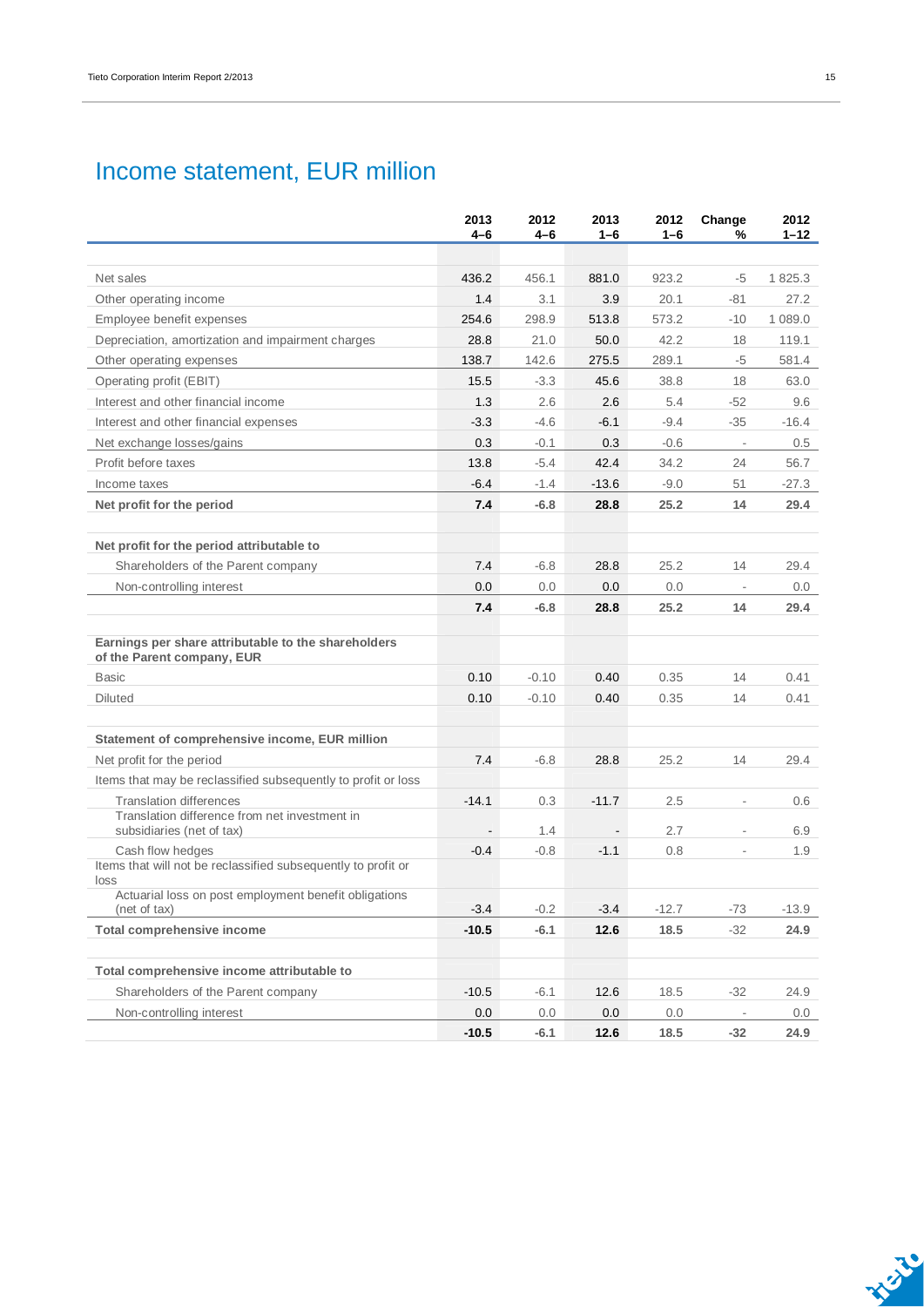### Balance sheet, EUR million

|                                                        | 2013<br>30 Jun | 2012<br>30 Jun | Change<br>%              | 2012<br>31 Dec |
|--------------------------------------------------------|----------------|----------------|--------------------------|----------------|
|                                                        |                |                |                          |                |
| Goodwill                                               | 385.0          | 416.6          | -8                       | 391.6          |
| Other intangible assets                                | 46.1           | 67.3           | $-32$                    | 55.5           |
| Property, plant and equipment                          | 98.6           | 99.2           | $-1$                     | 99.3           |
| Deferred tax assets                                    | 32.1           | 51.9           | $-38$                    | 30.4           |
| Finance lease receivables                              | 4.1            | 3.1            | 32                       | 5.5            |
| Other interest-bearing receivables                     | 1.7            |                |                          | 0.9            |
| Available-for-sale financial assets                    | 0.7            | 0.8            | $-13$                    | 0.8            |
| Total non-current assets                               | 568.3          | 638.9          | $-11$                    | 584.0          |
|                                                        |                |                |                          |                |
| Trade and other receivables                            | 459.2          | 503.6          | -9                       | 456.2          |
| Finance lease receivables                              | 3.1            | 1.4            | 121                      | 2.8            |
| Other interest-bearing receivables                     | 0.3            |                | $\overline{\phantom{a}}$ | 1.1            |
| Current income tax receivables                         | 4.2            | 9.6            | $-56$                    | 4.0            |
| Cash and cash equivalents                              | 132.3          | 91.1           | 45                       | 86.7           |
| Total current assets                                   | 599.1          | 605.7          | $-1$                     | 550.8          |
|                                                        |                |                |                          |                |
| Assets classified as held for sale                     | 6.2            | 17.8           | $\frac{1}{2}$            | 44.8           |
|                                                        |                |                |                          |                |
| <b>Total assets</b>                                    | 1 173.6        | 1 2 6 2.4      | $-7$                     | 1 179.6        |
|                                                        |                |                |                          |                |
| Share capital, share issue premiums and other reserves | 122.6          | 115.7          | 6                        | 117.3          |
| Share issue based on stock options                     | $\blacksquare$ | Ĭ.             | $\blacksquare$           | 1.2            |
| Retained earnings                                      | 361.1          | 399.1          | $-10$                    | 405.8          |
| Parent shareholders' equity                            | 483.7          | 514.8          | $-6$                     | 524.3          |
| Non-controlling interest                               | 0.2            | 0.1            | 100                      | 0.2            |
| Total equity                                           | 483.9          | 514.9          | -6                       | 524.5          |
|                                                        |                |                |                          |                |
| Loans                                                  | 102.1          | 110.3          | $-7$                     | 4.0            |
| Deferred tax liabilities                               | 25.4           | 36.3           | $-30$                    | 25.3           |
| Provisions                                             | 5.1            | 5.5            | $-7$                     | 6.0            |
| Pension obligations                                    | 24.2           | 53.0           | $-54$                    | 28.0           |
| Other non-current liabilities                          | 3.6            | 4.5            | $-20$                    | 4.1            |
| Total non-current liabilities                          | 160.4          | 209.6          | $-23$                    | 67.4           |
|                                                        |                |                |                          |                |
| Trade and other payables                               | 376.1          | 404.6          | $-7$                     | 377.5          |
| Current income tax liabilities                         | 9.3            | 11.4           | $-18$                    | 5.1            |
| Provisions                                             | 28.4           | 42.7           | $-33$                    | 32.8           |
| Loans                                                  | 110.9          | 65.3           | 70                       | 116.8          |
| <b>Total current liabilities</b>                       | 524.7          | 524.0          | $\mathbf 0$              | 532.2          |
|                                                        |                |                |                          |                |
| Liabilities classified as held for sale                | 4.6            | 13.9           |                          | 55.5           |
|                                                        |                |                |                          |                |
| <b>Total equity and liabilities</b>                    | 1 173.6        | 1 2 6 2.4      | $-7$                     | 1 179.6        |

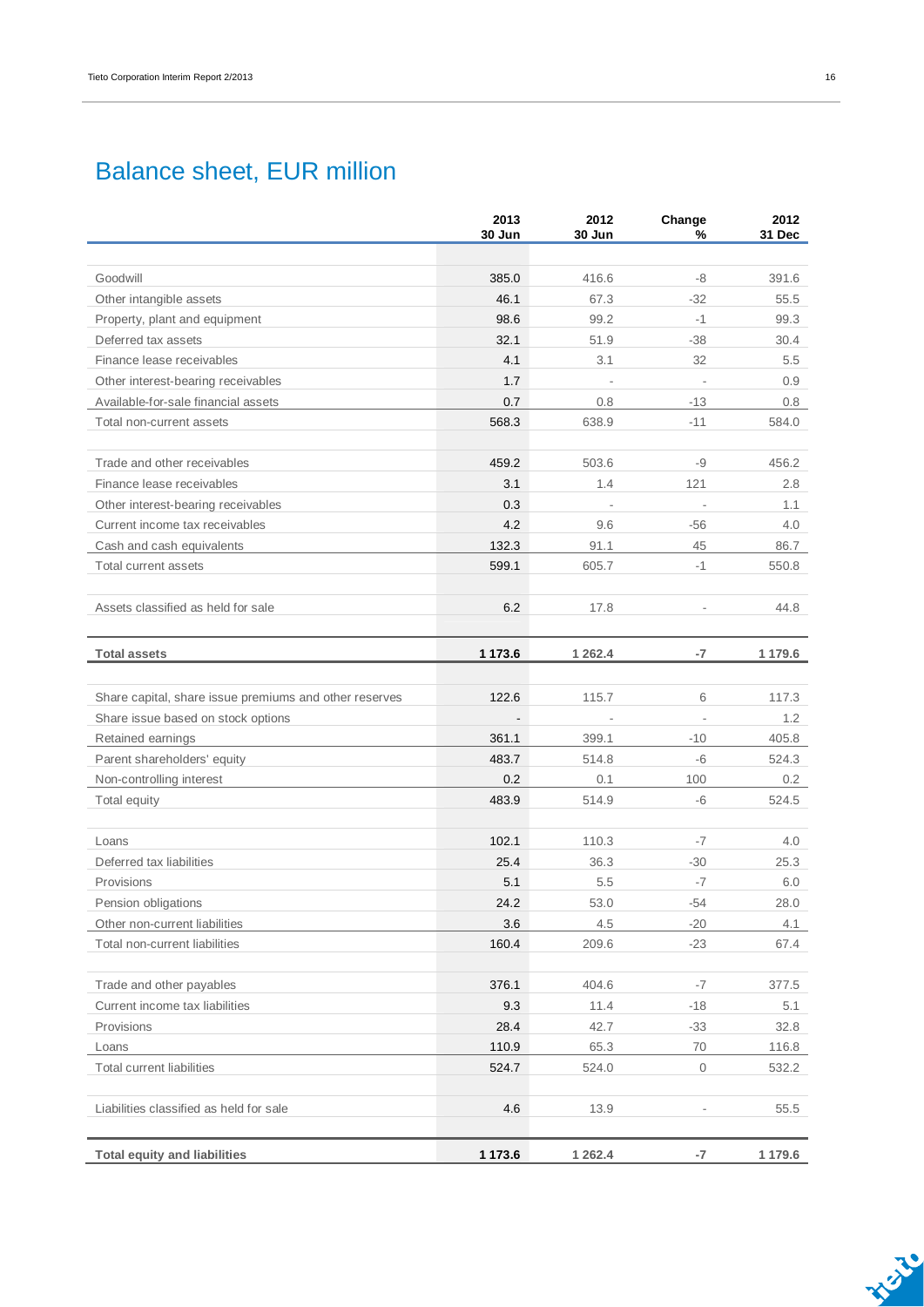|                                                                       | 2013<br>30 Jun | 2012<br>30 Jun | Change<br>% | 2013<br>31 Mar | 2012<br>31 Dec |
|-----------------------------------------------------------------------|----------------|----------------|-------------|----------------|----------------|
|                                                                       |                |                |             |                |                |
| Accounts receivable                                                   | 341.9          | 355.6          | $-4$        | 345.5          | 340.6          |
| Other working capital receivables                                     | 104.8          | 130.9          | $-20$       | 118.3          | 103.5          |
| Working capital receivables included in assets                        | 446.7          | 486.5          | -8          | 463.8          | 444.1          |
|                                                                       |                |                |             |                |                |
| Accounts payable                                                      | 71.5           | 83.6           | $-14$       | 79.7           | 86.6           |
| Personnel related accruals                                            | 156.1          | 163.6          | $-5$        | 174.9          | 157.3          |
| Other working capital liabilities                                     | 179.3          | 201.3          | $-11$       | 189.3          | 173.5          |
| Working capital liabilities included in current<br><b>liabilities</b> | 406.9          | 448.5          | -9          | 443.9          | 417.4          |
| Net working capital in the balance sheet                              | 39.8           | 38.0           | 5           | 19.9           | 26.7           |

### Net working capital in the balance sheet, EUR million

Working capital receivables EUR 2.3 million (36.5) and working capital liabilities EUR 2.1 million (32.9) are classified as held for sale end June 2013 (December 2012).

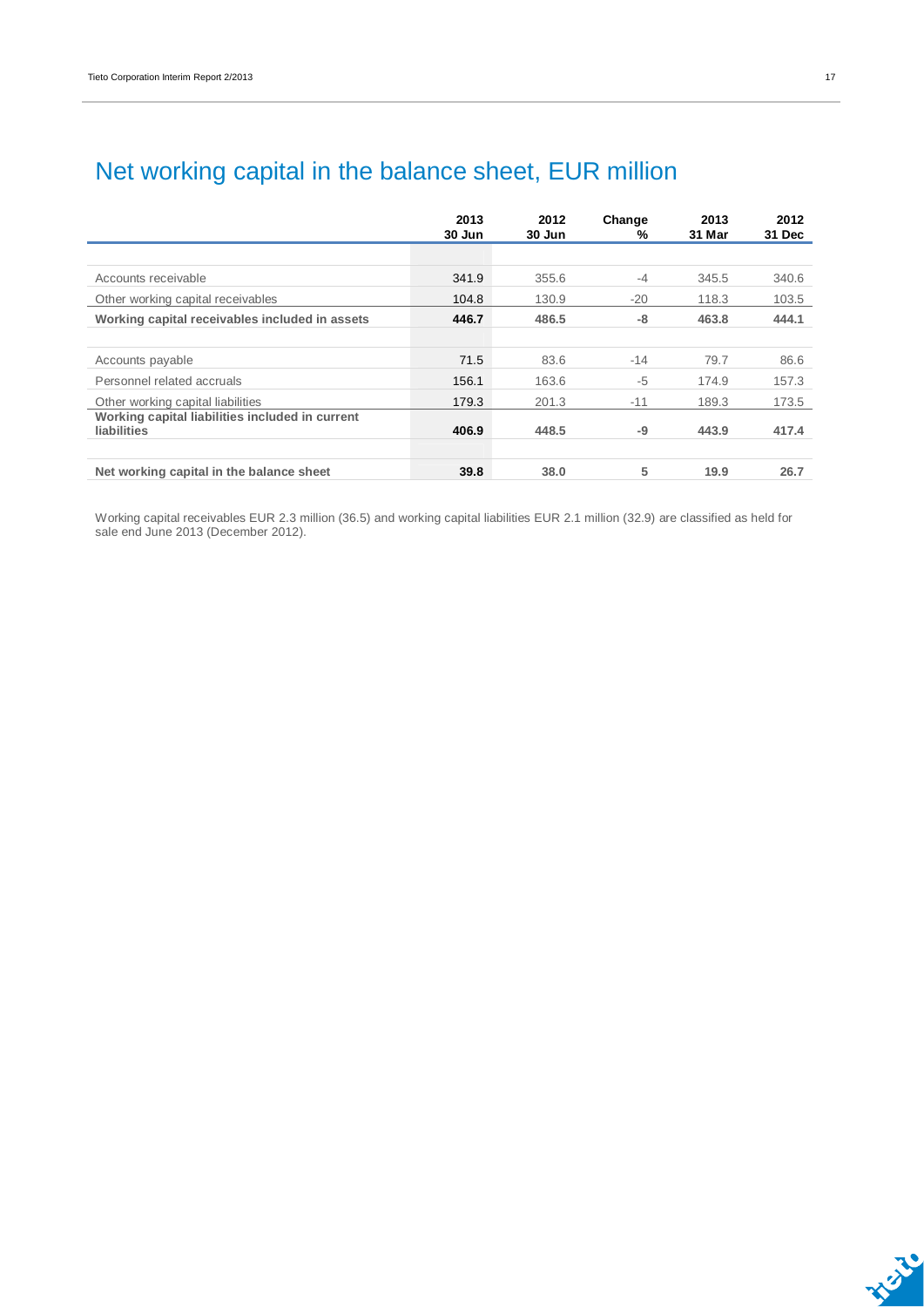### Cash flow, EUR million

|                                                                                 | 2013<br>4-6              | 2012<br>4-6 | 2013<br>$1 - 3$          | 2013<br>$1 - 6$ | 2012<br>$1 - 6$ | 2012<br>$1 - 12$ |
|---------------------------------------------------------------------------------|--------------------------|-------------|--------------------------|-----------------|-----------------|------------------|
|                                                                                 |                          |             |                          |                 |                 |                  |
| Cash flow from operations                                                       |                          |             |                          |                 |                 |                  |
| Net profit                                                                      | 7.4                      | $-6.8$      | 21.4                     | 28.8            | 25.2            | 29.4             |
| Adjustments                                                                     |                          |             |                          |                 |                 |                  |
| Depreciation, amortization and impairment charges                               | 28.8                     | 21.0        | 21.2                     | 50.0            | 42.2            | 119.1            |
| Share-based payments                                                            | 0.1                      | 0.6         | 0.4                      | 0.5             | 1.4             | 1.9              |
| Profit/loss on sale of fixed assets and shares                                  | 0.0                      | 0.0         | 0.1                      | 0.1             | $-15.4$         | $-14.4$          |
| Other adjustments                                                               | -4.9                     | 0.2         | $-1.8$                   | $-6.7$          | $-1.6$          | $-3.3$           |
| Net financial expenses                                                          | 1.7                      | 2.1         | 1.5                      | 3.2             | 4.6             | 6.3              |
| Income taxes                                                                    | 6.4                      | 1.4         | 7.2                      | 13.6            | 9.0             | 27.3             |
| Change in net working capital                                                   | $-22.5$                  | $-18.0$     | $-1.1$                   | $-23.6$         | $-1.2$          | 11.5             |
| Cash generated from operations                                                  | 17.0                     | 0.5         | 48.9                     | 65.9            | 64.2            | 177.8            |
| Net financial expenses paid                                                     | $-2.0$                   | 0.4         | $-3.0$                   | $-5.0$          | $-0.9$          | $-5.2$           |
| Income taxes paid                                                               | $-5.0$                   | $-4.7$      | $-4.7$                   | $-9.7$          | 1.7             | $-10.7$          |
| Net cash flow from operations                                                   | 10.0                     | $-3.8$      | 41.2                     | 51.2            | 65.0            | 161.9            |
|                                                                                 |                          |             |                          |                 |                 |                  |
| Cash flow from investing activities                                             |                          |             |                          |                 |                 |                  |
| Acquisition of Group companies and business operations,<br>net of cash acquired | $\overline{\phantom{a}}$ | $-0.1$      | $-0,0$                   | $-0,0$          | $-0.4$          | $-0.5$           |
| Capital expenditures                                                            | $-15.7$                  | $-13.4$     | $-13.3$                  | $-29.0$         | $-27.6$         | $-59.1$          |
| Disposal of Group companies and business operations,                            |                          |             |                          |                 |                 |                  |
| net of cash disposed                                                            | $-19.5$                  | 1.5         | $-0,0$                   | $-19.5$         | 19.2            | 18.7             |
| Sales of fixed assets                                                           | 0.0                      | 0.2         | 0.0                      | 0.0             | 0.2             | $-0.3$           |
| Change in loan receivables                                                      | 1.4                      | 0.2         | $-0.4$                   | 1.0             | 0.5             | -5.1             |
| Net cash used in investing activities                                           | $-33.8$                  | $-11.6$     | $-13.7$                  | $-47.5$         | $-8.1$          | $-46.3$          |
| Cash flow from financing activities                                             |                          |             |                          |                 |                 |                  |
| Dividends paid                                                                  | $-59.7$                  | $-53.7$     | $\overline{\phantom{a}}$ | $-59.7$         | $-53.7$         | $-53.7$          |
| Exercise of stock options                                                       | 5.7                      | 1.3         | 1.2                      | 6.9             | 1.8             | 2.8              |
| Payments of finance lease liabilities                                           | $-0.6$                   | $-0.5$      | $-2.8$                   | $-3.4$          | $-1.1$          | $-4.3$           |
| Change in interest-bearing liabilities                                          | 95.9                     | $-3.3$      | $-3.6$                   | 92.3            | $-6.9$          | -62.7            |
| Net cash used in financing activities                                           | 41.3                     | $-56.2$     | $-5.2$                   | 36.1            | $-59.9$         | $-117.9$         |
|                                                                                 |                          |             |                          |                 |                 |                  |
| Change in cash and cash equivalents                                             | 17.5                     | $-71.6$     | 22.3                     | 39.8            | $-3.0$          | $-2.3$           |
| Cash and cash equivalents at the beginning of period                            | 100.3                    | 162.9       | 86.7                     | 86.7            | 95.8            | 95.8             |
| Foreign exchange differences                                                    | 2.2                      | $-0.3$      | 2.0                      | 4.2             | $-0.3$          | $-2.2$           |
| Assets classified as held for sale                                              | 12.3                     | 0.1         | $-10.7$                  | 1.6             | $-1.4$          | $-4.6$           |
| Change in cash and cash equivalents                                             | 17.5                     | $-71.6$     | 22.3                     | 39.8            | $-3.0$          | $-2.3$           |
| Cash and cash equivalents at the end of period                                  | 132.3                    | 91.1        | 100.3                    | 132.3           | 91.1            | 86.7             |

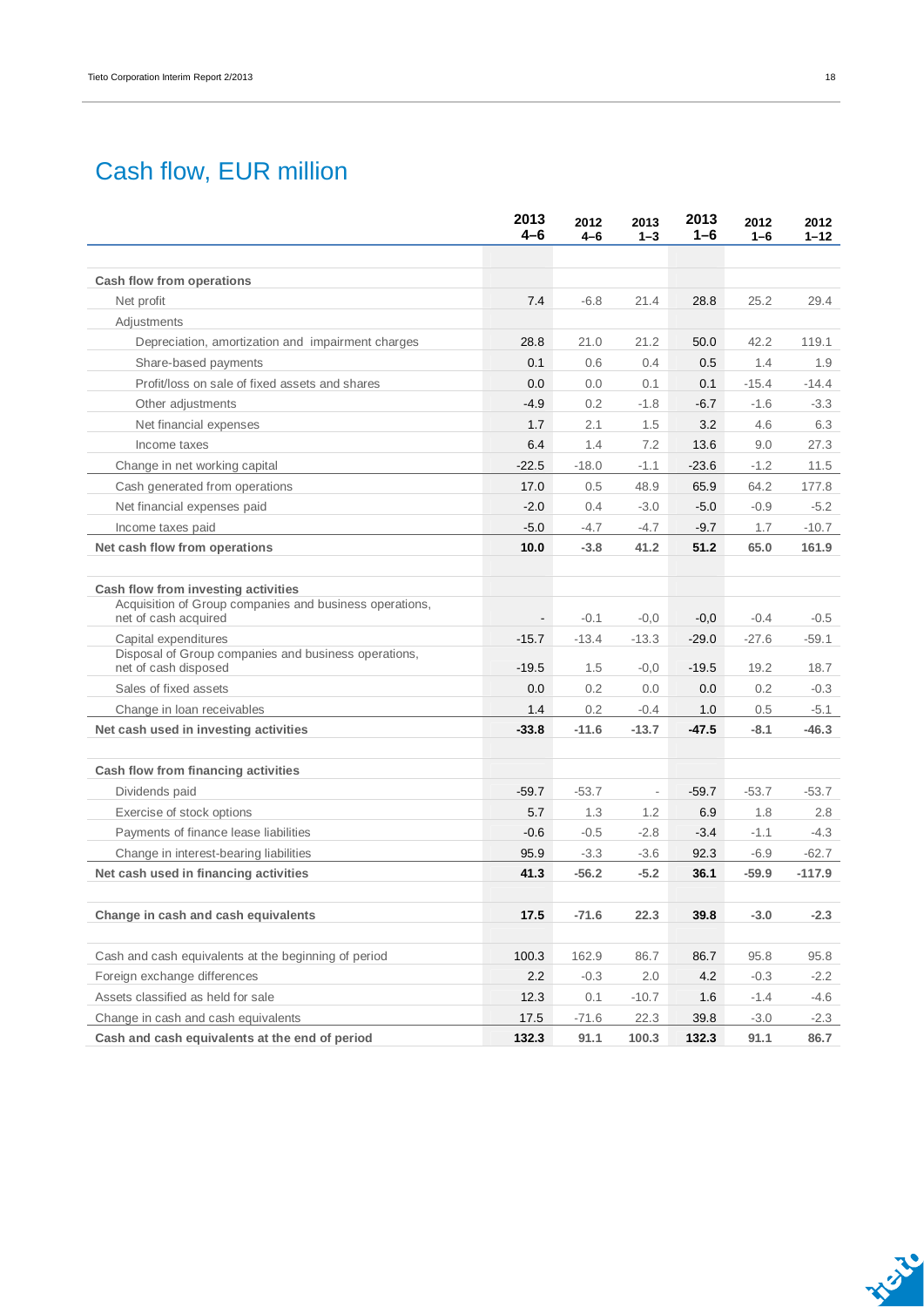## Statement of changes in shareholders' equity, EUR million

|                                                                                      |                       |                                                                       |               |                                      |                             |                                                                          |                                |         | Non-<br>control-<br>ling<br>inte- | <b>Total</b> |
|--------------------------------------------------------------------------------------|-----------------------|-----------------------------------------------------------------------|---------------|--------------------------------------|-----------------------------|--------------------------------------------------------------------------|--------------------------------|---------|-----------------------------------|--------------|
|                                                                                      |                       |                                                                       |               |                                      | Parent shareholders' equity |                                                                          |                                |         | rest                              | equity       |
|                                                                                      | Share<br>capi-<br>tal | Share<br>issue<br>premi-<br>ums<br>and<br>other<br>re-<br>ser-<br>ves | Own<br>shares | Trans-<br>lation<br>differ-<br>ences | Cash<br>flow<br>hedges      | $In-$<br>vest-<br>ed<br>unre-<br>strict-<br>ed<br>equity<br>re-<br>serve | Re-<br>tained<br>earn-<br>ings | Total   |                                   |              |
| At 31 Dec 2011                                                                       | 75.8                  |                                                                       | $-11.6$       | 19.6                                 | $-1.8$                      | 0.6                                                                      |                                | 546.7   | 0.2                               | 546.9        |
| Comprehensive<br>income                                                              |                       | 39.0                                                                  |               |                                      |                             |                                                                          | 425.1                          |         |                                   |              |
| Net profit for the period<br>Other comprehensive<br>income                           |                       |                                                                       |               |                                      |                             |                                                                          | 25.2                           | 25.2    | 0.0                               | 25.2         |
| Actuarial loss on post<br>employment benefit<br>obligations (net of tax)             |                       |                                                                       |               |                                      |                             |                                                                          | $-12.7$                        | $-12.7$ |                                   | $-12.7$      |
| <b>Translation difference</b><br>from net investment in<br>subsidiaries (net of tax) |                       |                                                                       |               |                                      |                             |                                                                          | 2.7                            | 2.7     |                                   | 2.7          |
| <b>Translation difference</b>                                                        |                       | 0.5                                                                   |               | 8.2                                  |                             |                                                                          | $-6.2$                         | 2.5     |                                   | 2.5          |
| Cash flow hedges                                                                     |                       |                                                                       |               |                                      | 0.8                         |                                                                          |                                | 0.8     |                                   | 0.8          |
| <b>Total comprehensive</b><br>income                                                 |                       | 0.5                                                                   |               | 8.2                                  | 0.8                         |                                                                          | 9.0                            | 18.5    | 0.0                               | 18.5         |
| <b>Transactions with</b><br>owners<br>Share-based payments                           |                       |                                                                       |               |                                      |                             |                                                                          |                                |         |                                   |              |
| recognized against<br>equity                                                         |                       |                                                                       |               |                                      |                             |                                                                          | 1.3                            | 1.3     |                                   | 1.3          |
| <b>Dividend</b>                                                                      |                       |                                                                       |               |                                      |                             |                                                                          | $-53.6$                        | $-53.6$ |                                   | $-53.6$      |
| Share subscriptions<br>based on                                                      |                       |                                                                       |               |                                      |                             |                                                                          |                                |         |                                   |              |
| stock options                                                                        |                       | 0.4                                                                   |               |                                      |                             | 1.4                                                                      |                                | 1.8     |                                   | 1.8          |
| Non-controlling interest                                                             |                       |                                                                       |               |                                      |                             |                                                                          |                                |         |                                   | 0.0          |
| <b>Total transactions</b><br>with owners                                             |                       | 0.4                                                                   |               |                                      |                             | 1.4                                                                      | $-52.3$                        | $-50.5$ | 0.0                               | $-50.5$      |
|                                                                                      |                       |                                                                       |               |                                      |                             |                                                                          |                                |         |                                   |              |
| At 30 Jun 2012                                                                       | 75.8                  | 39.9                                                                  | $-11.6$       | 27.8                                 | $-1.0$                      | 2.0                                                                      | 381.8                          | 514.7   | 0.2                               | 514.9        |

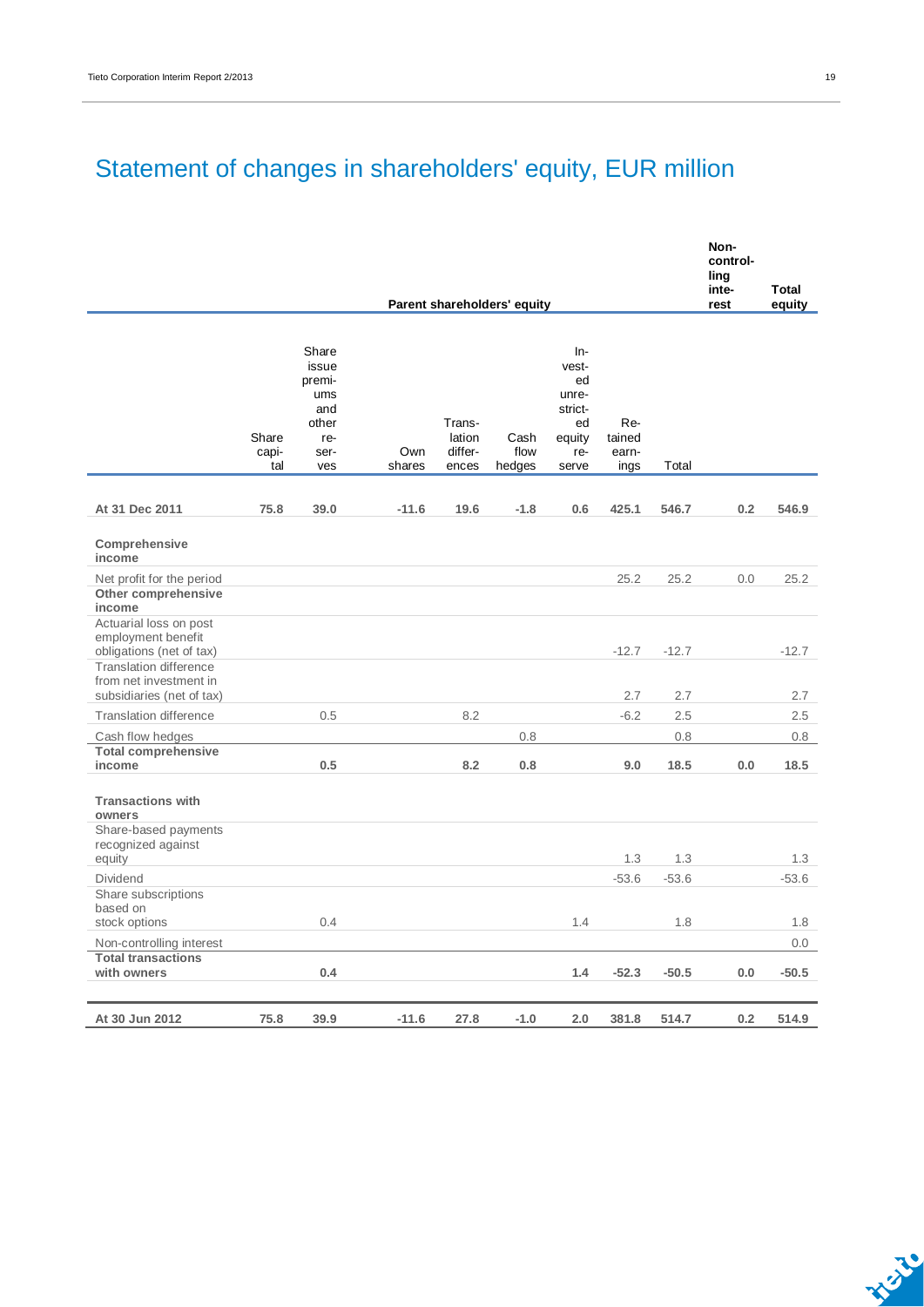| Parent shareholders' equity                                              |                       |                                                                       |                                                        |               |                                      |                        |                                                                        |                                |         | control-<br>ling<br>inte-<br>rest | <b>Total</b><br>equity |
|--------------------------------------------------------------------------|-----------------------|-----------------------------------------------------------------------|--------------------------------------------------------|---------------|--------------------------------------|------------------------|------------------------------------------------------------------------|--------------------------------|---------|-----------------------------------|------------------------|
|                                                                          | Share<br>capi-<br>tal | Share<br>issue<br>premi-<br>ums<br>and<br>other<br>re-<br>ser-<br>ves | Share<br>issue<br>based<br>on<br>stock<br>op-<br>tions | Own<br>shares | Trans-<br>lation<br>differ-<br>ences | Cash<br>flow<br>hedges | In-<br>vest-<br>ed<br>unre-<br>strict-<br>ed<br>equity<br>re-<br>serve | Re-<br>tained<br>earn-<br>ings | Total   |                                   |                        |
| At 31 Dec 2012                                                           | 75.9                  | 41.4                                                                  | 1.2                                                    | $-11.6$       | 8.4                                  | 0.1                    | 2.2                                                                    | 406.7                          | 524.3   | 0.2                               | 524.5                  |
| Comprehensive<br>income                                                  |                       |                                                                       |                                                        |               |                                      |                        |                                                                        |                                |         |                                   |                        |
| Net profit for the period<br>Other comprehensive<br>income               |                       |                                                                       |                                                        |               |                                      |                        |                                                                        | 28.8                           | 28.8    | 0.0                               | 28.8                   |
| Actuarial loss on post<br>employment benefit<br>obligations (net of tax) |                       |                                                                       |                                                        |               |                                      |                        |                                                                        | $-3.4$                         | $-3.4$  |                                   | $-3.4$                 |
| <b>Translation difference</b>                                            |                       | $-0.8$                                                                |                                                        |               | $-23.0$                              |                        |                                                                        | 12.1                           | $-11.7$ |                                   | $-11.7$                |
| Cash flow hedges                                                         |                       |                                                                       |                                                        |               |                                      | $-1.1$                 |                                                                        |                                | $-1.1$  |                                   | $-1.1$                 |
| <b>Total comprehensive</b><br>income                                     |                       | $-0.8$                                                                |                                                        |               | $-23.0$                              | $-1.1$                 |                                                                        | 37.5                           | 12.6    | 0.0                               | 12.6                   |
| <b>Transactions with</b><br>owners                                       |                       |                                                                       |                                                        |               |                                      |                        |                                                                        |                                |         |                                   |                        |
| Share-based payments<br>recognized against<br>equity                     |                       |                                                                       |                                                        |               |                                      |                        |                                                                        | 0.7                            | 0.7     |                                   | 0.7                    |
| Dividend                                                                 |                       |                                                                       |                                                        |               |                                      |                        |                                                                        | $-59.7$                        | $-59.7$ |                                   | $-59.7$                |
| Share subscriptions<br>based on                                          |                       |                                                                       |                                                        |               |                                      |                        |                                                                        |                                |         |                                   |                        |
| stock options                                                            | 0.6                   | 5.6                                                                   | $-1.2$                                                 |               |                                      |                        | 0.8                                                                    |                                | 5.8     |                                   | 5.8                    |
| Non-controlling interest<br><b>Total transactions</b><br>with owners     | 0.6                   | 5.6                                                                   | $-1.2$                                                 |               |                                      |                        | 0.8                                                                    | $-59.0$                        | $-53.2$ | 0.0                               | 0.0<br>$-53.2$         |
| At 30 Jun 2013                                                           | 76.5                  | 46.2                                                                  | 0.0                                                    | $-11.6$       | $-14.6$                              | $-1.0$                 | 3.0                                                                    | 385.2                          | 483.7   | 0.2                               | 483.9                  |



**Non-**

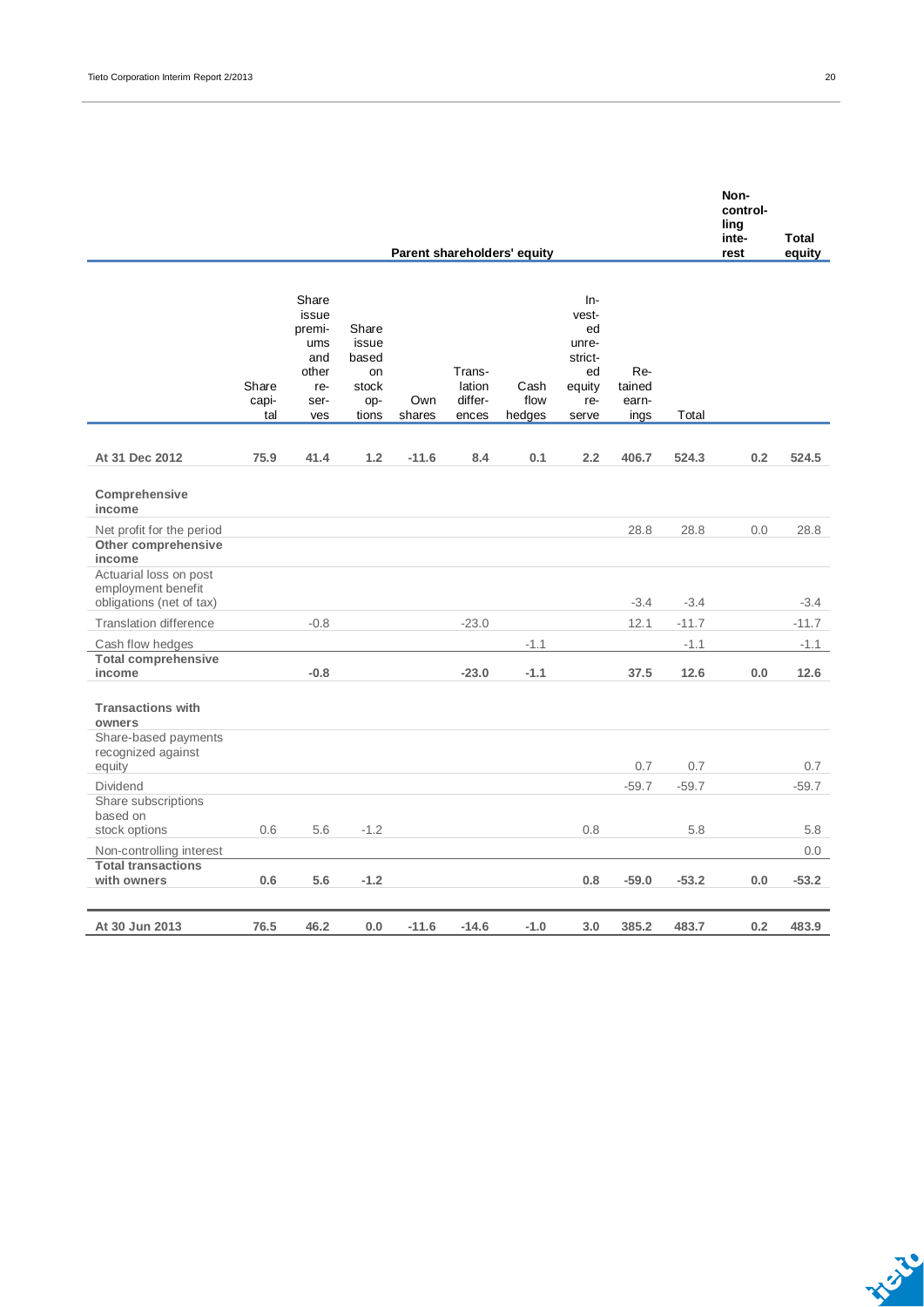### Segment information

#### **Customer sales by service line, EUR million**

|                                     | 2013    | 2012    | Change | 2013    | 2012    | Change | 2012     |
|-------------------------------------|---------|---------|--------|---------|---------|--------|----------|
|                                     | $4 - 6$ | $4 - 6$ | %      | $1 - 6$ | $1 - 6$ | %      | $1 - 12$ |
|                                     |         |         |        |         |         |        |          |
| <b>Managed Services</b>             | 128     | 121     | 6      | 253     | 245     | 3      | 484      |
| Consulting and System Integration   | 107     | 125     | $-14$  | 216     | 252     | $-15$  | 500      |
| <b>Industry Products</b>            | 121     | 127     | $-5$   | 247     | 258     | -4     | 510      |
| <b>Product Development Services</b> | 79      | 83      | $-5$   | 165     | 168     | $-2$   | 331      |
| Group total                         | 436     | 456     | $-4$   | 881     | 923     | -5     | 1825     |

No internal sales occur between service lines as in the management accounting, revenue and costs are booked directly to the respective customer projects in the service lines.

#### **Customer sales by country, EUR million**

|             | 2013    | Change | Share | 2012    | <b>Share</b> | 2012     |
|-------------|---------|--------|-------|---------|--------------|----------|
|             | $1 - 6$ | %      | %     | $1 - 6$ | %            | $1 - 12$ |
|             |         |        |       |         |              |          |
| Finland     | 413     | $-2$   | 47    | 420     | 45           | 830      |
| Sweden      | 283     | $-2$   | 32    | 288     | 31           | 580      |
| Other       | 185     | $-14$  | 21    | 215     | 23           | 415      |
| Group total | 881     | -5     | 100   | 923     | 100          | 1825     |

#### **Customer sales by industry group, EUR million**

|                                     | 2013    | 2012 | Change | 2013    | 2012    | Change | 2012     |
|-------------------------------------|---------|------|--------|---------|---------|--------|----------|
|                                     | $4 - 6$ | 4-6  | %      | $1 - 6$ | $1 - 6$ | %      | $1 - 12$ |
|                                     |         |      |        |         |         |        |          |
| <b>Financial Services</b>           | 97      | 92   | 5      | 191     | 186     | 3      | 368      |
| Manufacturing, Retail and Logistics | 78      | 81   | -3     | 154     | 162     | $-5$   | 322      |
| Public, Healthcare and Welfare      | 109     | 110  | $-1$   | 223     | 222     | 0      | 439      |
| Telecom, Media and Energy           | 74      | 91   | $-19$  | 148     | 184     | $-20$  | 364      |
| <b>Product Development Services</b> | 79      | 83   | -5     | 165     | 168     | $-2$   | 331      |
| Group total                         | 436     | 456  | -4     | 881     | 923     | -5     | 1825     |

Customer sales to the telecom sector were EUR 120 (137) during April-June and EUR 246 (288) million during January-June.

Revenues derived from any single external customer during January–June do not exceed the 10% level of the total net sales of the Group (EUR 92.5 million in 2012).

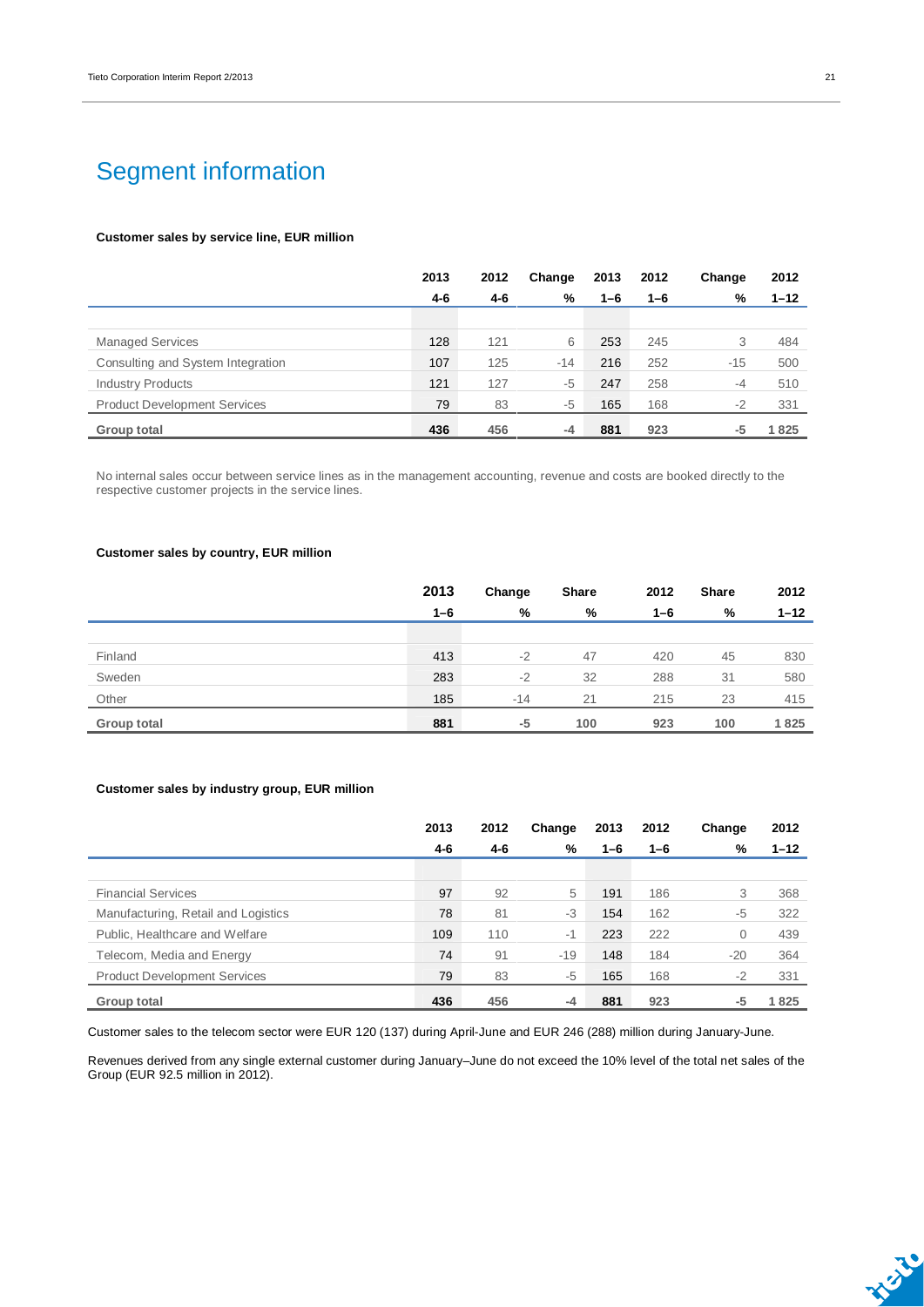#### **Operating profit (EBIT) by service line, EUR million**

|                                          | 2013   | 2012   | Change  | 2013    | 2012    | Change  | 2012     |
|------------------------------------------|--------|--------|---------|---------|---------|---------|----------|
|                                          | 4-6    | 4-6    | %       | $1 - 6$ | $1 - 6$ | %       | $1 - 12$ |
|                                          |        |        |         |         |         |         |          |
| <b>Managed Services</b>                  | 5.2    | $-3.7$ | 240.2   | 6.5     | $-6.2$  | 204.2   | 6.4      |
| Consulting and System Integration        | 2.8    | 3.9    | $-27.3$ | 6.6     | 16.5    | $-60.1$ | 34.0     |
| <b>Industry Products</b>                 | 15.8   | 8.4    | 87.2    | 34.2    | 40.8    | $-16.2$ | 65.2     |
| <b>Product Development Services</b>      | $-2.6$ | $-3.9$ | 31.9    | 6.7     | $-1.3$  | 597.6   | 24.9     |
| Steering Functions and Global Management | $-5.6$ | $-8.0$ | 30.3    | $-8.3$  | $-11.0$ | 24.7    | 17.8     |
| <b>Operating profit (EBIT)</b>           | 15.5   | $-3.3$ | 563.4   | 45.6    | 38.8    | 17.6    | 63.0     |

#### **Operating margin (EBIT) by service line, %**

|                                     | 2013   | 2012   | Change | 2013    | 2012    | Change | 2012     |
|-------------------------------------|--------|--------|--------|---------|---------|--------|----------|
|                                     | 4-6    | 4-6    |        | $1 - 6$ | $1 - 6$ |        | $1 - 12$ |
|                                     |        |        |        |         |         |        |          |
| <b>Managed Services</b>             | 4.0    | $-3.1$ | 7.1    | 2.6     | $-2.5$  | 5.1    | 1.3      |
| Consulting and System Integration   | 2.6    | 3.1    | $-0.5$ | 3.1     | 6.5     | $-3.5$ | 6.8      |
| <b>Industry Products</b>            | 13.0   | 6.6    | 6.4    | 13.8    | 15.8    | $-2.0$ | 12.8     |
| <b>Product Development Services</b> | $-3.4$ | $-4.7$ | 1.3    | 4.0     | $-0.8$  | 4.8    | $-7.5$   |
| <b>Operating margin (EBIT)</b>      | 3.6    | $-0.7$ | 4.3    | 5.2     | 4.2     | 1.0    | 3.4      |

The new operating model taken into use 2013 is steered based on project performance and direct costs are linked to the deliveries in the service lines. The calculation of operating margin percentages is based on only customer sales by service lines as the internal invoicing between the legal entities based on transfer pricing requirements is reported within Steering Functions and Global Management.

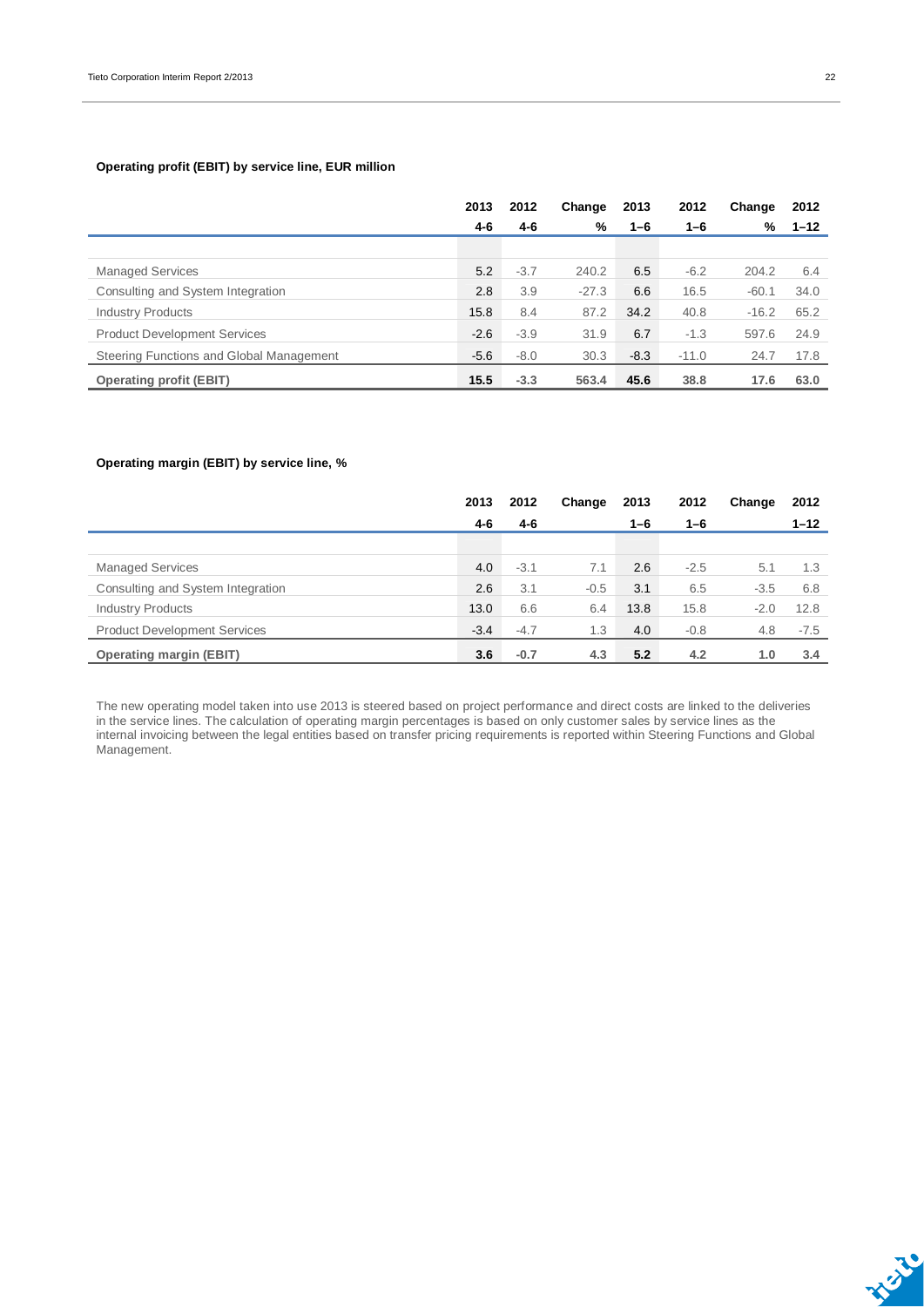#### **Operating profit (EBIT) excl. one-off items by service line, EUR million**

|                                          | 2013   | 2012   | Change  | 2013    | 2012    | Change  | 2012     |
|------------------------------------------|--------|--------|---------|---------|---------|---------|----------|
|                                          | 4-6    | 4-6    | %       | $1 - 6$ | $1 - 6$ | %       | $1 - 12$ |
|                                          |        |        |         |         |         |         |          |
| <b>Managed Services</b>                  | 5.5    | 7.2    | $-22.8$ | 6.4     | 5.1     | 26.3    | 24.3     |
| Consulting and System Integration        | 9.6    | 11.3   | $-15.4$ | 14.7    | 24.0    | $-39.0$ | 56.1     |
| <b>Industry Products</b>                 | 16.9   | 12.6   | 34.2    | 35.5    | 29.7    | 19.8    | 62.5     |
| <b>Product Development Services</b>      | 2.0    | 2.2    | $-7.3$  | 12.0    | 5.7     | 110.2   | 9.7      |
| Steering Functions and Global Management | $-2.8$ | $-4.7$ | 41.2    | $-5.4$  | $-7.6$  | 28.6    | $-13.8$  |
| <b>Operating profit (EBIT)</b>           | 31.3   | 28.6   | 9.4     | 63.3    | 57.0    | 11.1    | 138.8    |

#### **Operating margin (EBIT) excl. one-off items by service line, %**

|                                     | 2013 | 2012    | Change | 2013    | 2012    | Change | 2012     |
|-------------------------------------|------|---------|--------|---------|---------|--------|----------|
|                                     | 4-6  | $4 - 6$ |        | $1 - 6$ | $1 - 6$ |        | $1 - 12$ |
|                                     |      |         |        |         |         |        |          |
| <b>Managed Services</b>             | 4.3  | 5.9     | $-1.6$ | 2.5     | 2.1     | 0.5    | 5.0      |
| Consulting and System Integration   | 8.9  | 9.0     | $-0.1$ | 6.8     | 9.5     | $-2.7$ | 11.2     |
| <b>Industry Products</b>            | 14.0 | 9.9     | 4.1    | 14.4    | 11.5    | 2.9    | 12.3     |
| <b>Product Development Services</b> | 2.6  | 2.6     | $-0.1$ | 7.3     | 3.4     | 3.9    | 2.9      |
| <b>Operating margin (EBIT)</b>      | 7.2  | 6.3     | 0.9    | 7.2     | 6.2     | 1.0    | 7.6      |

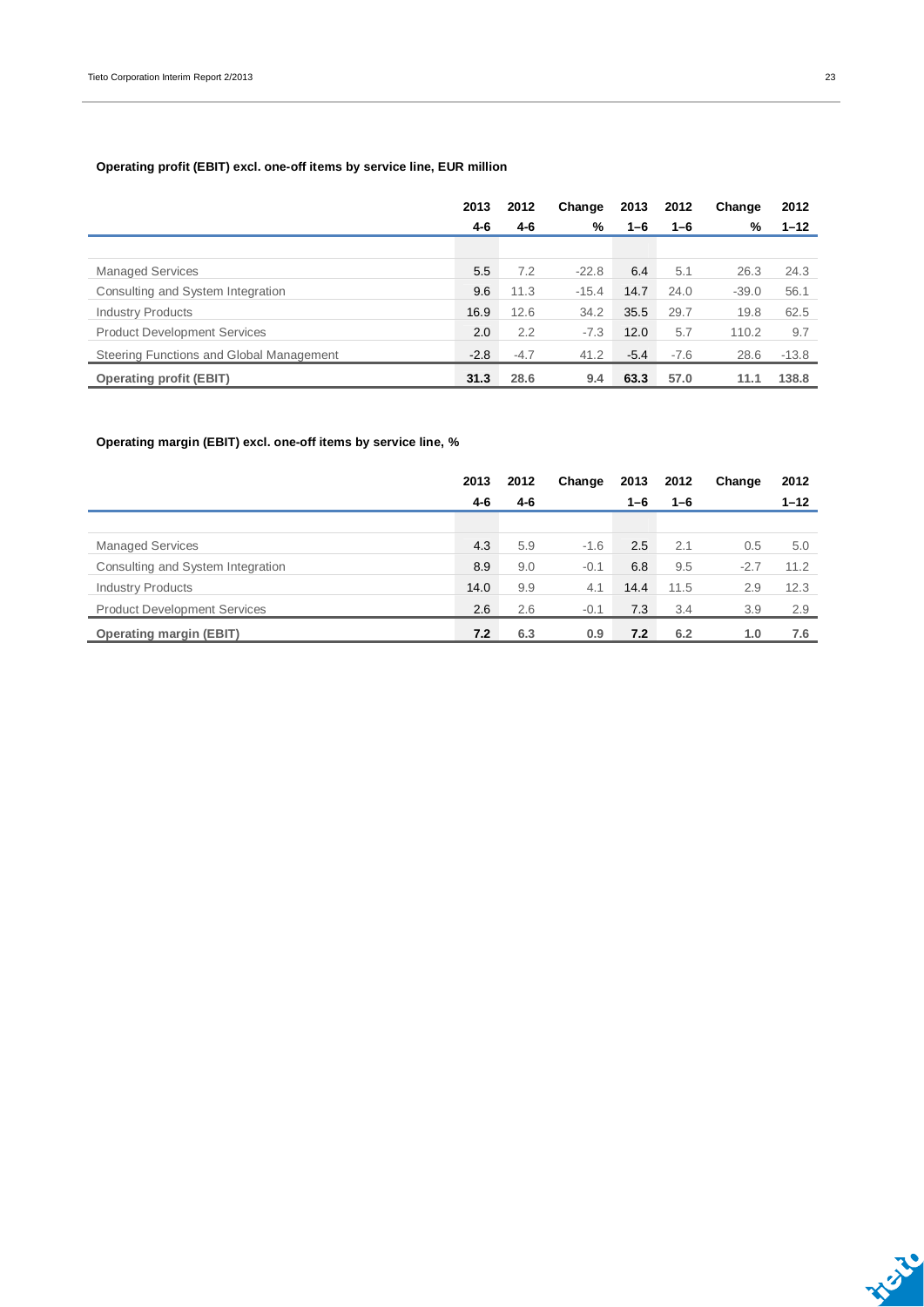#### **Personnel by service line**

|                                          | End of period |        |              |         |          | Average |         |  |  |
|------------------------------------------|---------------|--------|--------------|---------|----------|---------|---------|--|--|
|                                          | 2013          | Change | <b>Share</b> | 2012    | 2012     | 2013    | 2012    |  |  |
|                                          | $1 - 6$       | %      | %            | 1-6     | $1 - 12$ | $1 - 6$ | 1-6     |  |  |
|                                          |               |        |              |         |          |         |         |  |  |
| <b>Managed Services</b>                  | 3 1 9 9       | $-5$   | 21           | 3 3 6 9 | 3 2 2 8  | 3 1 6 2 | 3 3 9 4 |  |  |
| Consulting and System Integration        | 4 1 3 6       | $-12$  | 27           | 4675    | 4 1 0 4  | 4 2 8 0 | 4771    |  |  |
| <b>Industry Products</b>                 | 3 3 7 7       | $-5$   | 22           | 3572    | 3550     | 3531    | 3652    |  |  |
| <b>Product Development Services</b>      | 3543          | $-23$  | 23           | 4615    | 4 3 1 0  | 4 0 3 4 | 4684    |  |  |
| <b>Service Lines total</b>               | 14 253        | $-12$  | 92           | 16 232  | 15 192   | 15 008  | 16 501  |  |  |
| <b>Industry Groups</b>                   | 415           | $-40$  | 3            | 697     | 607      | 432     | 719     |  |  |
| Steering Functions and Global Management | 778           | $-2$   | 5            | 794     | 738      | 795     | 830     |  |  |
| Group total                              | 15 447        | $-13$  | 100          | 17 723  | 16 537   | 16 234  | 18 050  |  |  |

#### **Personnel by country**

|                    | End of period |                |                |         |          | Average |         |  |  |  |  |
|--------------------|---------------|----------------|----------------|---------|----------|---------|---------|--|--|--|--|
|                    | 2013          | Change         | <b>Share</b>   | 2012    | 2012     | 2013    | 2012    |  |  |  |  |
|                    | $1 - 6$       | %              | %              | $1 - 6$ | $1 - 12$ | $1 - 6$ | $1 - 6$ |  |  |  |  |
|                    |               |                |                |         |          |         |         |  |  |  |  |
| Finland            | 5 2 6 4       | $-5$           | 34             | 5 5 3 9 | 5 2 6 6  | 5 2 7 9 | 5 5 6 0 |  |  |  |  |
| Sweden             | 2813          | $-10$          | 18             | 3 1 2 4 | 2962     | 2850    | 3 1 5 7 |  |  |  |  |
| Czech Republic     | 1911          | $-1$           | 12             | 1921    | 1918     | 1911    | 1990    |  |  |  |  |
| India              | 1547          | $-2$           | 10             | 1575    | 1523     | 1586    | 1 6 4 0 |  |  |  |  |
| China              | 1 0 7 2       | $-17$          | $\overline{7}$ | 1 2 9 1 | 1 1 8 5  | 1 1 0 6 | 1 3 6 6 |  |  |  |  |
| Poland             | 847           | $-29$          | 5              | 1 1 9 1 | 1 0 8 4  | 999     | 1 1 9 3 |  |  |  |  |
| Latvia             | 676           | $\overline{7}$ | 4              | 633     | 638      | 655     | 623     |  |  |  |  |
| Norway             | 452           | $\overline{0}$ | 3              | 452     | 444      | 444     | 463     |  |  |  |  |
| Philippines        | 189           | 139            | $\mathbf{1}$   | 79      | 165      | 183     | 45      |  |  |  |  |
| Lithuania          | 131           | $-8$           | 1              | 143     | 143      | 134     | 148     |  |  |  |  |
| Germany            | 83            | $-89$          | 1              | 771     | 659      | 545     | 804     |  |  |  |  |
| Other              | 462           | $-54$          | 3              | 1 0 0 5 | 552      | 543     | 1 0 6 1 |  |  |  |  |
| <b>Group total</b> | 15 447        | $-13$          | 100            | 17723   | 16 537   | 16 234  | 18 050  |  |  |  |  |
| Onshore countries  | 8844          | $-16$          | 57             | 10 572  | 9658     | 9430    | 10 755  |  |  |  |  |
| Offshore countries | 6 6 0 3       | -8             | 43             | 7 1 5 1 | 6879     | 6804    | 7 2 9 5 |  |  |  |  |
| <b>Group total</b> | 15 447        | $-13$          | 100            | 17723   | 16 537   | 16 234  | 18 050  |  |  |  |  |

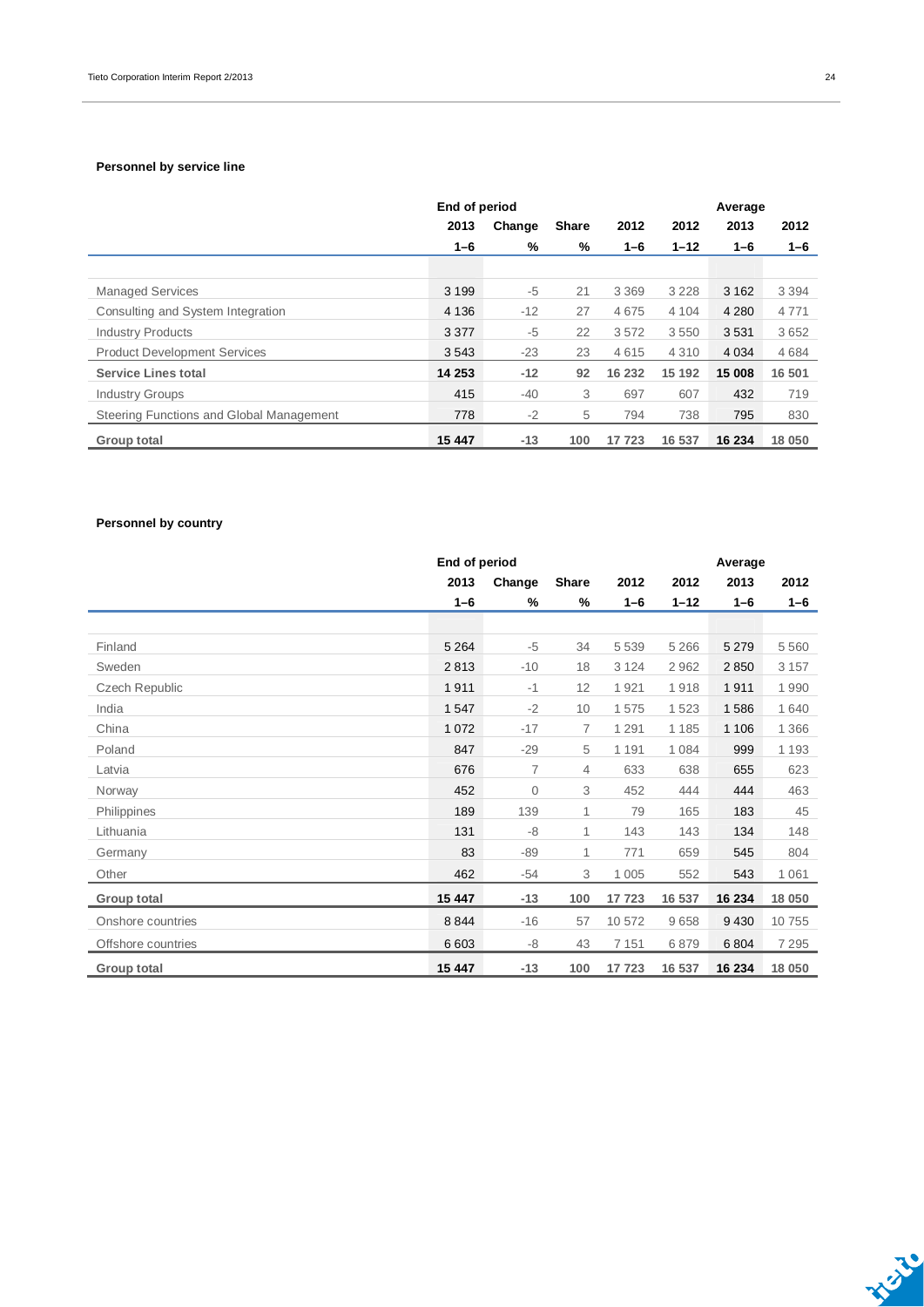#### **Non-current assets by country, EUR million**

|                                                | 2013   | 2012   | Change | 2012   |
|------------------------------------------------|--------|--------|--------|--------|
|                                                | 30 Jun | 30 Jun | %      | 31 Dec |
|                                                |        |        |        |        |
| Finland                                        | 101.8  | 119.0  | $-14$  | 111.3  |
| Sweden                                         | 31.9   | 31.7   | 1      | 31.5   |
| Other                                          | 11.0   | 15.8   | -30    | 12.0   |
| <b>Total countries</b>                         | 144.7  | 166.5  | $-13$  | 154.8  |
| Non-current assets classified as held for sale | 6.2    | 1.1    | 488    | 44.8   |
| <b>Total non-current assets</b>                | 150.9  | 167.6  | $-10$  | 199.6  |

Goodwill is allocated to the Cash Generating Units, which include several countries and therefore goodwill is not included in the country specific non-current assets shown above.

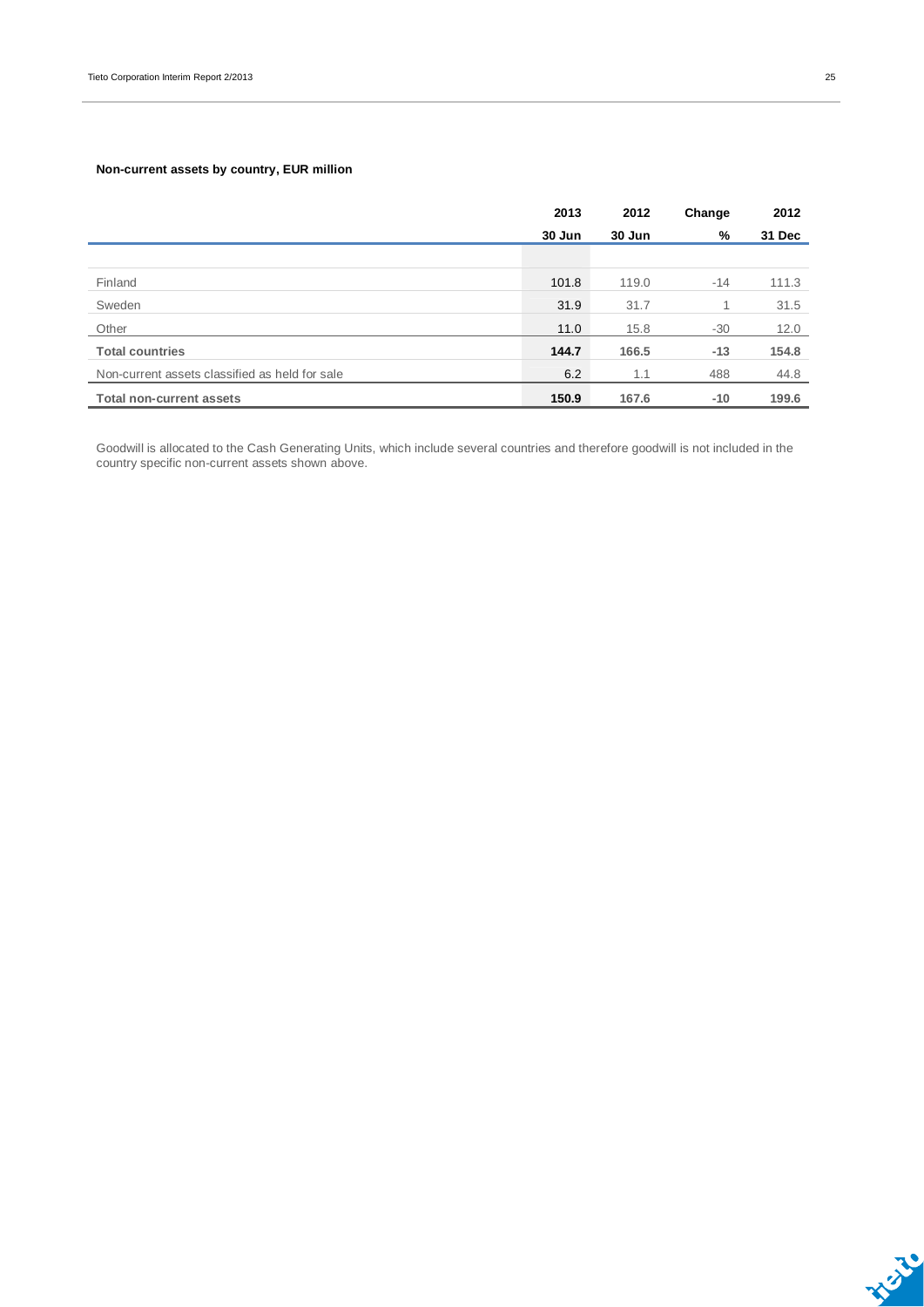#### **Depreciation by service line, EUR million**

|                                          | 2013 | 2012 | Change         | 2013    | 2012    | Change | 2012     |
|------------------------------------------|------|------|----------------|---------|---------|--------|----------|
|                                          | 4-6  | 4-6  | %              | $1 - 6$ | $1 - 6$ | %      | $1 - 12$ |
|                                          |      |      |                |         |         |        |          |
| <b>Managed Services</b>                  | 17.0 | 16.3 | $\overline{4}$ | 34.3    | 32.5    | 5      | 67.0     |
| Consulting and System Integration        | 0.3  | 0.2  | 28             | 0.5     | 0.4     | 12     | 1.0      |
| <b>Industry Products</b>                 | 0.2  | 0.3  | $-17$          | 0.5     | 0.5     | $-4$   | 1.1      |
| <b>Product Development Services</b>      | 0.2  | 0.2  | $-15$          | 0.4     | 0.5     | $-15$  | 0.9      |
| Steering Functions and Global Management | 2.3  | 2.5  | $-7$           | 4.5     | 4.8     | $-6$   | 9.6      |
| Group total                              | 20.0 | 19.5 | -7             | 40.2    | 38.8    | -8     | 79.7     |

#### **Amortization on allocated intangible assets from acquisitions by service line, EUR million**

|                                          | 2013    | 2012 | Change | 2013    | 2012 | Change                   | 2012     |
|------------------------------------------|---------|------|--------|---------|------|--------------------------|----------|
|                                          | $4 - 6$ | 4-6  | %      | $1 - 6$ | 1-6  | %                        | $1 - 12$ |
|                                          |         |      |        |         |      |                          |          |
| <b>Managed Services</b>                  | 0.4     | 0.7  | $-43$  | 0.9     | 1.3  | $-34$                    | 2.6      |
| Consulting and System Integration        | 0.1     | 0.2  | -3     | 0.3     | 0.3  | $-1$                     | 0.6      |
| <b>Industry Products</b>                 | 0.2     | 0.4  | $-57$  | 0.4     | 0.9  | $-51$                    | 1.5      |
| <b>Product Development Services</b>      | 0.1     | 0.2  | -49    | 0.2     | 0.4  | $-51$                    | 0.6      |
| Steering Functions and Global Management | 0.0     | 0.0  | ۰      | 0.0     | 0.0  | $\overline{\phantom{a}}$ | 0.0      |
| Group total                              | 0.8     | 1.4  | $-43$  | 1.8     | 2.9  | $-37$                    | 5.3      |

#### **Impairment losses by service line, EUR million**

|                                          | 2013 | 2012 | Change                   | 2013    | 2012 | Change                   | 2012     |
|------------------------------------------|------|------|--------------------------|---------|------|--------------------------|----------|
|                                          | 4-6  | 4-6  | %                        | $1 - 6$ | 1-6  | %                        | $1 - 12$ |
|                                          |      |      |                          |         |      |                          |          |
| <b>Managed Services</b>                  | 0.1  | 0.0  | ۰                        | 0.1     | 0.5  | $-74$                    | 1.0      |
| Consulting and System Integration        | 2.6  | 0.0  | ۰                        | 2.6     | 0.0  | $\overline{\phantom{a}}$ | 11.5     |
| <b>Industry Products</b>                 | 1.3  | 0.0  | ۰                        | 1.3     | 0.0  | $\overline{\phantom{a}}$ | 6.5      |
| <b>Product Development Services</b>      | 3.6  | 0.0  | ۰                        | 3.6     | 0.0  | $\overline{\phantom{a}}$ | 15.1     |
| Steering Functions and Global Management | 0.4  | 0.0  | ۰                        | 0.4     | 0.0  | $\overline{\phantom{a}}$ | 0.0      |
| Group total                              | 8.0  | 0.0  | $\overline{\phantom{0}}$ | 8.0     | 0.5  | 1425                     | 34.1     |

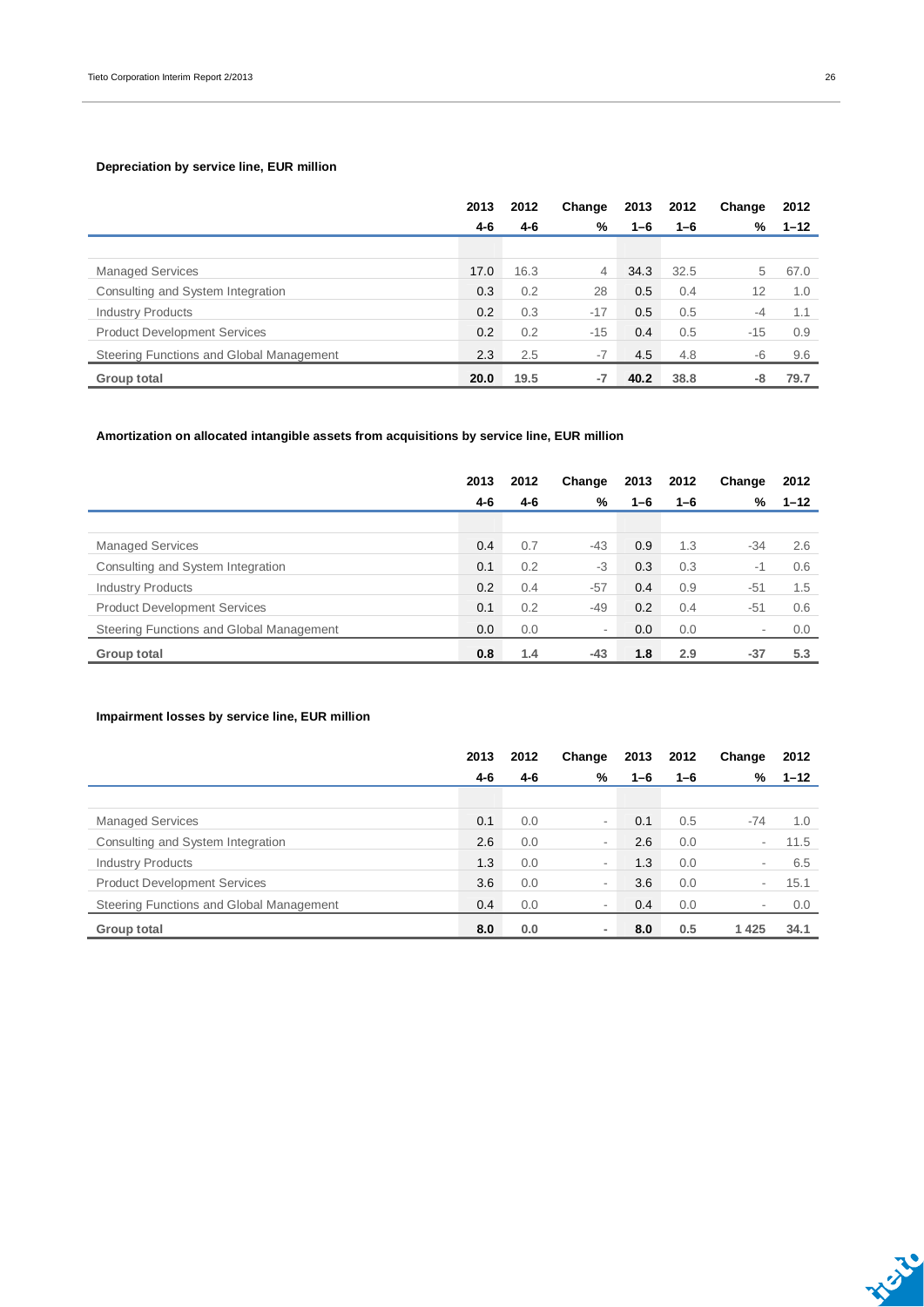|                                               | 30 Jun 2013 | 31 Dec 2012 |
|-----------------------------------------------|-------------|-------------|
|                                               |             |             |
| For Tieto obligations                         |             |             |
| Guarantees                                    |             |             |
| Performance guarantees                        | 49.2        | 42.8        |
| Lease guarantees                              | 10.4        | 10.4        |
| Other                                         | 1.1         | 0.5         |
| Other Tieto obligations                       |             |             |
| Rent commitments due in one year              | 53.8        | 53.6        |
| Rent commitments due in 1-5 years             | 116.8       | 134.2       |
| Rent commitments due after 5 years            | 12.3        | 19.4        |
| Operating lease commitments due in one year   | 5.6         | 7.0         |
| Operating lease commitments due in 1-5 years  | 5.4         | 6.8         |
| Operating lease commitments due after 5 years | 0.0         | 0.0         |
| Other commitments                             | 3.7         | 3.5         |
| On behalf of joint ventures                   |             |             |
| On behalf of Others                           |             |             |
| Guarantees                                    | 3.9         |             |

## Commitments and contingencies, EUR million

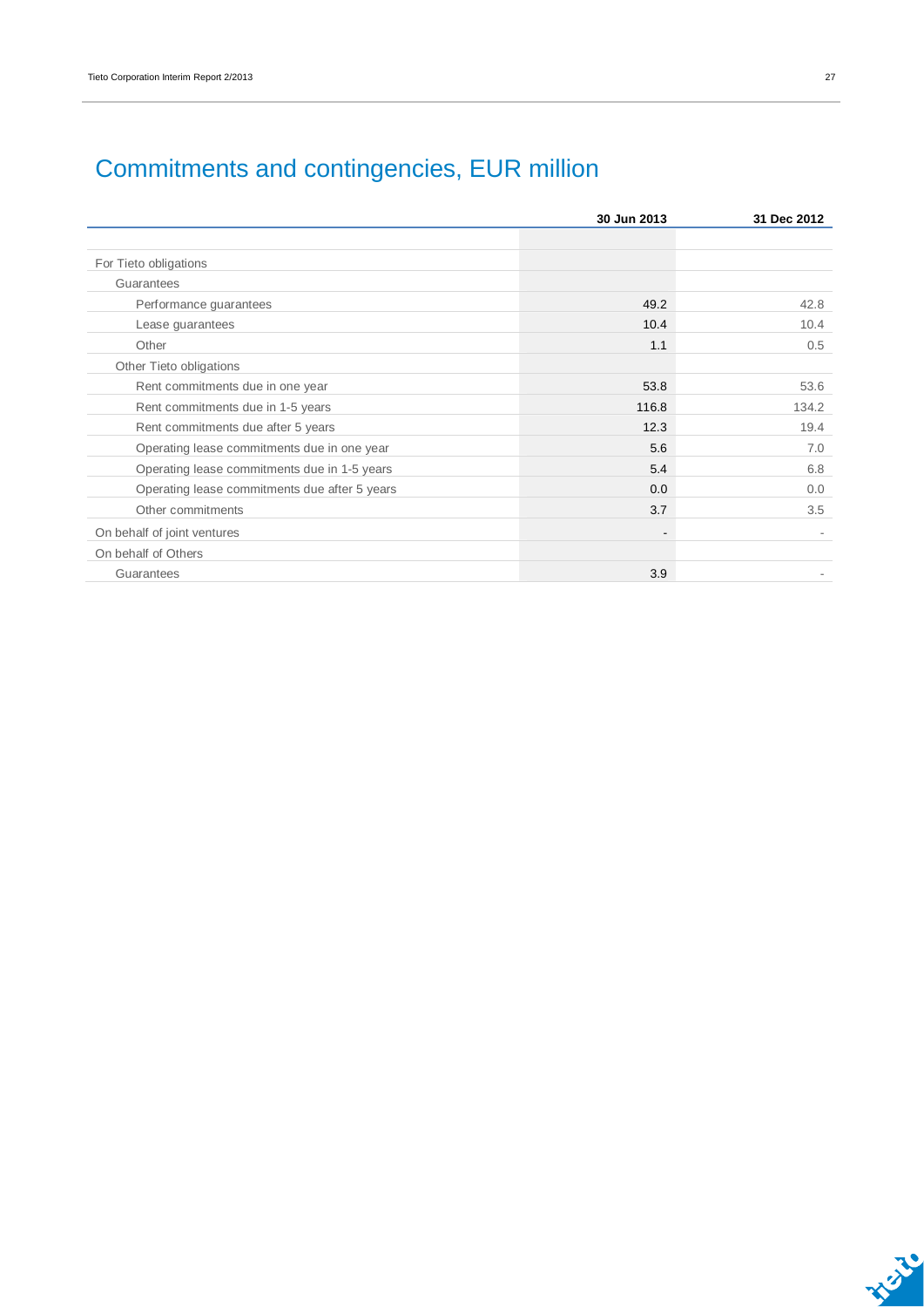### Derivatives, EUR million

#### **Notional amounts of derivatives**

Includes the gross amount of all notional values for contracts that have not yet been settled or closed. The amount of notional value outstanding is not necessarily a measure or indication of market risk, as the exposure of certain contracts may be offset by other contracts.

|                                            | 30 Jun 2013 | 31 Dec 2012 |
|--------------------------------------------|-------------|-------------|
|                                            |             |             |
| Foreign exchange forward contracts         | 249.8       | 250.2       |
| Forward contracts outside hedge accounting | 181.1       | 187.7       |
| Forward contracts within hedge accounting  | 68.7        | 62.6        |
| Electricity price futures contracts        | 1.7         | 2.0         |
| Interest rate swap                         | 200.0       | 200.0       |
| Currency options                           |             |             |

#### **Fair values of derivatives**

#### **The net fair values of derivative financial instruments at the balance sheet date were:**

|                                     | 30 Jun 2013 | 31 Dec 2012 |
|-------------------------------------|-------------|-------------|
|                                     |             |             |
| Foreign exchange forward contracts  | $-1.8$      | 0.3         |
| Electricity price futures contracts | $-0.3$      | $-0.3$      |
| Interest rate swaps                 | $-0.2$      | $-0.2$      |
| Currency options                    | -           |             |

Derivatives are used for economic hedging purposes only.

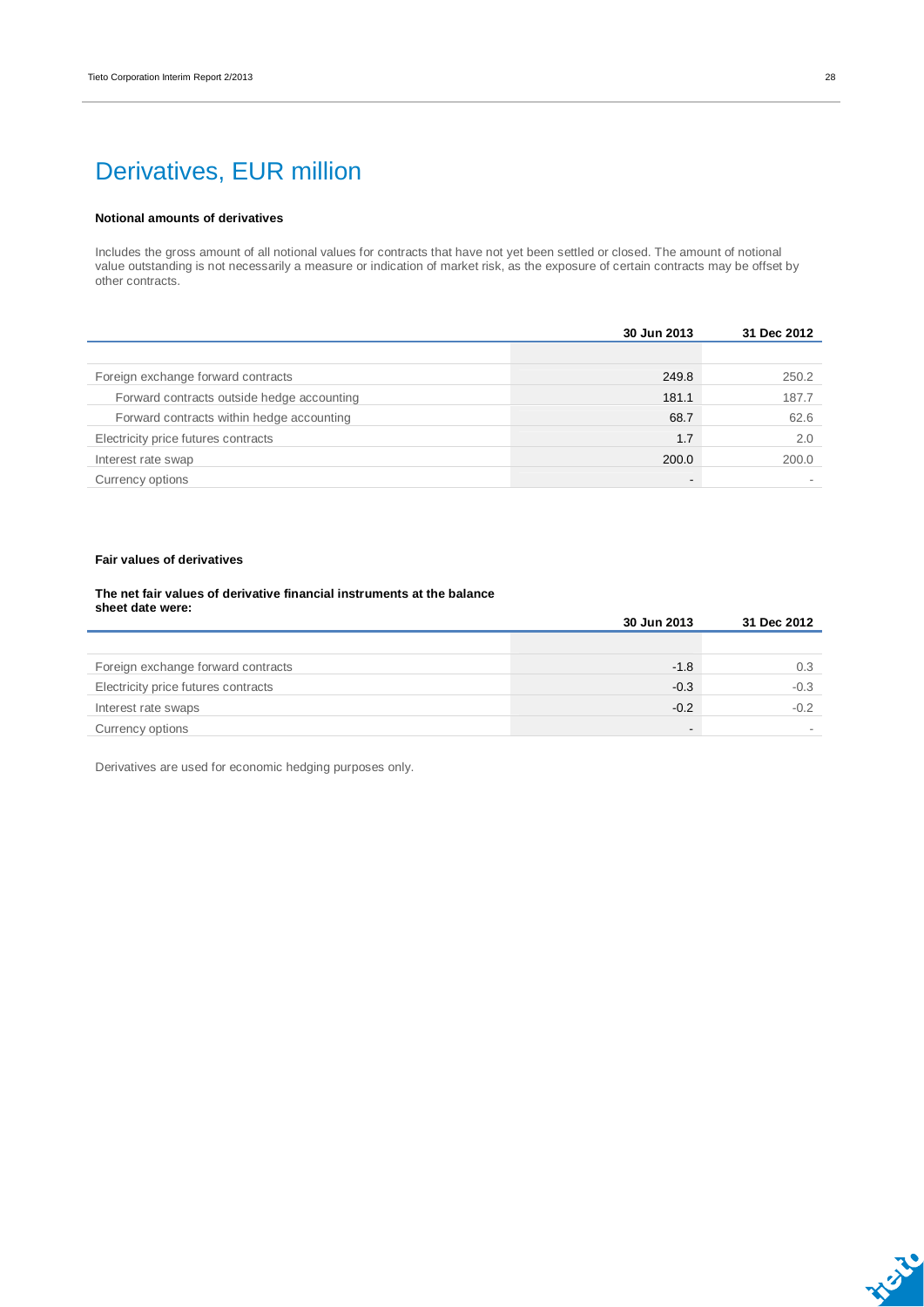| Gross positive fair values of derivatives: | <b>Positive</b>          | <b>Positive</b> |
|--------------------------------------------|--------------------------|-----------------|
|                                            | 30 Jun 2013              | 31 Dec 2012     |
|                                            |                          |                 |
| Foreign exchange forward contracts         | 1.4                      | 1.6             |
| Forward contracts outside hedge accounting | 1.0                      | 0.6             |
| Forward contracts within hedge accounting  | 0.4                      | 1.0             |
| Electricity price futures contracts        | $\overline{\phantom{a}}$ |                 |
| Interest rate swaps                        | 3.4                      | 2.4             |
| Currency options                           | $\overline{\phantom{a}}$ |                 |

| Gross negative fair values of derivatives:   | <b>Negative</b>          | <b>Negative</b> |
|----------------------------------------------|--------------------------|-----------------|
|                                              | 30 Jun 2013              | 31 Dec 2012     |
|                                              |                          |                 |
| Foreign exchange forward contracts           | $-3.2$                   | $-1.3$          |
| Forward contracts outside hedge accounting   | $-1.8$                   | $-0.8$          |
| Forward contracts within hedge accounting *) | $-1.4$                   | $-0.5$          |
| Electricity price futures contracts          | $-0.3$                   | $-0.3$          |
| Interest rate swaps                          | $-3.5$                   | $-2.6$          |
| Currency options                             | $\overline{\phantom{a}}$ |                 |
|                                              |                          |                 |

| ) Forward contracts within hedge accounting (net)                            |  |
|------------------------------------------------------------------------------|--|
| The amount recognized in equity                                              |  |
| Net periodic interest rate difference recognized in interest income/expenses |  |

Foreign exchange derivatives' fair values are calculated according to FX and interest rates on the closing date.

Interest rate swaps are valued according to the present value of their cash flows, supported by all relevant market data.

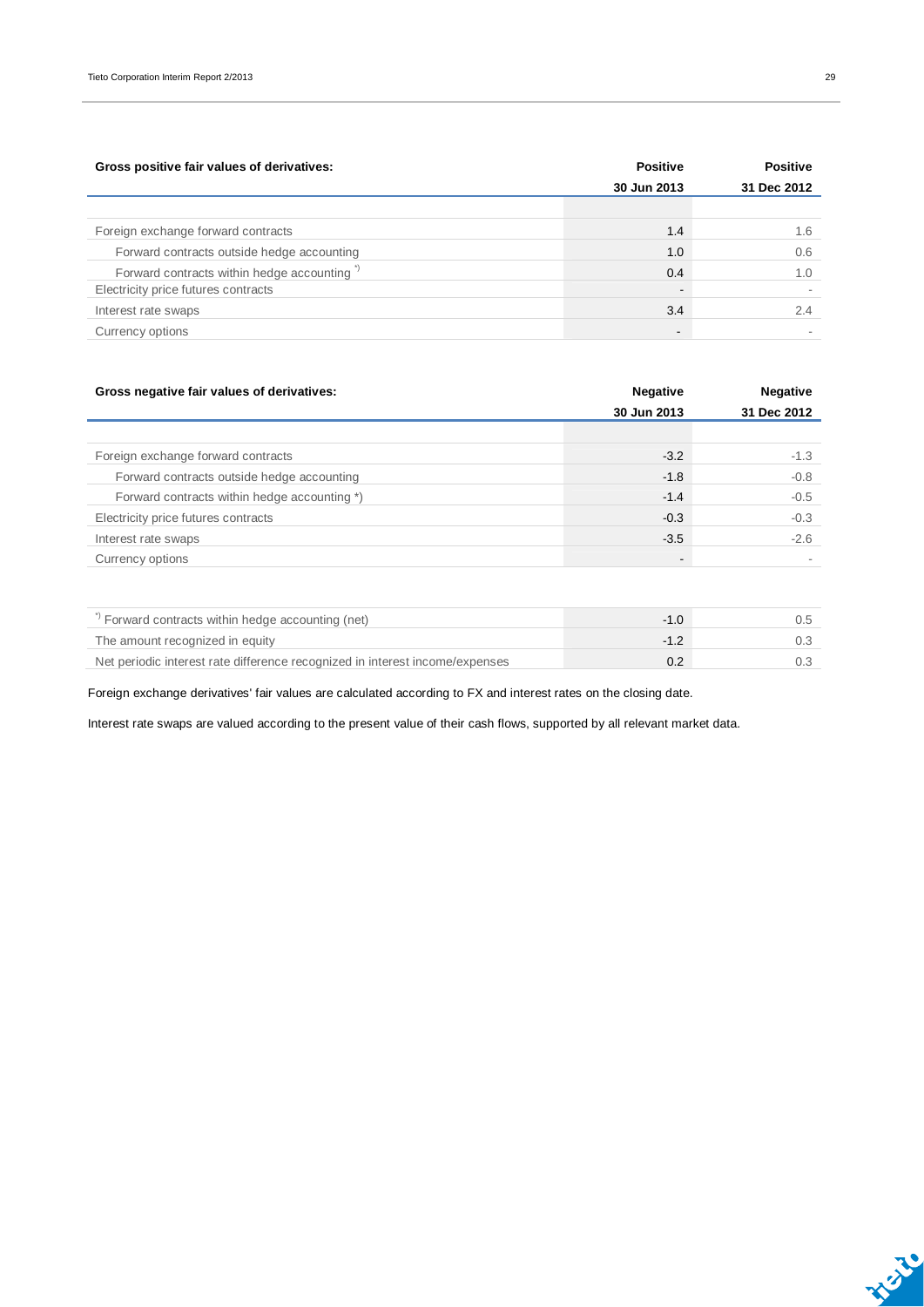#### **Fair value measurement of financial assets and liabilities**

| <b>EUR million</b>                                         |                          |                          |         |       |
|------------------------------------------------------------|--------------------------|--------------------------|---------|-------|
| 30 Jun 2013                                                | Level 1                  | Level 2                  | Level 3 | Total |
|                                                            |                          |                          |         |       |
| Financial assets at fair value through profit or loss      |                          |                          |         |       |
| Derivatives                                                | $\sim$                   | 4.7                      | ۰.      | 4.7   |
| Available-for-sale investments                             | $\overline{\phantom{a}}$ | $\overline{\phantom{a}}$ | 0.7     | 0.7   |
| Financial liabilities at fair value through profit or loss |                          |                          |         |       |
| Derivatives                                                | $\sim$                   | 7.1                      | ۰       |       |

| <b>EUR million</b>                                         |         |         |         |       |
|------------------------------------------------------------|---------|---------|---------|-------|
| 31 Dec 2012                                                | Level 1 | Level 2 | Level 3 | Total |
|                                                            |         |         |         |       |
| Financial assets at fair value through profit or loss      |         |         |         |       |
| Derivatives                                                |         | 4.0     | $\sim$  | 4.0   |
| Available-for-sale investments                             |         |         | 0.7     | 0.7   |
| Financial liabilities at fair value through profit or loss |         |         |         |       |
| Derivatives                                                |         | 4.2     | $\sim$  | 4.2   |

Available-for-sale investments' fair value measurement is based on their initial value. The fair market value cannot be reliably estimated, due to lack of proper market for the assets.

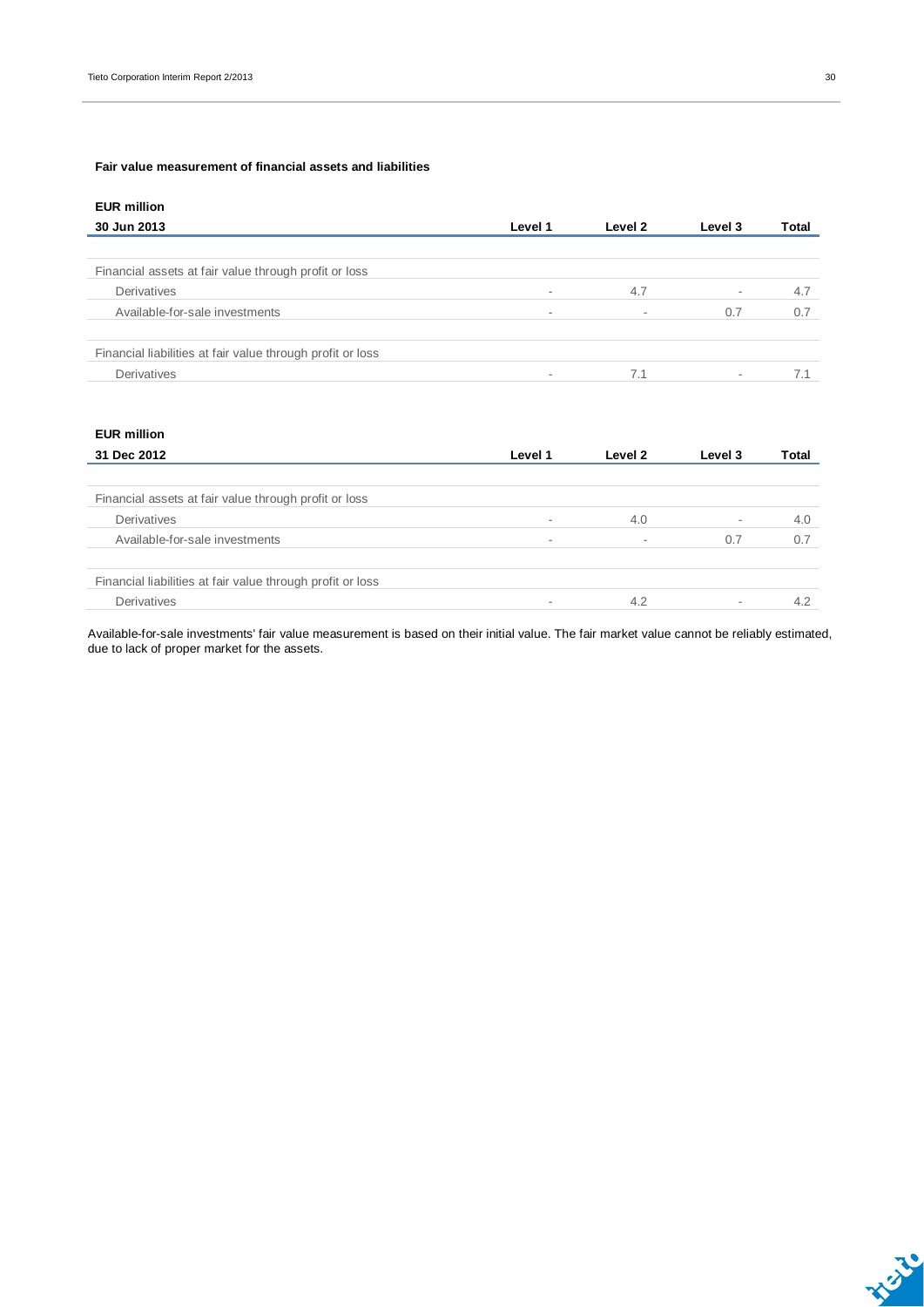### QUARTERLY FIGURES

#### **Key figures**

|                                                 | 2013<br>$4 - 6$ | 2013<br>$1 - 3$ | 2012<br>$10 - 12$ | 2012<br>$7 - 9$ | 2012<br>$4 - 6$ | 2012<br>$1 - 3$ |
|-------------------------------------------------|-----------------|-----------------|-------------------|-----------------|-----------------|-----------------|
|                                                 |                 |                 |                   |                 |                 |                 |
| Earnings per share, EUR                         |                 |                 |                   |                 |                 |                 |
| Basic                                           | 0.10            | 0.30            | $-0.26$           | 0.32            | $-0.10$         | 0.45            |
| <b>Diluted</b>                                  | 0.10            | 0.30            | $-0.26$           | 0.32            | $-0.10$         | 0.45            |
| Equity per share, EUR                           | 6.67            | 6.79            | 7.30              | 7.62            | 7.18            | 7.27            |
| Return on equity, 12-month rolling, %           | 6.6             | 3.7             | 5.5               | 11.2            | 11.7            | 15.4            |
| Return on capital employed, 12-month rolling, % | 13.9            | 11.7            | 13.2              | 18.5            | 18.2            | 21.7            |
| Equity ratio, %                                 | 43.7            | 42.8            | 46.9              | 47.9            | 43.4            | 42.4            |
| Interest-bearing net debt, EUR million          | 71.5            | 6.9             | 23.9              | 59.0            | 80.0            | 11.7            |
| Gearing, %                                      | 14.8            | 1.4             | 4.5               | 10.8            | 15.5            | 2.2             |
| Investments, EUR million                        | 15.3            | 17.3            | 19.3              | 15.6            | 13.6            | 14.4            |

#### **Income statement, EUR million**

|                                                   | 2013<br>$4 - 6$ | 2013<br>$1 - 3$ | 2012<br>$10 - 12$ | 2012<br>$7 - 9$ | 2012<br>$4 - 6$ | 2012<br>$1 - 3$ |
|---------------------------------------------------|-----------------|-----------------|-------------------|-----------------|-----------------|-----------------|
|                                                   |                 |                 |                   |                 |                 |                 |
| Net sales                                         | 436.2           | 444.8           | 478.6             | 423.5           | 456.1           | 467.1           |
| Other operating income                            | 1.4             | 2.5             | 5.3               | 1.8             | 3.1             | 17.0            |
| Employee benefit expenses                         | 254.6           | 259.2           | 281.9             | 233.9           | 298.9           | 274.3           |
| Depreciation, amortization and impairment charges | 28.8            | 21.2            | 55.1              | 21.8            | 21.0            | 21.2            |
| Other operating expenses                          | 138.7           | 136.8           | 154.7             | 137.6           | 142.6           | 146.5           |
| Operating profit (EBIT)                           | 15.5            | 30.1            | $-7.8$            | 32.0            | $-3.3$          | 42.1            |
| Financial income and expenses                     | $-1.7$          | $-1.5$          | $-1.2$            | $-0.5$          | $-2.1$          | $-2.5$          |
| Profit before taxes                               | 13.8            | 28.6            | $-9.0$            | 31.5            | $-5.4$          | 39.6            |
| Income taxes                                      | $-6.4$          | $-7.2$          | $-9.5$            | $-8.8$          | $-1.4$          | $-7.6$          |
| Net profit for the period                         | 7.4             | 21.4            | $-18.5$           | 22.7            | $-6.8$          | 32.0            |

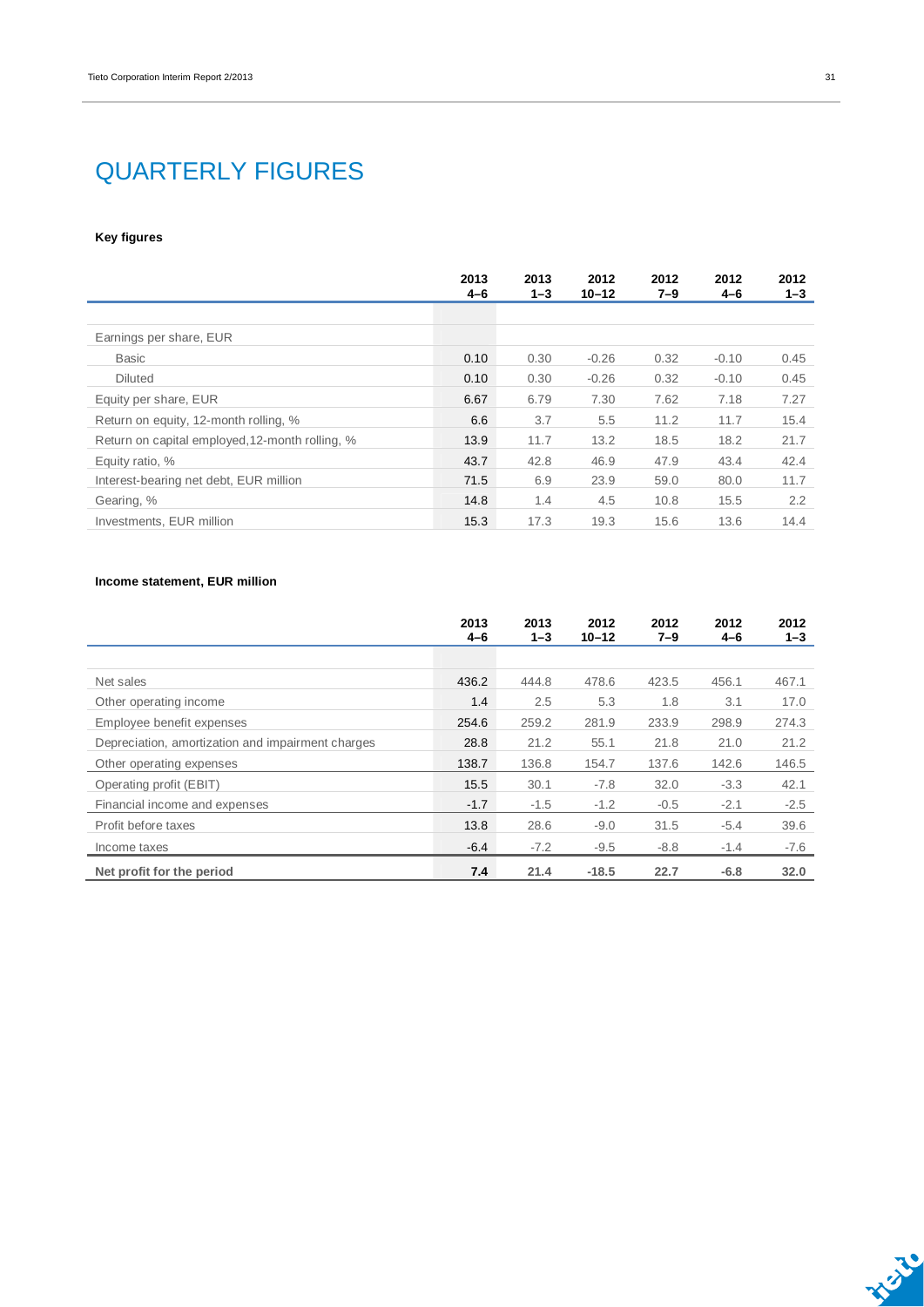#### **Balance sheet, EUR million**

|                                              | 2013<br>30 Jun | 2013<br>31 Mar | 2012<br>31 Dec | 2012<br>30 Sep | 2012<br>30 Jun | 2012<br>31 Mar |
|----------------------------------------------|----------------|----------------|----------------|----------------|----------------|----------------|
|                                              |                |                |                |                |                |                |
| Goodwill                                     | 385.0          | 394.2          | 391.6          | 423.3          | 416.6          | 415.3          |
| Other intangible assets                      | 46.1           | 51.4           | 55.5           | 61.8           | 67.3           | 72.4           |
| Property, plant and equipment                | 98.6           | 100.8          | 99.3           | 99.7           | 99.2           | 101.8          |
| Other non-current assets                     | 38.6           | 37.0           | 37.6           | 58.8           | 55.8           | 54.0           |
| Total non-current assets                     | 568.3          | 583.4          | 584.0          | 643.6          | 638.9          | 643.5          |
| Trade receivables and other current assets   | 466.8          | 486.1          | 464.1          | 492.5          | 514.6          | 480.2          |
| Cash and cash equivalents                    | 132.3          | 100.3          | 86.7           | 55.9           | 91.1           | 162.9          |
| Total current assets                         | 599.1          | 586.4          | 550.8          | 548.4          | 605.7          | 643.1          |
|                                              |                |                |                |                |                |                |
| Assets classified as held for sale           | 6.2            | 54.8           | 44.8           | 18.5           | 17.8           | 25.6           |
|                                              |                |                |                |                |                |                |
| <b>Total assets</b>                          | 1 173.6        | 1 2 2 4 . 6    | 1 179.6        | 1 210.5        | 1 2 6 2.4      | 1 3 1 2 . 2    |
|                                              |                |                |                |                |                |                |
| Total equity                                 | 483.9          | 488.7          | 524.5          | 547.3          | 514.9          | 519.3          |
| Non-current loans                            | 102.1          | 3.7            | 4.0            | 107.2          | 110.3          | 114.3          |
| Other non-current liabilities                | 58.3           | 61.5           | 63.4           | 101.0          | 99.3           | 99.7           |
| Total non-current liabilities                | 160.4          | 65.2           | 67.4           | 208.2          | 209.6          | 214.0          |
|                                              |                |                |                |                |                |                |
| Trade payables and other current liabilities | 385.4          | 478.7          | 382.6          | 387.2          | 416.0          | 477.7          |
| Provisions                                   | 28.4           | 26.7           | 32.8           | 38.2           | 42.7           | 19.6           |
| <b>Current loans</b>                         | 110.9          | 114.3          | 116.8          | 16.1           | 65.3           | 65.1           |
| <b>Total current liabilities</b>             | 524.7          | 619.7          | 532.2          | 441.5          | 524.0          | 562.4          |
|                                              |                |                |                |                |                |                |
| Liabilities classified as held for sale      | 4.6            | 51.0           | 55.5           | 13.5           | 13.9           | 16.5           |
| <b>Total equity and liabilities</b>          | 1 1 7 3 . 6    | 1 2 2 4 . 6    | 1 179.6        | 1 210.5        | 1 2 6 2.4      | 1 3 1 2 . 2    |

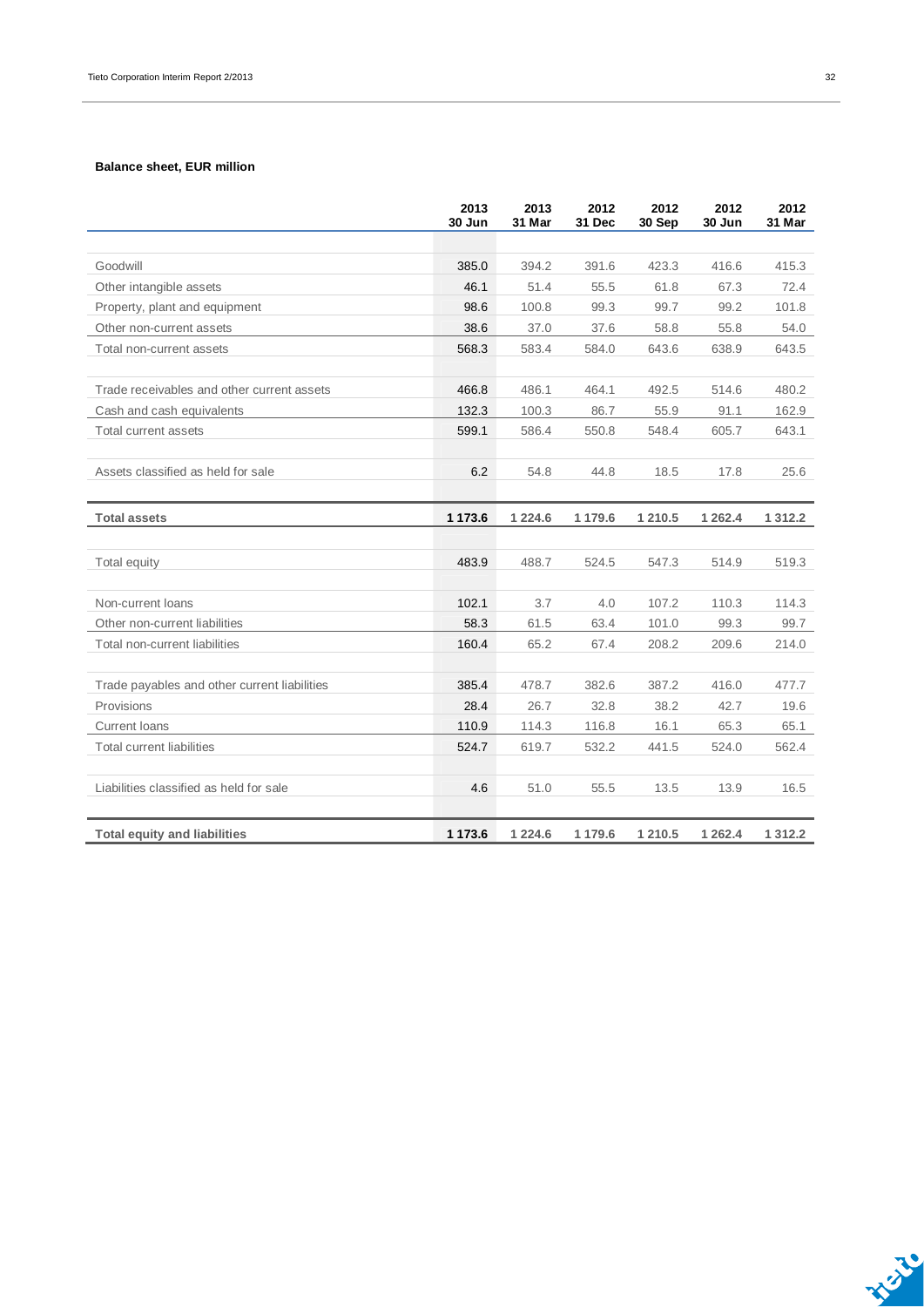#### **Cash flow, EUR million**

|                                                      | 2013<br>$4-6$ | 2013<br>$1 - 3$ | 2012<br>$10 - 12$ | 2012<br>$7 - 9$ | 2012<br>$4 - 6$ | 2012<br>$1 - 3$ |
|------------------------------------------------------|---------------|-----------------|-------------------|-----------------|-----------------|-----------------|
|                                                      |               |                 |                   |                 |                 |                 |
| Cash flow from operations                            |               |                 |                   |                 |                 |                 |
| Net profit                                           | 7.4           | 21.4            | $-18.5$           | 22.7            | $-6.8$          | 32.0            |
| Adjustments                                          | 32.1          | 28.6            | 64.3              | 32.4            | 25.3            | 14.9            |
| Change in net working capital                        | $-22.5$       | $-1.1$          | 27.0              | $-14.3$         | $-18.0$         | 16.8            |
| Cash generated from operations                       | 17.0          | 48.9            | 72.8              | 40.8            | 0.5             | 63.7            |
| Net financial expenses paid                          | $-2.0$        | $-3.0$          | $-4.5$            | 0.2             | 0.4             | $-1.3$          |
| Income taxes paid                                    | $-5.0$        | $-4.7$          | $-7.7$            | $-4.7$          | $-4.7$          | 6.4             |
| Net cash flow from operations                        | 10.0          | 41.2            | 60.6              | 36.3            | $-3.8$          | 68.8            |
|                                                      |               |                 |                   |                 |                 |                 |
| Net cash used in investing activities                | $-33.8$       | $-13.7$         | $-22.4$           | $-15.8$         | $-11.6$         | 3.5             |
|                                                      |               |                 |                   |                 |                 |                 |
| Net cash used in financing activities                | 41.3          | $-5.2$          | $-2.7$            | $-55.3$         | $-56.2$         | $-3.7$          |
|                                                      |               |                 |                   |                 |                 |                 |
| Change in cash and cash equivalents                  | 17.5          | 22.3            | 35.5              | $-34.8$         | $-71.6$         | 68.6            |
|                                                      |               |                 |                   |                 |                 |                 |
| Cash and cash equivalents at the beginning of period | 100.3         | 86.7            | 55.9              | 91.1            | 162.9           | 95.8            |
| Foreign exchange differences                         | 2.2           | 2.0             | $-1.2$            | $-0.7$          | $-0.3$          | 0.0             |
| Assets classified as held for sale                   | 12.3          | $-10.7$         | $-3.5$            | 0.3             | 0.1             | $-1.5$          |
| Change in cash and cash equivalents                  | 17.5          | 22.3            | 35.5              | $-34.8$         | $-71.6$         | 68.6            |
| Cash and cash equivalents at the end of period       | 132.3         | 100.3           | 86.7              | 55.9            | 91.1            | 162.9           |

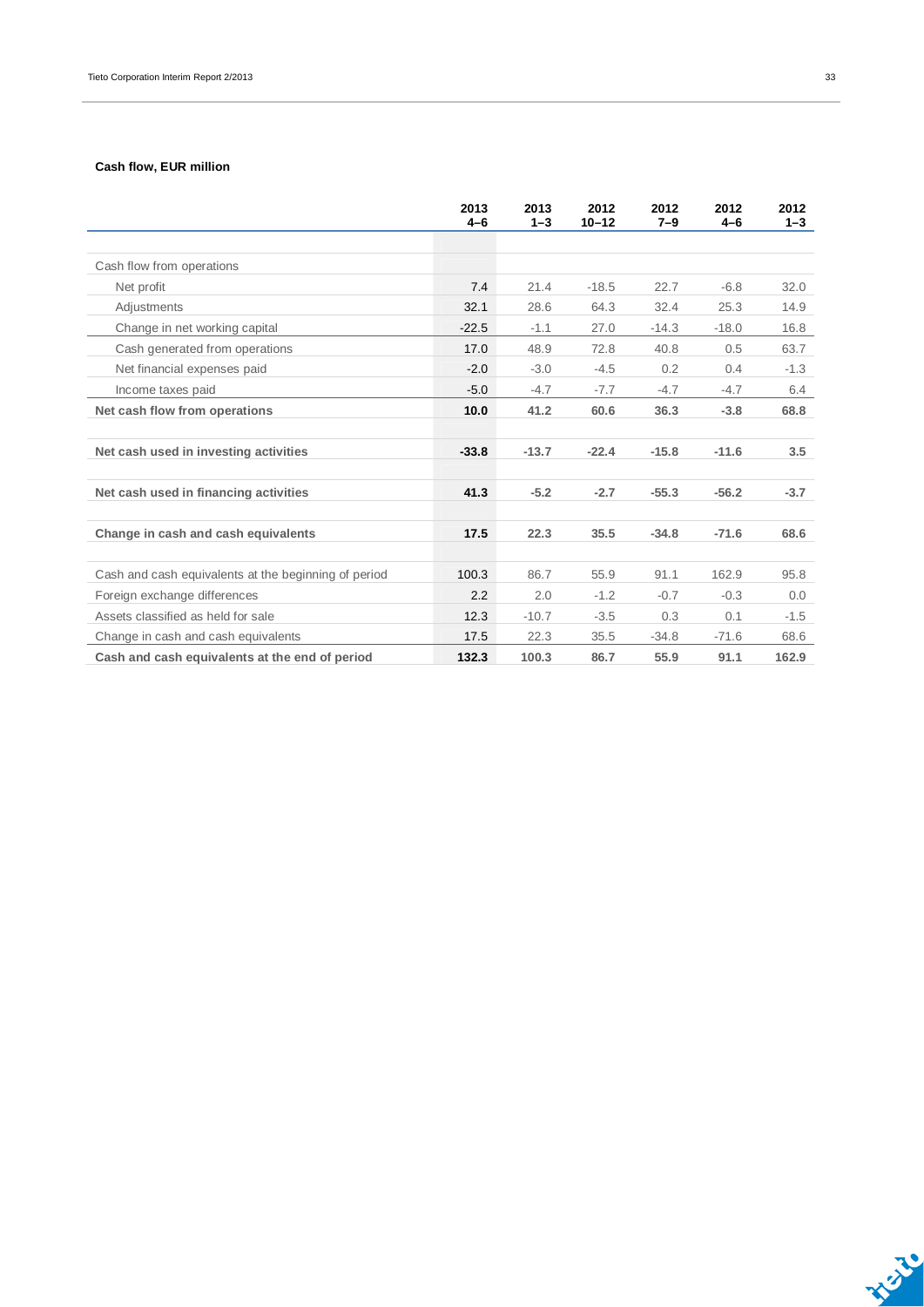## QUARTERLY FIGURES BY SEGMENTS

#### **Customer sales by service line, EUR million**

|                                     | 2013<br>4-6 | 2013<br>$1 - 3$ | 2012<br>$10 - 12$ | 2012<br>7–9 | 2012<br>$4 - 6$ | 2012<br>$1 - 3$ |
|-------------------------------------|-------------|-----------------|-------------------|-------------|-----------------|-----------------|
| <b>Managed Services</b>             | 128         | 125             | 127               | 112         | 121             | 124             |
| Consulting and System Integration   | 107         | 108             | 131               | 116         | 125             | 127             |
| <b>Industry Products</b>            | 121         | 126             | 134               | 118         | 127             | 130             |
| <b>Product Development Services</b> | 79          | 86              | 87                | 77          | 83              | 86              |
| Group total                         | 436         | 445             | 479               | 424         | 456             | 467             |

#### **Customer sales by industry group, EUR million**

|                                     | 2013<br>4-6 | 2013<br>$1 - 3$ | 2012<br>$10 - 12$ | 2012<br>7–9 | 2012<br>$4 - 6$ | 2012<br>$1 - 3$ |
|-------------------------------------|-------------|-----------------|-------------------|-------------|-----------------|-----------------|
| <b>Financial Services</b>           | 97          | 94              | 97                | 85          | 92              | 94              |
| Manufacturing, Retail and Logistics | 78          | 76              | 85                | 75          | 81              | 82              |
| Public, Healthcare and Welfare      | 109         | 114             | 115               | 102         | 110             | 112             |
| Telecom, Media and Energy           | 74          | 74              | 96                | 85          | 91              | 93              |
| <b>Product Development Services</b> | 79          | 86              | 87                | 77          | 83              | 86              |
| Group total                         | 436         | 445             | 479               | 424         | 456             | 467             |

#### **Operating profit (EBIT) by service line, EUR million**

|                                          | 2013<br>4-6 | 2013<br>$1 - 3$ | 2012<br>$10 - 12$ | 2012<br>7–9 | 2012<br>$4 - 6$ | 2012<br>$1 - 3$ |
|------------------------------------------|-------------|-----------------|-------------------|-------------|-----------------|-----------------|
| <b>Managed Services</b>                  | 5.2         | 1.3             | 5.1               | 7.5         | $-3.7$          | $-2.5$          |
| Consulting and System Integration        | 2.8         | 3.8             | 4.5               | 13.0        | 3.9             | 12.7            |
| <b>Industry Products</b>                 | 15.8        | 18.5            | 11.4              | 13.0        | 8.4             | 32.4            |
| <b>Product Development Services</b>      | $-2.6$      | 9.3             | $-23.9$           | 0.4         | $-3.9$          | 2.5             |
| Steering Functions and Global Management | $-5.6$      | $-2.7$          | $-5.0$            | $-1.8$      | $-8.0$          | $-3.0$          |
| <b>Operating profit (EBIT)</b>           | 15.5        | 30.1            | $-7.8$            | 32.0        | $-3.3$          | 42.1            |



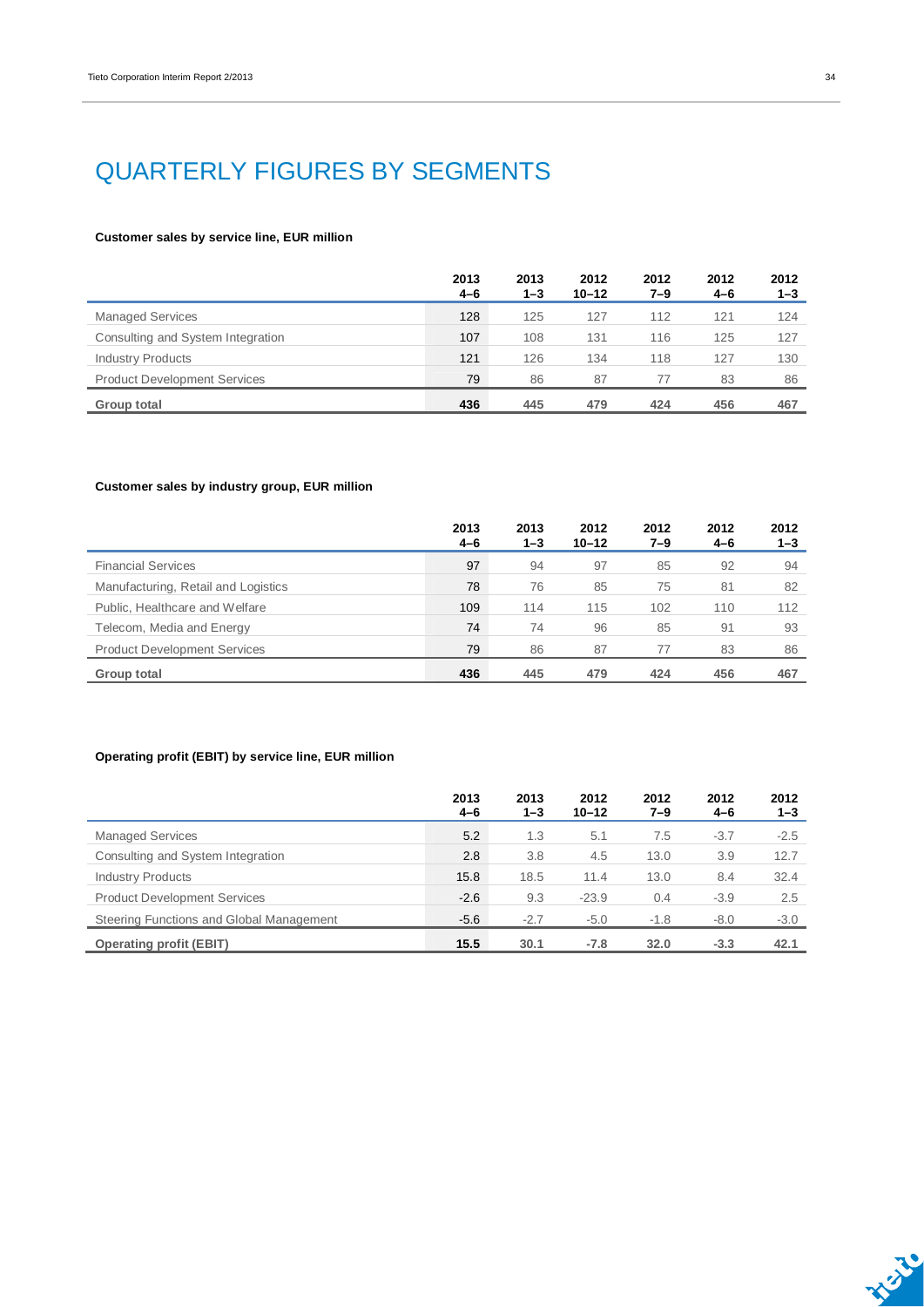#### **Operating margin (EBIT) by service line, %**

|                                     | 2013<br>$4 - 6$ | 2013<br>$1 - 3$ | 2012<br>$10 - 12$ | 2012<br>7–9 | 2012<br>4-6 | 2012<br>$1 - 3$ |
|-------------------------------------|-----------------|-----------------|-------------------|-------------|-------------|-----------------|
| <b>Managed Services</b>             | 4.0             | 1.0             | 4.1               | 6.6         | $-3.1$      | $-2.0$          |
| Consulting and System Integration   | 2.6             | 3.5             | 3.4               | 11.2        | 3.1         | 9.9             |
| <b>Industry Products</b>            | 13.0            | 14.6            | 8.5               | 11.0        | 6.6         | 24.9            |
| <b>Product Development Services</b> | $-3.4$          | 10.8            | $-27.7$           | 0.5         | $-4.7$      | 3.0             |
| <b>Operating margin (EBIT)</b>      | 3.6             | 6.8             | $-1.7$            | 7.6         | $-0.7$      | 9.0             |

#### **Operating profit (EBIT) excl. one-off items by service line, EUR million**

|                                          | 2013<br>4-6 | 2013<br>$1 - 3$ | 2012<br>$10 - 12$ | 2012<br>7–9 | 2012<br>$4 - 6$ | 2012<br>$1 - 3$ |
|------------------------------------------|-------------|-----------------|-------------------|-------------|-----------------|-----------------|
| <b>Managed Services</b>                  | 5.5         | 0.9             | 9.9               | 9.3         | 7.2             | $-2.1$          |
| Consulting and System Integration        | 9.6         | 5.1             | 18.5              | 13.6        | 11.3            | 12.7            |
| <b>Industry Products</b>                 | 16.9        | 18.6            | 18.6              | 14.2        | 12.6            | 17.1            |
| <b>Product Development Services</b>      | 2.0         | 10.0            | 2.3               | 1.6         | 2.2             | 3.5             |
| Steering Functions and Global Management | $-2.8$      | $-2.7$          | $-5.1$            | $-1.2$      | $-4.7$          | $-2.9$          |
| <b>Operating profit (EBIT)</b>           | 31.3        | 32.0            | 44.2              | 37.5        | 28.6            | 28.4            |

#### **Operating margin (EBIT) excl. one-off items by service line, %**

|                                     | 2013<br>$4 - 6$ | 2013<br>$1 - 3$ | 2012<br>$10 - 12$ | 2012<br>7–9 | 2012<br>$4 - 6$ | 2012<br>$1 - 3$ |
|-------------------------------------|-----------------|-----------------|-------------------|-------------|-----------------|-----------------|
| <b>Managed Services</b>             | 4.3             | 0.7             | 7.8               | 8.3         | 5.9             | $-1.7$          |
| Consulting and System Integration   | 8.9             | 4.7             | 14.0              | 11.6        | 9.0             | 10.0            |
| <b>Industry Products</b>            | 14.0            | 14.8            | 13.9              | 12.0        | 9.9             | 13.1            |
| <b>Product Development Services</b> | 2.6             | 11.6            | 2.7               | 2.1         | 2.6             | 4.1             |
| <b>Operating margin (EBIT)</b>      | 7.2             | 7.2             | 9.2               | 8.9         | 6.3             | 6.1             |

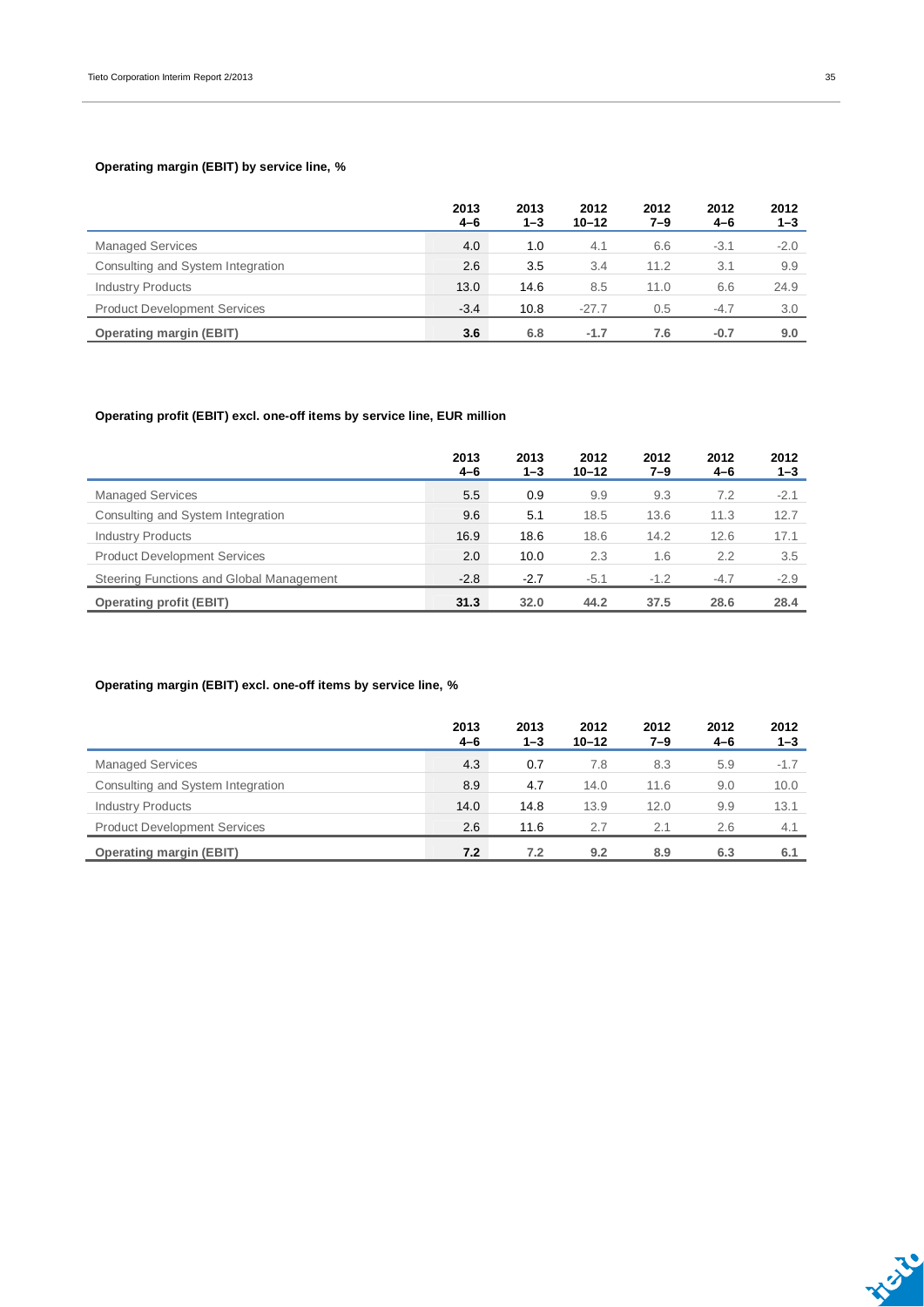### Major shareholders on 30 June 2013

|    |                                        | <b>Shares</b> | %     |
|----|----------------------------------------|---------------|-------|
| 1  | Cevian Capital *)                      | 11 073 614    | 15.1  |
| 2  | Solidium Oy                            | 7 415 418     | 10.1  |
| 3  | Etera Mutual Pension Insurance Co.     | 3 000 000     | 4.1   |
| 4  | Ilmarinen Mutual Pension Insurance Co. | 2645862       | 3.6   |
| 5  | OP-Pohjola Group Central Cooperative   | 2 2 3 5 5 7 5 | 3.1   |
| 6  | Swedbank Robur fonder                  | 2 0 71 9 0 5  | 2.8   |
| 7  | Varma Mutual Pension Insurance Co.     | 1 543 488     | 2.1   |
| 8  | The State Pension fund                 | 823 000       | 1.1   |
| 9  | OP funds                               | 613 594       | 0.8   |
| 10 | Pekka Viljakainen                      | 593 376       | 0.8   |
|    |                                        | 32 019 832    | 43.8  |
|    |                                        |               |       |
|    | Nominee registered                     | 37 773 412    | 51.7  |
|    | <b>Others</b>                          | 3 3 1 9 9 2 3 | 4.5   |
|    | Total                                  | 73 113 167    | 100.0 |

Based on the ownership records of Euroclear Finland Oy and Euroclear Sweden AB.

\*) Based on the ownership records of Euroclear Finland Oy, Cevian Capital´s holding on 30 April 2013 was 11 073 614 shares, representing 15.1% of the shares and voting rights.

#### For further information, please contact:

Lasse Heinonen, CFO, tel. +358 2072 66329, +358 50 393 4950, lasse.heinonen (at) tieto.com Pellervo Hämäläinen, Vice President, Communications and IR, tel. +358 2072 52729, +358 40 674 5257, pellervo.hamalainen (at) tieto.com

Tanja Lounevirta, Head of Investor Relations, tel +358 2072 71725, +358 50 321 7510, tanja.lounevirta (at) tieto.com